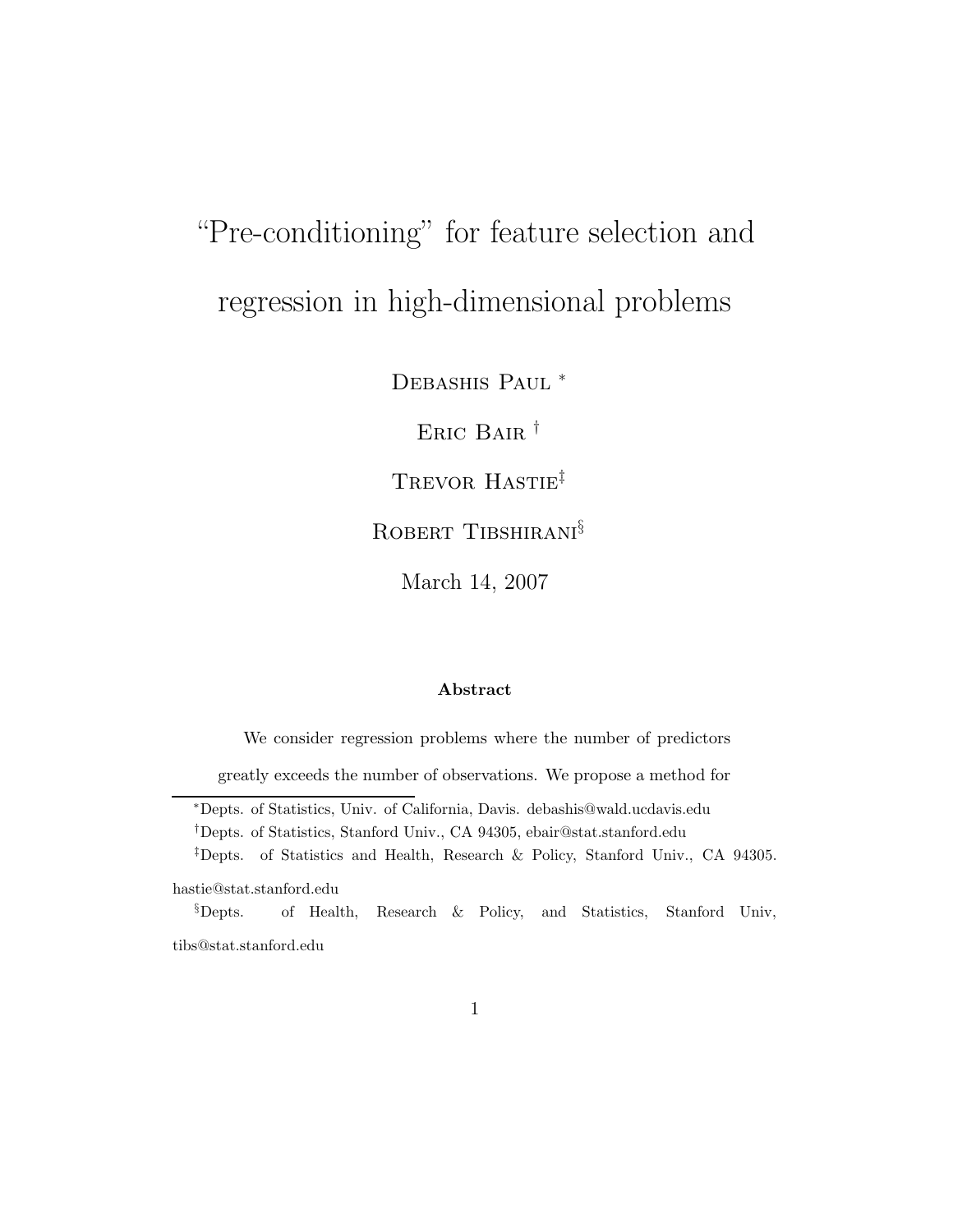variable selection that first estimates the regression function, yielding a "pre-conditioned" response variable. The primary method used for this initial regression is supervised principal components. Then we apply a standard procedure such as forward stepwise selection or the LASSO to the pre-conditioned response variable. In a number of simulated and real data examples, this two-step procedure outperforms forward stepwise selection or the usual LASSO (applied directly to the raw outcome). We also show that under a certain Gaussian latent variable model, application of the LASSO to the pre-conditioned response variable is consistent as the number of predictors and observations increases. Moreover, when the observational noise is rather large, the suggested procedure can give a more accurate estimate than LASSO. We illustrate our method on some real problems, including survival analysis with microarray data.

# 1 Introduction

In this paper we consider the problem of fitting linear (and other related) models to data for which the number of features  $p$  greatly exceeds the number of samples n. This problem occurs frequently in genomics, for example in microarray studies in which  $p$  genes are measured on  $n$  biological samples.

The problem of model selection for data where number of variables is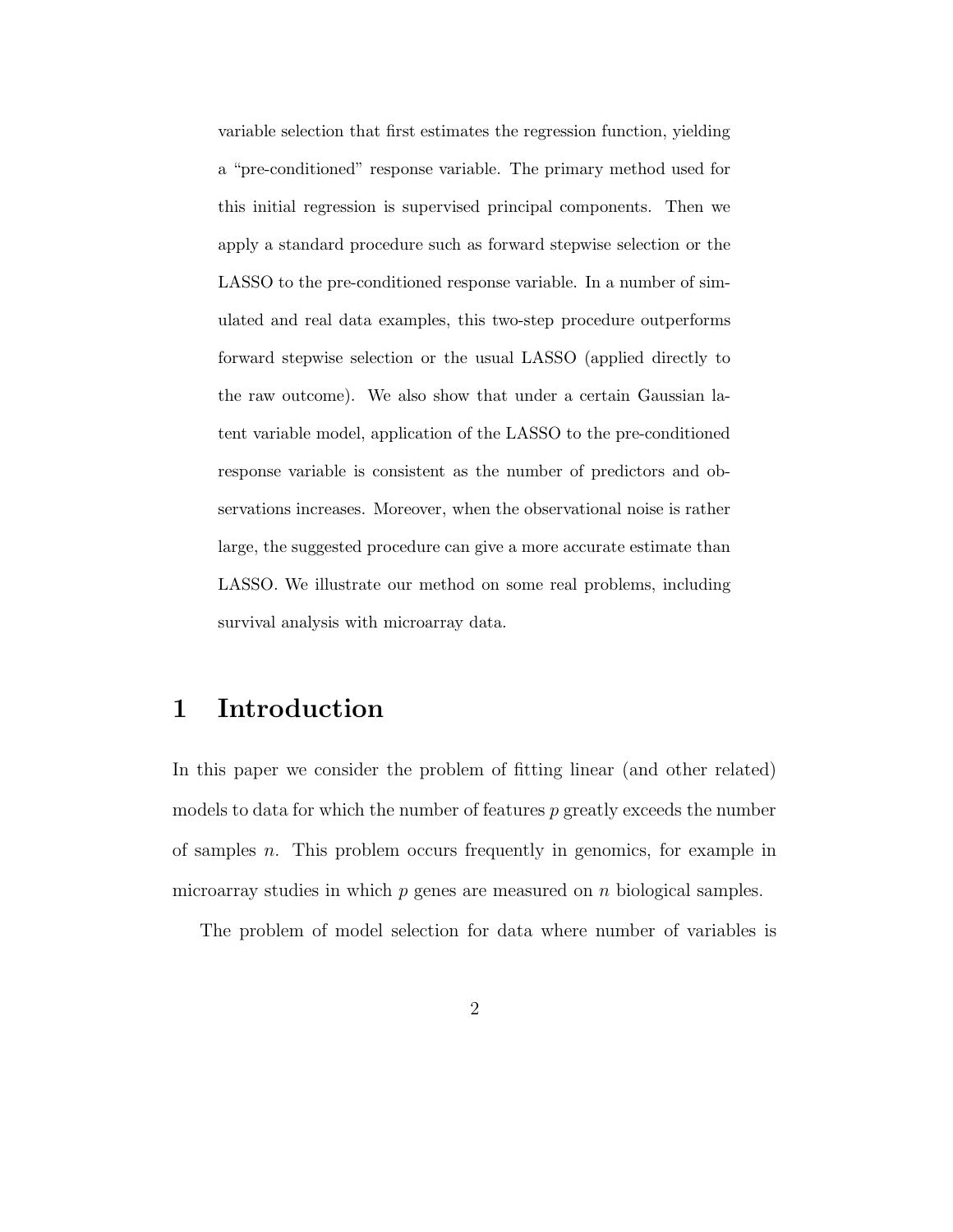typically comparable or much larger than the sample size has received a lot of attention recently. In particular, various penalized regression methods are being widely used as means of selecting the variables having nonzero contribution in a regression model. Among these tools the  $L_1$  penalized regression or LASSO (Tibshirani (1996)) is one of the most popular techniques. The Least Angle Regression (LAR) procedure Efron et al. (2004) provides a method for fast computation of LASSO solution in regression problems. Osborne et al. (2000) derived the optimality conditions associated with the LASSO solution. Donoho & Elad (2003) and Donoho (2004) proved some analytical properties of the  $L_1$  penalization approach for determining the sparsest solution for an under-determined linear system. Some statistical properties of the LASSO-based estimator of the regression parameter have been derived by Knight & Fu (2000). In the context of high-dimensional graphs, Meinshausen & Bühlmann  $(2006)$  showed that the variable selection method based on lasso can be consistent if the underlying model satisfies some conditions. Various other model selection criteria have been proposed in high dimensional regression problems. Fan & Li (2005) and Shen & Ye (2002) gave surveys of some of these methods.

However, when the number of variables  $(p)$  is much larger than the number of observations (precisely  $p_n \sim cn^{\xi}$  for some  $\xi \in (0,1)$ ) Meinshausen (2005) showed that the convergence rate of risk of the LASSO estimator can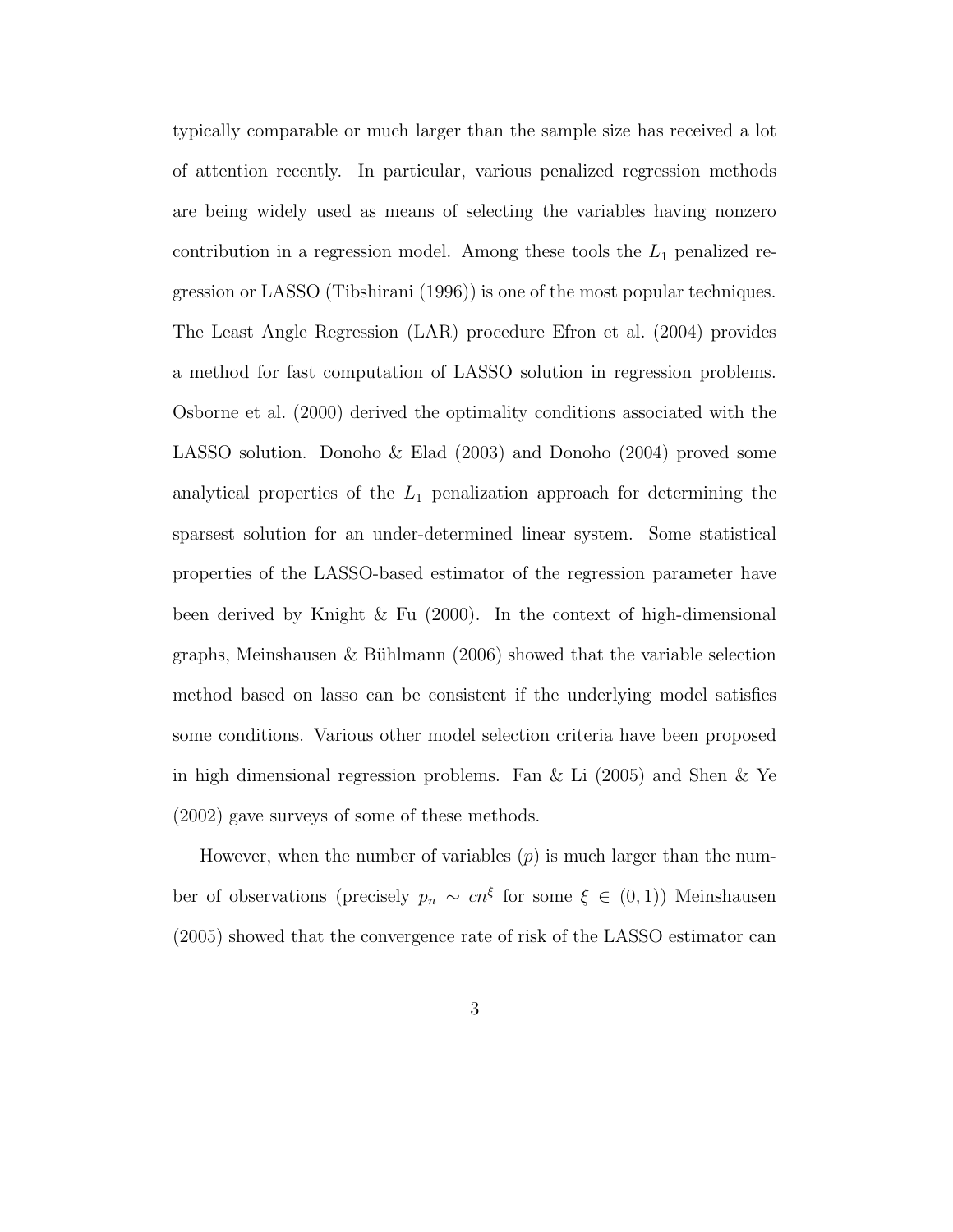be quite slow. For finite-dimensional problems, Zou (2005) found a necessary condition for the covariance matrix of the observations, without which the LASSO variable selection approach is inconsistent. Zhao & Yu (2006) derived a related result for ther  $p > N$  case.

Various modifications to LASSO have been proposed to ensure that on one hand, the variable selection process is consistent and on the other, the estimated regression parameter has a fast rate of convergence. Fan & Li (2005) proposed the Smoothly Clipped Absolute Deviation (SCAD) penalty for variable selection. ? discussed the asymptotic behavior of this and other related penalized likelihood procedures when the dimensionality of the parameter is growing. Zou (2005) proposed a non-negative Garrote-type penalty (that is re-weighted by the least squares estimate of the regression parameter) and showed that this estimator has adaptivity properties when  $p$  is fixed. Meinshausen (2005) proposed a relaxation to the LASSO penalty after initial model selection to address the problem of high bias of LASSO estimate when  $p$  is very large.

All of these methods try to solve two problems at once: 1) find a good predictor  $\hat{y}$  and 2) find a (hopefully small) subset of variables to form the basis for this prediction. When  $p \gg n$ , these problems are especially difficult. In this paper we suggest that they should be solved separately, rather than both at once. Moreover, the method we propose utilizes the correlation structure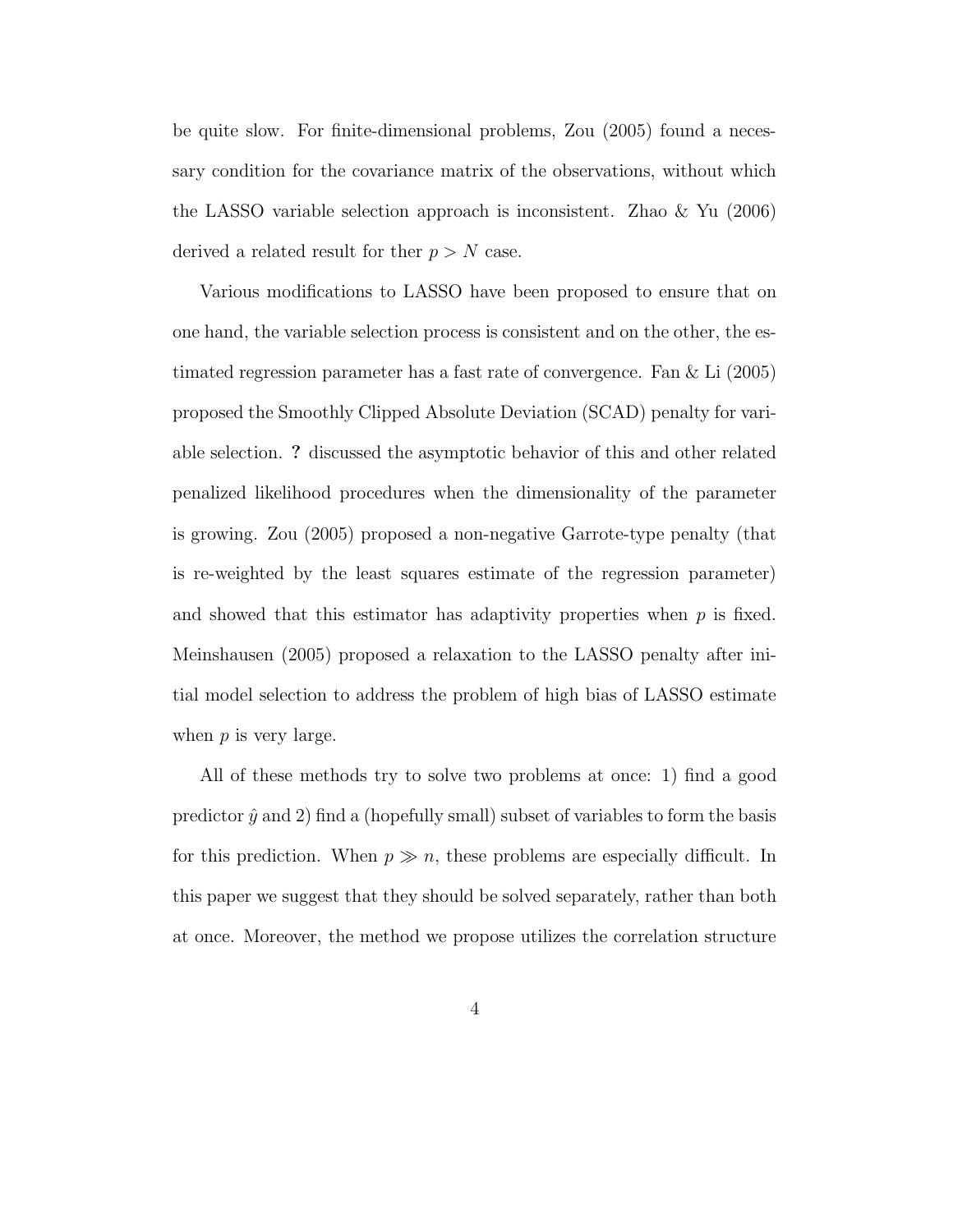of the predictors, unlike most of the methods cited. We propose a two-stage approach :

- (a) find a consistent predictor  $\hat{y}$  of the true response,
- (b) using the *pre-conditioned* outcome  $\hat{y}$ , apply a model fitting procedure (such as forward stagewise selection or the LASSO) to the data  $(\mathbf{x}, \hat{y})$ .

In this paper we show that the use of  $\hat{y}$  in place of y in the model selection step (b) can mitigate the effects of noisy features on the selection process under the setting of a latent variable model for the response, when the number of predictor variables that are associated with the response grows at a slower rate than the number of observations, even though the nominal dimension of the predictors can grow at a much faster rate.

This paper is organized as follows. In section 2 we define the pre-conditioning method and give an example from a latent variable model. Section 3 discusses a real example from a kidney cancer microarray study, and application of the idea to other settings such as survival analysis. In section 4 we give details of the latent variable model, and show that the LASSO applied to the preconditioned response yields a consistent set of predictors, as the number of features and samples goes to infinity. Finally in section 5 we discuss and illustrate the pre-conditioning idea for classification problems.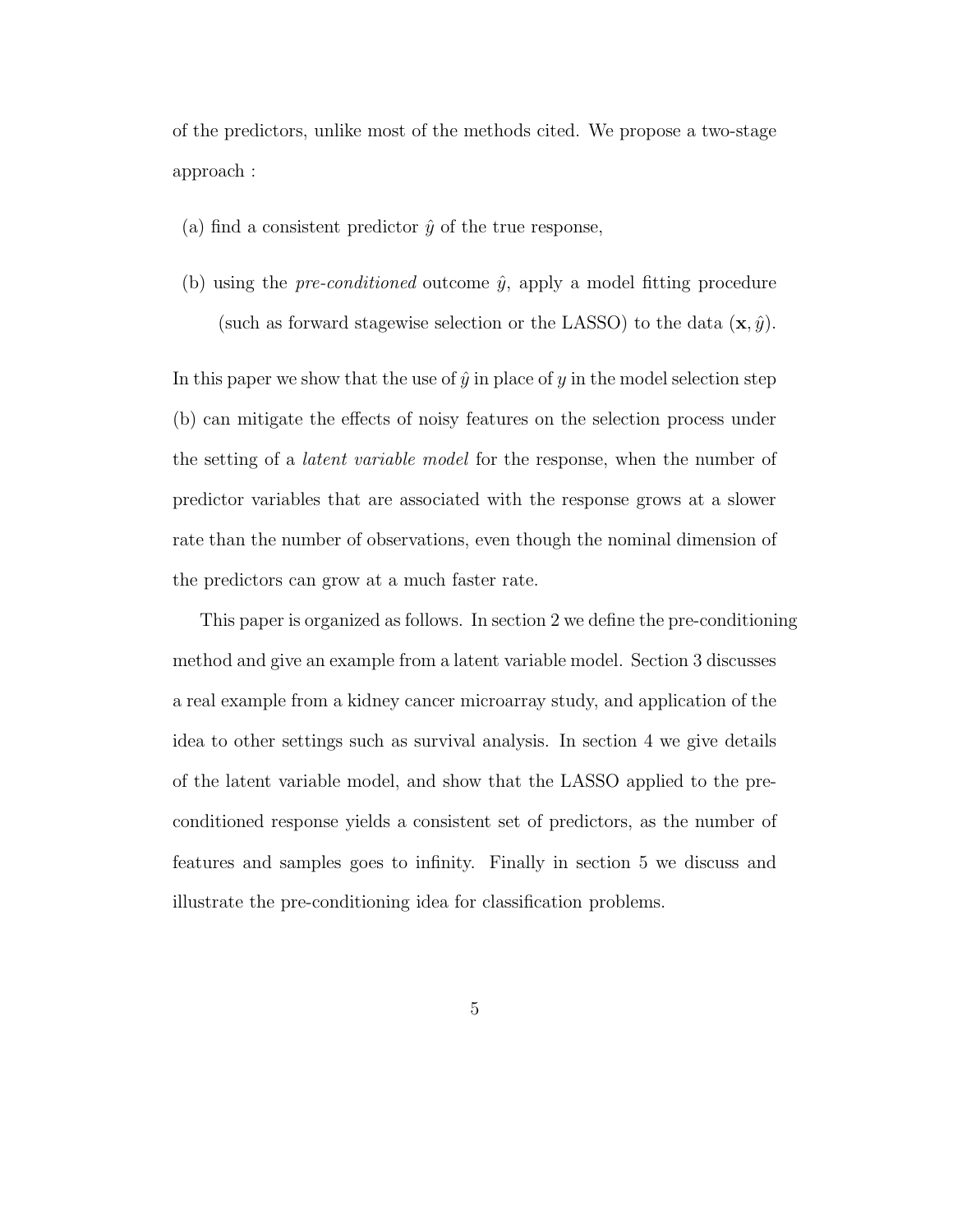# 2 Pre-conditioning

Suppose that the feature measurements are  $x_i = (x_{i1}, x_{i2}, \ldots, x_{ip})$  and outcome values  $y_i$ , for  $i = 1, 2, \ldots n$ . Our basic model has the form

$$
\mathbb{E}(y_i|x_i) = \theta_0 + \sum_{j=1}^p x_{ij}\theta_j, \quad i = 1, 2, ..., n
$$
 (1)

Two popular methods for fitting this model are forward stepwise selection (FS) and the LASSO Tibshirani (1996). The first method successively enters the variable that most reduces the residual sum of squares, while the second minimizes the penalized criterion

$$
J(\theta, \mu) = \sum_{i} (y_i - \theta_0 + \sum_{j=1}^{p} \theta_j x_{ij})^2 + \mu \sum_{j=1}^{p} |\theta_j|.
$$
 (2)

Efron et al. (2004) develop the least angle regression (LAR) algorithm, for fast computation of the LASSO for all values of the tuning parameter  $\mu \geq 0$ .

Usually model selection in the general model (1) is quite difficult when  $p \gg n$ , and our simulations confirm this. To get better results we may need further assumptions about the underlying model relating  $y_i$  to  $x_i$ . In this paper, we assume that  $y_i$  and  $x_i$  are connected via a low-dimensional *latent* variable model, and use a method that we shall refer to as pre-conditioning to carry out model selection. In this approach, we first find a consistent estimate  $\hat{y}_i$  by utilizing the latent variable structure, and then apply a fitting procedure such as forward stepwise regression or the LASSO to the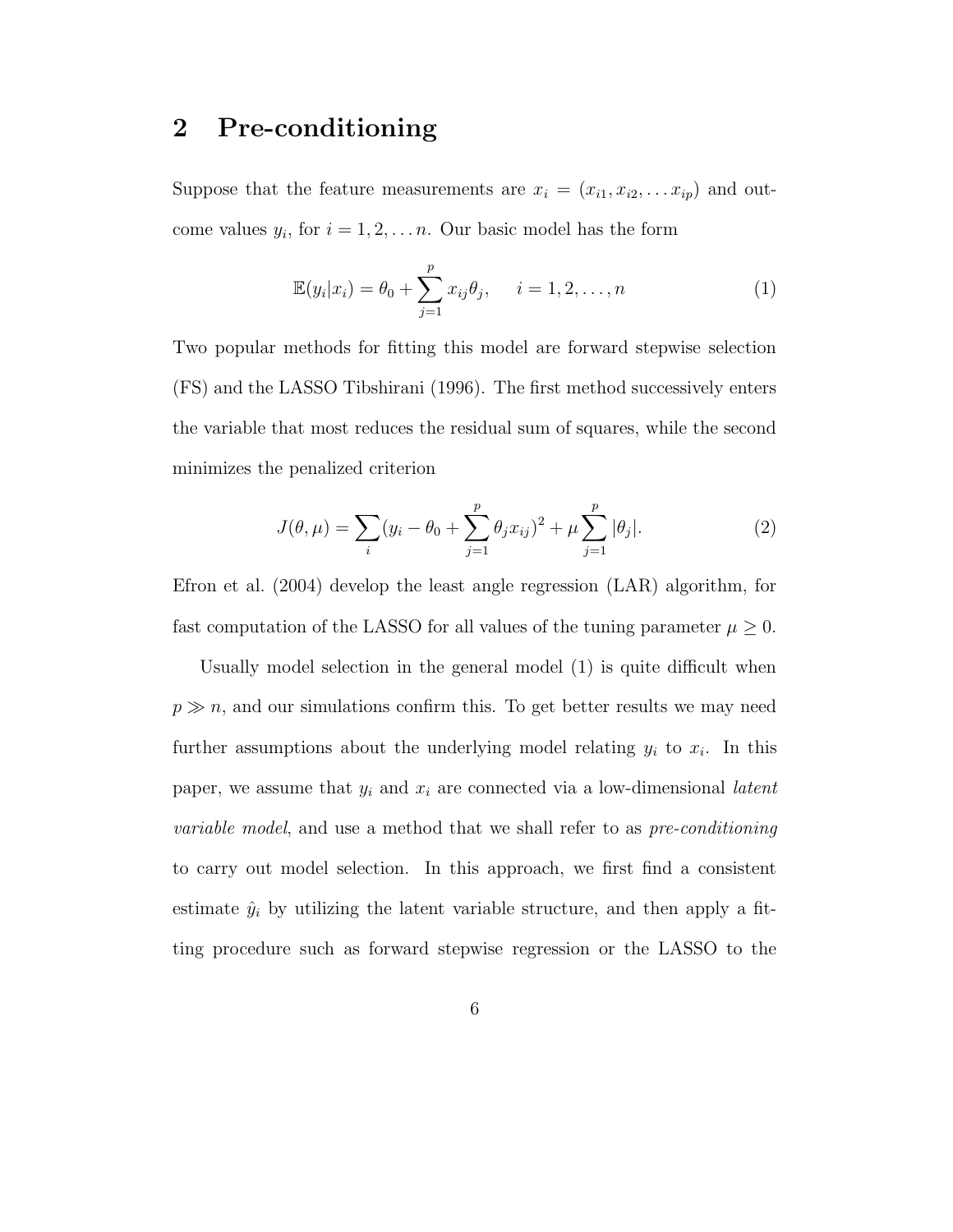data  $(x_i, \hat{y}_i), i = 1, 2, \dots n$ . The main technique that we consider for the initial pre-conditioning step is supervised principal components (SPC) (Bair & Tibshirani (2004), Bair et al. (2006)). This method works as follows:

- a) we select the features whose individual correlation with the outcome is large,
- b) using just these features, we compute the principal components of the matrix of features, giving  $\hat{V}_1, \hat{V}_2, \dots \hat{V}_{\min\{N,p\}}$ . The prediction  $\hat{y}_i$  is the least squares regression of  $y_i$  on the first  $K$  of these components.

Typically we use just the first or first few supervised principal components. Bair et al. (2006) show that under an assumption about the sparsity of the population principal components, as  $p, n \rightarrow \infty$ , supervised principal components gives consistent estimates for the regression coefficients while the usual principal components regression does not. We give details of this model in section 4, and provide a simple example next.

## 2.1 Example: latent variable model

The following example shows the main idea n this paper. Consider a model of the form:

$$
Y = \beta_0 + \beta_1 V + \sigma_1 Z \tag{3}
$$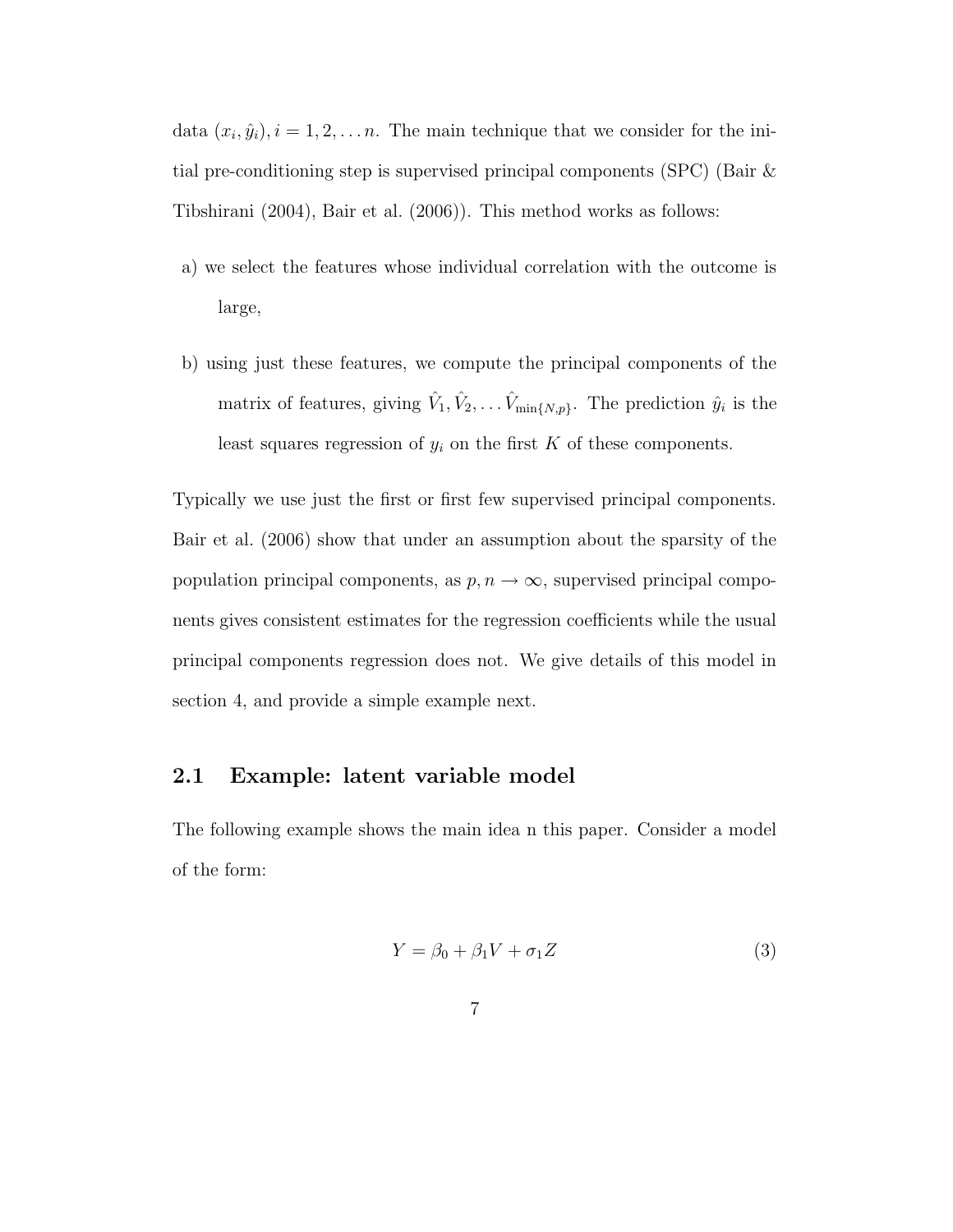In addition, we have measurements on a set of features  $X_j$  indexed by  $j \in \mathcal{A}$ , for which

$$
X_j = \alpha_{0j} + \alpha_{1j}V + \sigma_0 e_j, \quad j \in 1, \dots, p. \tag{4}
$$

The quantity V is an unobserved or *latent* variable. The set  $A$  represents the important features (meaning that  $\alpha_{1j} \neq 0$ , for  $j \in \mathcal{A}$ ) for predicting  $Y_i$ . The errors  $Z_i$  and  $e_{ij}$  are assumed to have mean zero and are independent of all other random variables in their respective models. All random variables  $(V, Z, e_j)$  have a standard Gaussian distribution.

#### 2.2 Example 1

For illustration, we generated data on  $p = 500$  features and  $n = 20$  samples, according to this model, with  $\beta_1 = 2$ ,  $\beta_0 = 0$ ,  $\alpha_{0j} = 0$ ,  $\alpha_{1j} = 1$ ,  $\sigma_1 = 2.5$ ,  $\mathcal{A} = \{1, 2, \ldots 20\}$ . Our goal is to predict Y from  $X_1, X_2, \ldots X_p$ , and in the process, discover the fact that only the first 20 features are relevant. This is a difficult problem. However if we guess (correctly) that the data were generated from model (4), our task is made easier. The left panel of Figure 1 shows the correlations  $Corr(V, X_j)$  plotted versus  $Corr(Y, X_j)$ for each feature  $j$ . The first 20 features are plotted in red, and can be distinguished much more easily on the basis of  $Corr(V, X_j)$  than  $Corr(Y, X_j)$ . However this requires knowledge of the underlying latent factor  $V$ , which is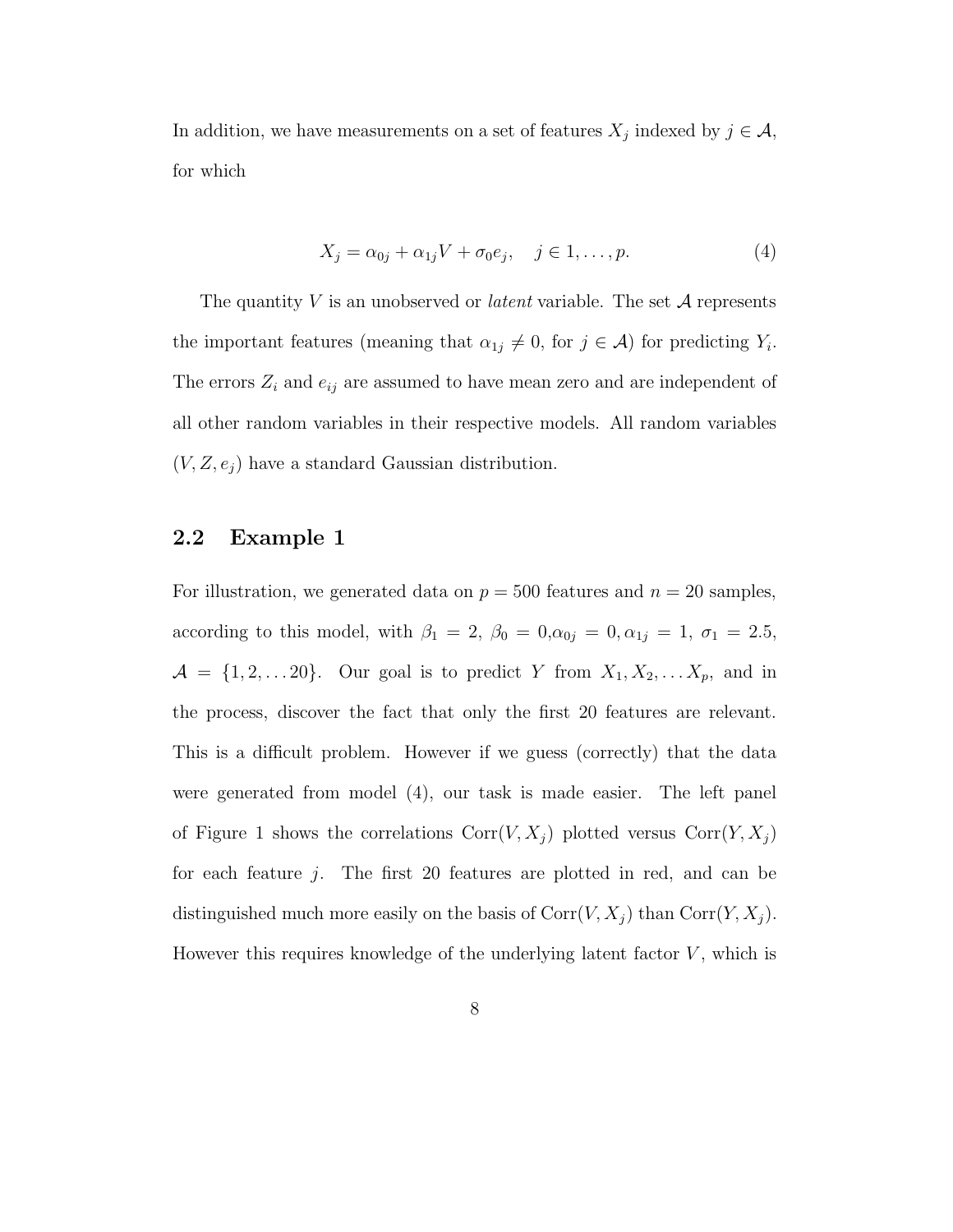

Figure 1: Results for simulated data. Left panel shows the correlation between the true latent variable  $V$  and gene expression  $X$  for each of the genes plotted against the correlation between Y and gene expression. The truly non-null genes are shown in red. The right panel is the same, except that the estimated latent variable  $\hat{V}$ (from supervised principal components) replaces V . We see that correlation with either the true or estimated latent factor does a better job at isolating the truly non-null genes.

not observed.

The right panel shows the result when we instead estimate  $V_i$  from the data, using the first supervised principal component. We see that the correlations of each feature with the estimated latent factor also distinguishes the relevant from the irrelevant features.

Not surprisingly, this increased correlation leads to improvements in the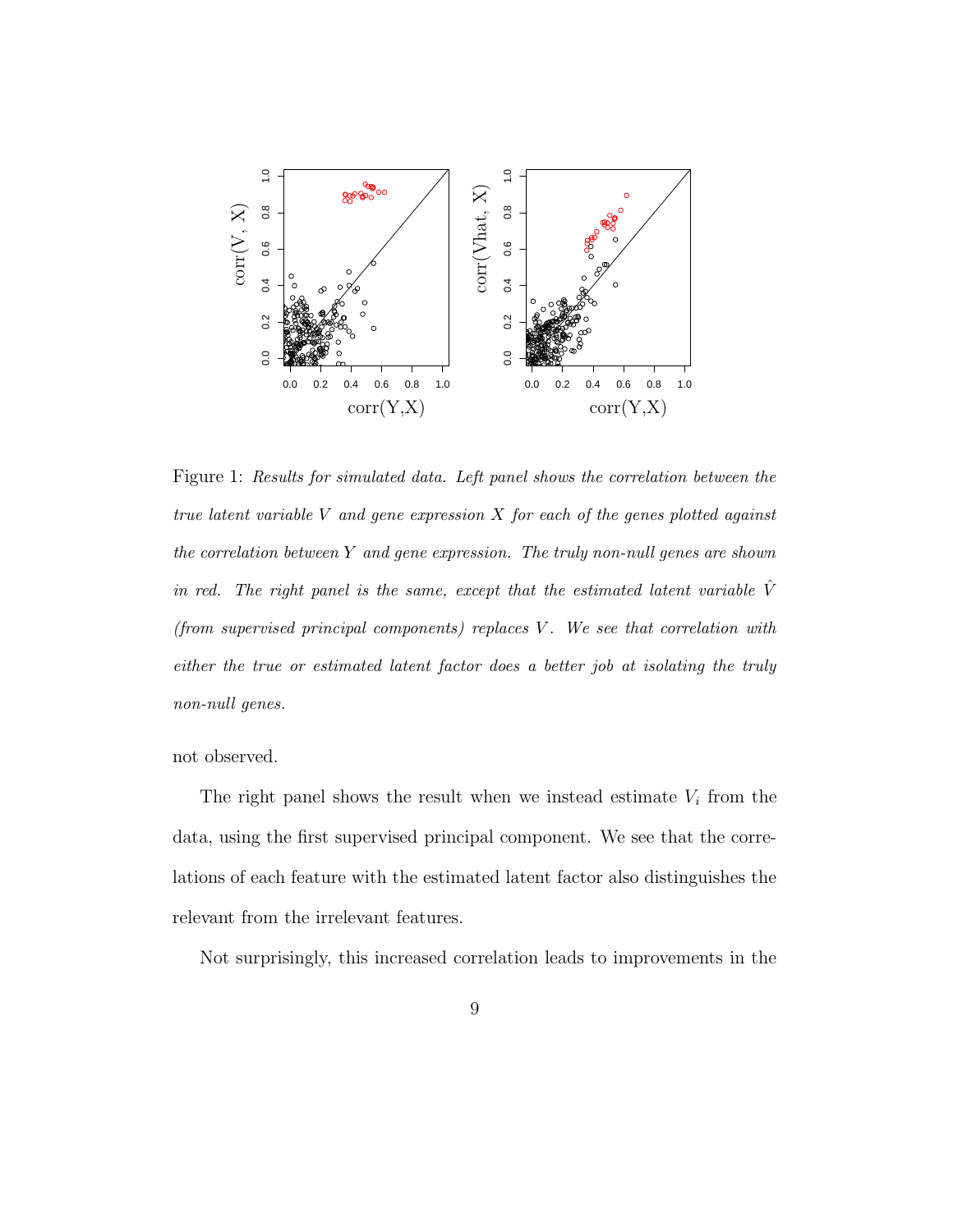performance of selection methods, as shown in Table 1. We applied four selection methods to the 20 simulated data sets from this model: FS: simple forward stepwise regression; SPC/FS: forward stepwise regression applied to the pre-conditioned outcome from supervised principal components; LASSO, and SPC/LASSO: LASSO applied to pre-conditioned outcome from supervised principal components. The table shows the average number of good variables selected among the first 1,2,5,10, and 20 variables selected, and the corresponding test errors. Pre-conditioning clearly helps both forward selection and the lasso.

#### 2.3 Example 2.

The second example was suggested by a referee. It is somewhat artifical but exposes an important assumption that is made by our procedure. We define random variables  $(Y, X_1, X_2, X_3)$  having a Gaussian distribution with mean zero and inverse covariance matrix

$$
\Sigma^{-1} = \left( \begin{array}{rrrr} 2 & 1 & 1 & 1 \\ 1 & 2 & 0 & 1 \\ 1 & 0 & 2 & 1 \\ 1 & 1 & 1 & 2 \end{array} \right).
$$

We define 297 additional predictors that are  $N(0, 1)$ . The population regression coefficient is  $\beta = (-1, -1, -1, 0, 0, ...)$  while the (marginal) correlation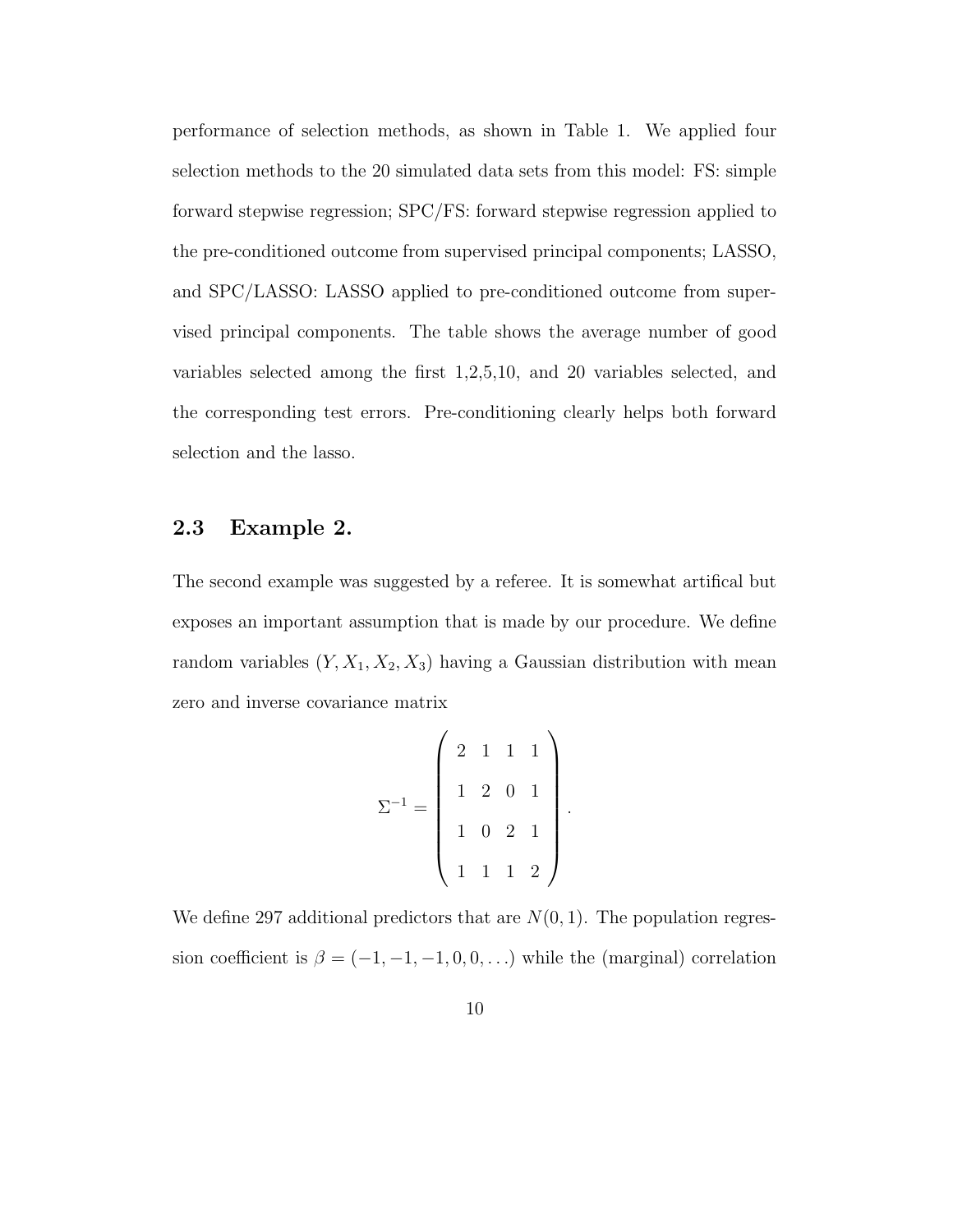| Method       | Mean $\#$ of good variables, |                |      |      |                                  |        |        |           |  |
|--------------|------------------------------|----------------|------|------|----------------------------------|--------|--------|-----------|--|
|              | when selecting first:        |                |      |      | Test error when selecting first: |        |        |           |  |
|              | $\mathbf{1}$                 | $\overline{5}$ | 10   | 20   |                                  | 5      | 10     | <b>20</b> |  |
| <b>FS</b>    | 0.82                         | 0.98           | 1.12 | 1.58 | 267.36                           | 335.4  | 353.52 | 357.07    |  |
| SPC/FS       | 0.94                         | 2.66           | 2.86 | 3.12 | 241.88                           | 229.47 | 231.52 | 232.28    |  |
| <b>LASSO</b> | 0.88                         | 2.05           | 3.17 | 3.29 | 206.54                           | 184.56 | 186.71 | 205.85    |  |
| SPC/LASSO    | 0.92                         | 4.21           | 7.75 | 9.71 | 212.23                           | 197.07 | 183.04 | 178.19    |  |

Table 1: Four selection methods to the 20 simulated data sets from the model of Example 1. Shown are the number of good variables selected among the first 1,2,10, and 20 variables selected, and the corresponding test errors. Preconditioning clearly helps in both cases, and the lasso outperforms forward selection.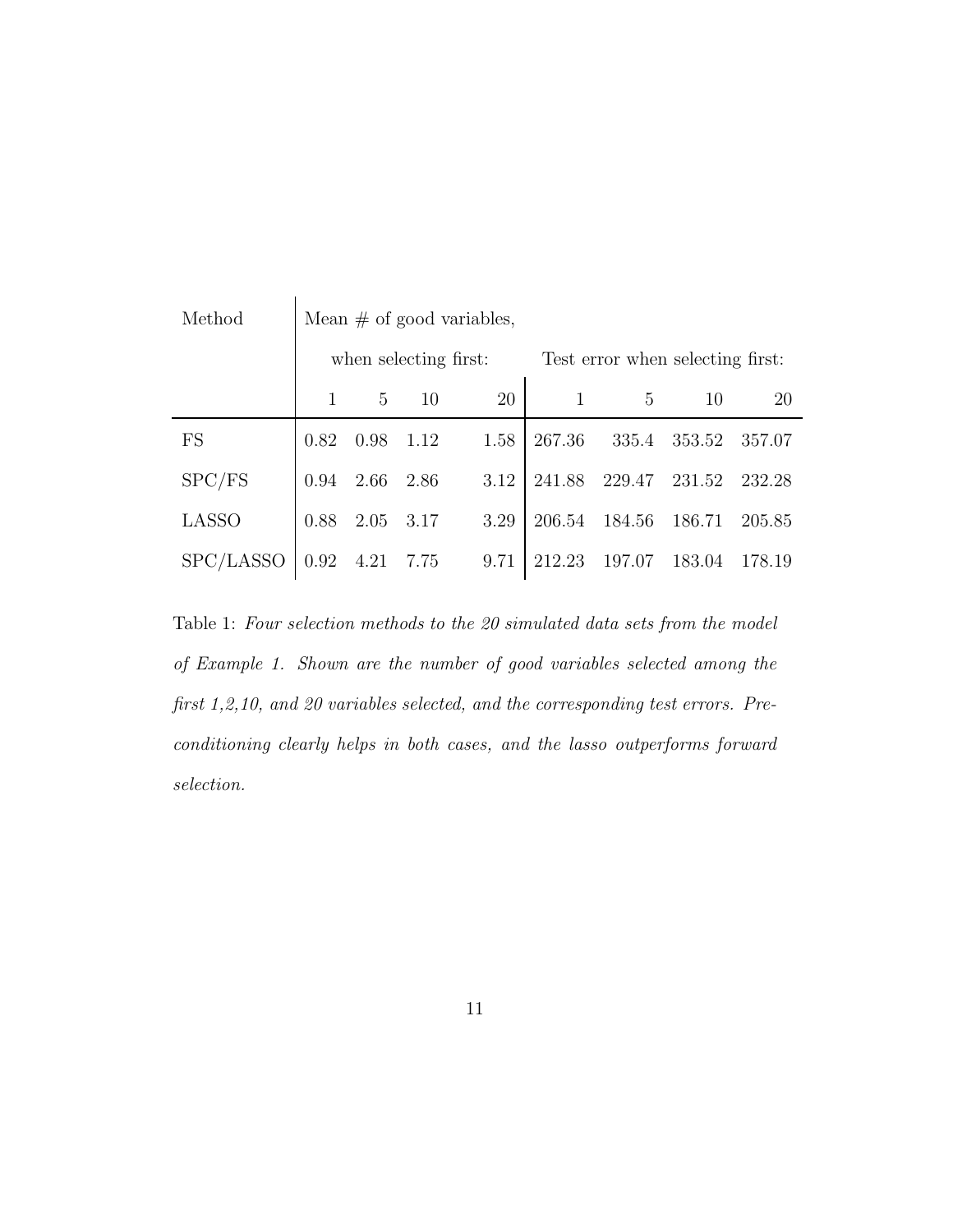| $-$ Method              | Mean $\#$ of good variables. |                |   |     |  |  |  |
|-------------------------|------------------------------|----------------|---|-----|--|--|--|
|                         | when selecting first:        |                |   |     |  |  |  |
|                         |                              | 2              | 3 |     |  |  |  |
| <b>LASSO</b>            | 1.0                          | $2.0\quad 3.0$ |   | 3.0 |  |  |  |
| SPC/LASSO $1.0$ 2.0 2.0 |                              |                |   | 2.0 |  |  |  |

Table 2: Performance of LASSO and pre-conditioned LASSO in the second simulation example.

of each predictor with Y is  $\rho = (-0.5, -0.5, 0, 0, 0, ...)$ . Hence  $X_3$  has zero marginal correlation with  $Y$  but has a non-zero partial correlation with  $Y$ , (since  $(\Sigma^{-1})_{14} = 1$ ). The number of good variables when selecting the first 1,2,3 or 4 predictors is shown in Table 2.

We see that the LASSO enters the 3 good predictors first in every simulation, while the pre-conditioned version ignores the 3rd predictor. Supervised principal components screens out this predictor, because it is marginally independent of Y.

Pre-conditioning with supervised principal components assumes that any important predictor (in the sense of having significantly large nonzero regression coefficient) will also have a substantial marginal correlation with the outcome. This need not be true in practice, but we believe it will often be a good working hypothesis in many practical problems.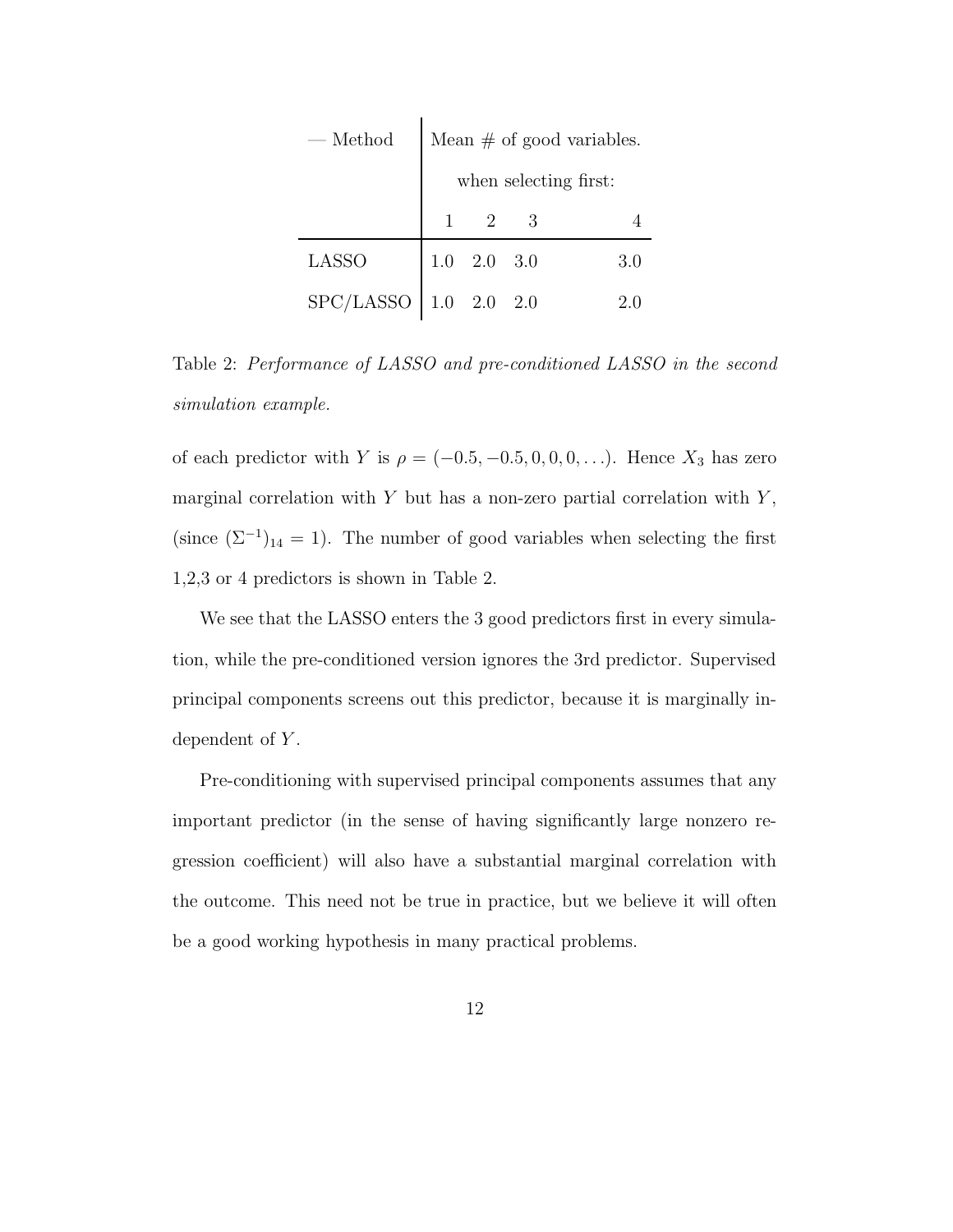| $-\mathop{\rm Method}$ | Mean $\#$ of good variables. |           |                 |       |  |  |
|------------------------|------------------------------|-----------|-----------------|-------|--|--|
|                        | when selecting first:        |           |                 |       |  |  |
|                        | 5                            | 10        | <b>20</b>       | 50    |  |  |
| <b>LASSO</b>           |                              | 2.92 5.88 | 9.04            | 9.16  |  |  |
| ${\rm SPC/LASSO}$      |                              |           | 2.49 5.13 10.32 | 19.73 |  |  |

Table 3: Performance of LASSO and pre-conditioned LASSO in the third simulation example.

#### 2.4 Example 3.

Our third simulation study compares the lasso to the pre-conditioned lasso, in a more neutral setting. We generated 1000 predictors, each having a  $N(0, 1)$ distribution marginally. The first 40 predictors had a pairwise correlation of 0.5, while the remainder were uncorrelated.

The outcome was generated as

$$
Y = \sum_{j=1}^{40} \beta_j X_j + \sigma Z \tag{5}
$$

with  $Z, \beta_j \sim N(0, 1)$  and  $\sigma = 5$ . Hence the outcome is only a function of the first 40 ("good") predictors.

We generated 100 datasets from this model: the average number of good variables selected by the lasso and pre-conditioned lasso is shown in Table 3. Note that with just  $n = 50$  samples, the maximum number of predictors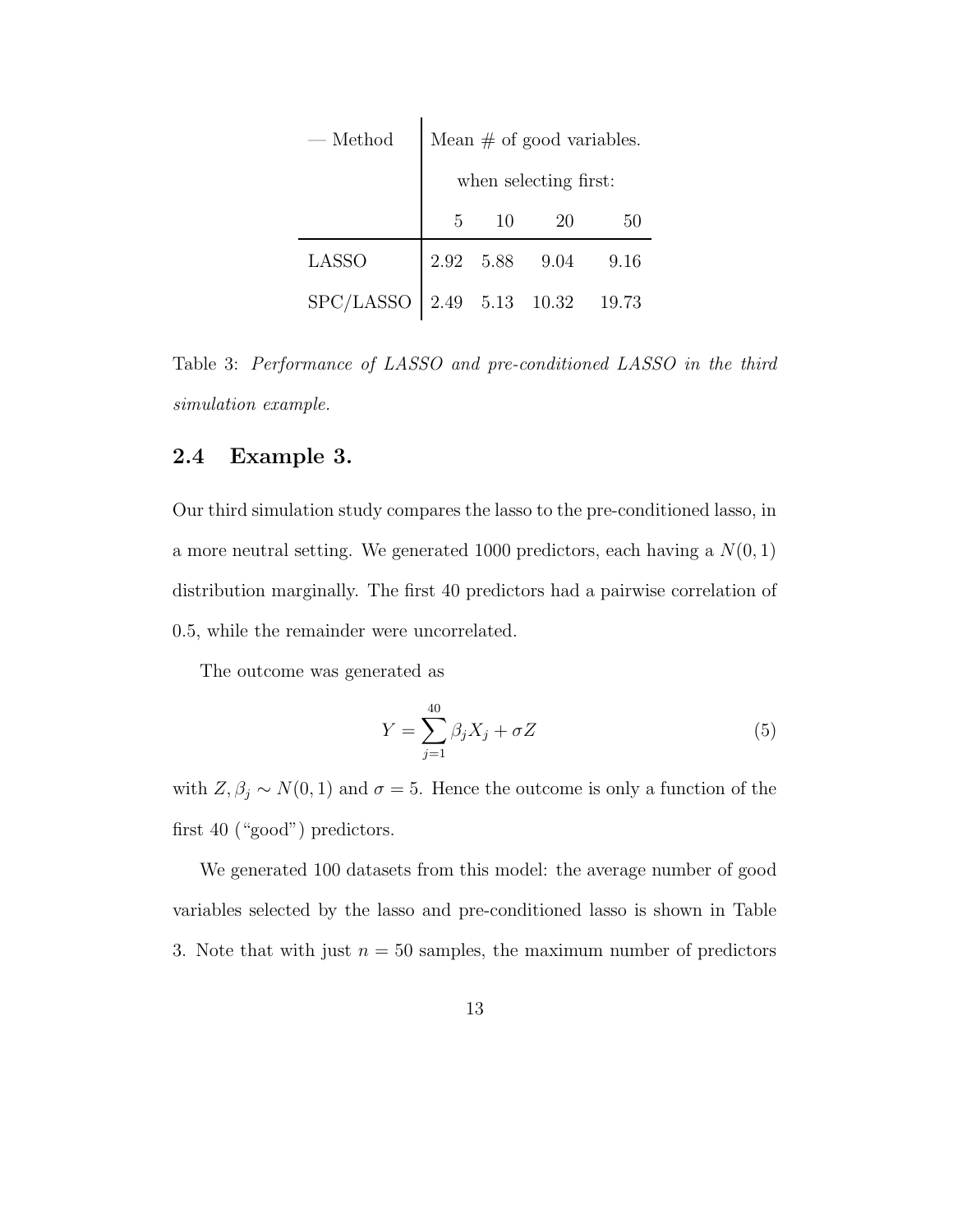in the model is also 50. While neither method is successful at isolating the bulk of the 40 good predictors, the pre-conditioned lasso finds twice as many good predictors as the lasso in the full model.

# 3 Examples

#### 3.1 Kidney cancer data

Zhao et al. (2005) collected gene expression data on 14, 814 genes from 177 kidney patients. Survival times (possibly censored) were also measured for each patient, as well as a number of clinical predictors including the grade of the tumor: 1 (good) to 4 (poor).

The data were split into 88 samples to form the training set and the remaining 89 formed the test set. For illustration, in this section we try to predict grade from gene expression. In the next section we predict survival time (the primary outcome of interest) from gene expression. Figure 2 shows the training and test set correlations between grade and its prediction from different methods. We see that for both forward selection and the LASSO, use of the supervised principal component prediction  $\hat{y}$  as the outcome variable (instead of y itself) makes the procedure less greedy in the training set and yields higher correlations in the test set. While the correlations in the test set are not spectacularly high, for SPC/FS and SPC/LASSO they do result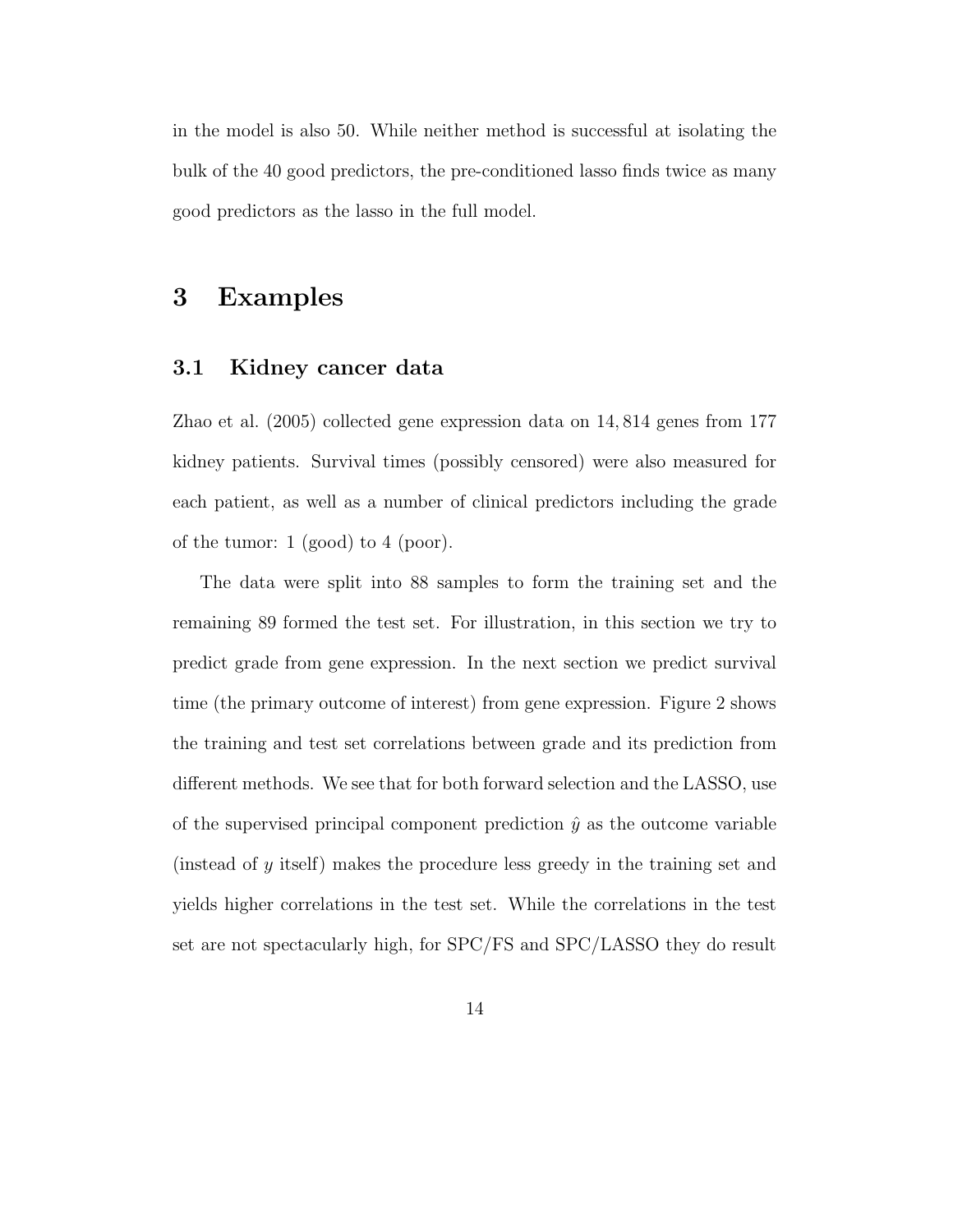in a better predictions in the test set.

#### 3.2 Application to other regression settings

Extension of our proposal to other kinds of regression outcomes is very simple. The only change is in step (a) of supervised principal components algorithm, where we replace the correlation by an appropriate measure of association. In particular, the likelihood score statistic is an attractive choice.

#### 3.3 Survival analysis

Perhaps the most common version of the  $p > n$  regression problem in genomic studies is survival analysis, where the outcome is patient survival (possibly censored). Then we use the partial likelihood score statistic from Cox's proportional hazards score statistic (see Chapter 4 of Kalbfleisch & Prentice (1980)), in step (a) of supervised principal components. After that, we can (conveniently) use the usual least squares version of FS or LASSO in step (2) of the modeling process. Hence the computational advantages of the least angle regression algorithm can be exploited.

Figure 3 shows the result of applying forward stepwise Cox regression (top left panel), forward stepwise selection applied to the SPC predictor (top right panel), LASSO for the Cox model (bottom left panel) and LASSO applied to the SPC predictor (bottom right panel). The bottom left panel was computed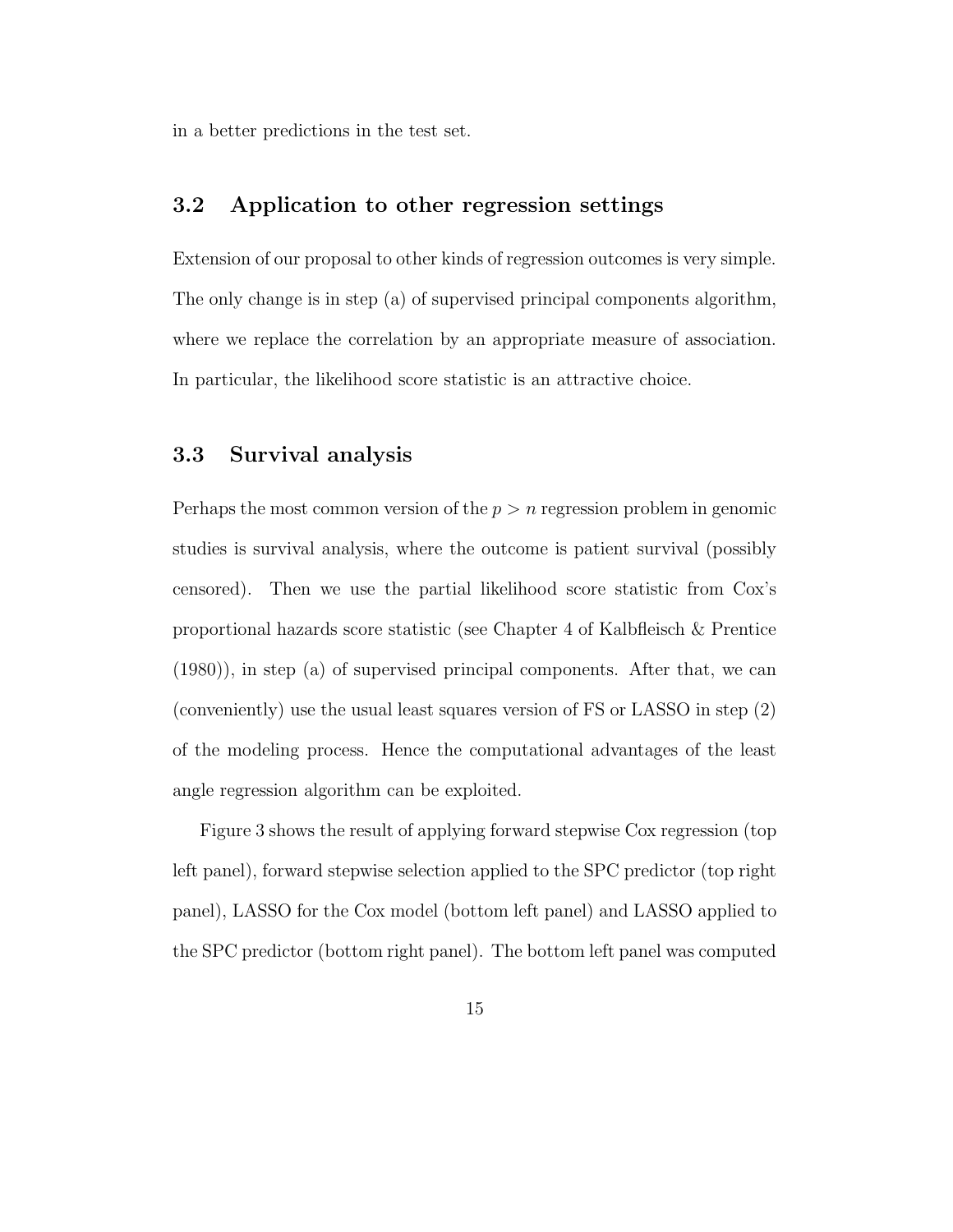

Figure 2: Kidney cancer data: predicting tumor grade. Correlation of different predictors with the true outcome, in the training and test sets, as more and more genes are entered.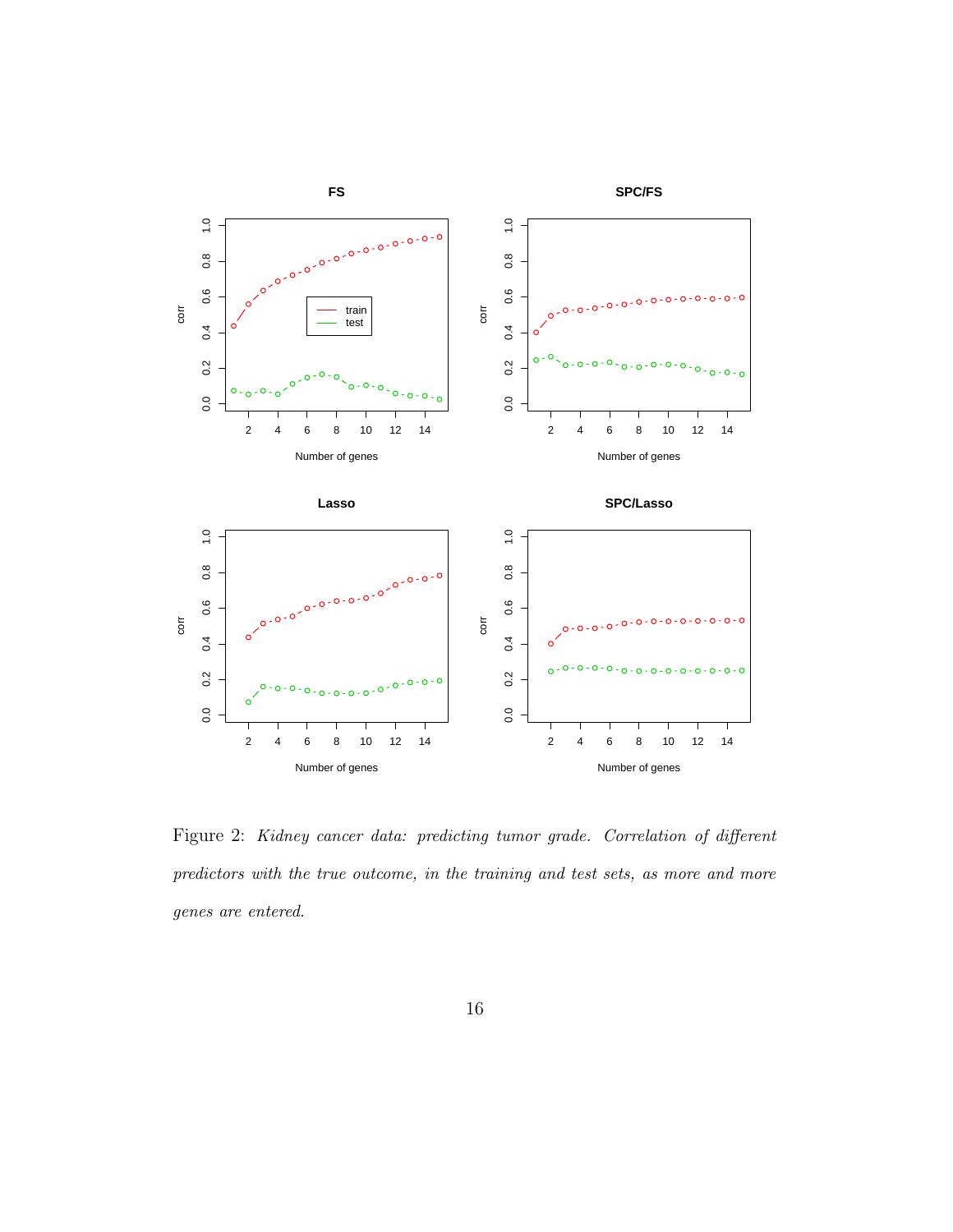using the glmpath R package of Park & Hastie (2006), available in the CRAN collection. In each case we obtain a predictor  $\hat{y}$ , and then use  $\hat{y}$  as a covariate in a Cox model, in either the training or test set. The resulting p-values from these Cox models are shown in the figure. We see that forward stepwise Cox regression tends to overfit in the training set, and hence the resulting testset p-values are not significant. The two stage SPC/FS procedure fits more slowly in the training set, and hence achieves smaller p-values in the test set. "SPC/LASSO" , the LASSO applied to the pre-conditioned response from supervised principal components, performs best and is also computationally convenient: it uses the fast LAR algorithm for the lasso, applied to the preconditioned response variable.

The horizontal green line shows the test set p-value of the supervised principal component predictor. We see that the first 10 or 15 genes chosen by the LASSO have captured the signal in this predictor.

We have used the pre-conditioning procedure in real microarray studies. We have found that it is useful to report to investigators not just the best 10 or 15 gene model, but also any genes that have high correlation with this set. The enlarged set can be useful in understanding the underlying biology in experiment, and also for building assays for future clinical use. A given gene might not be well measured on a microarray for a variety of reasons, and hence it is useful to identify surrogate genes that may be used in its place.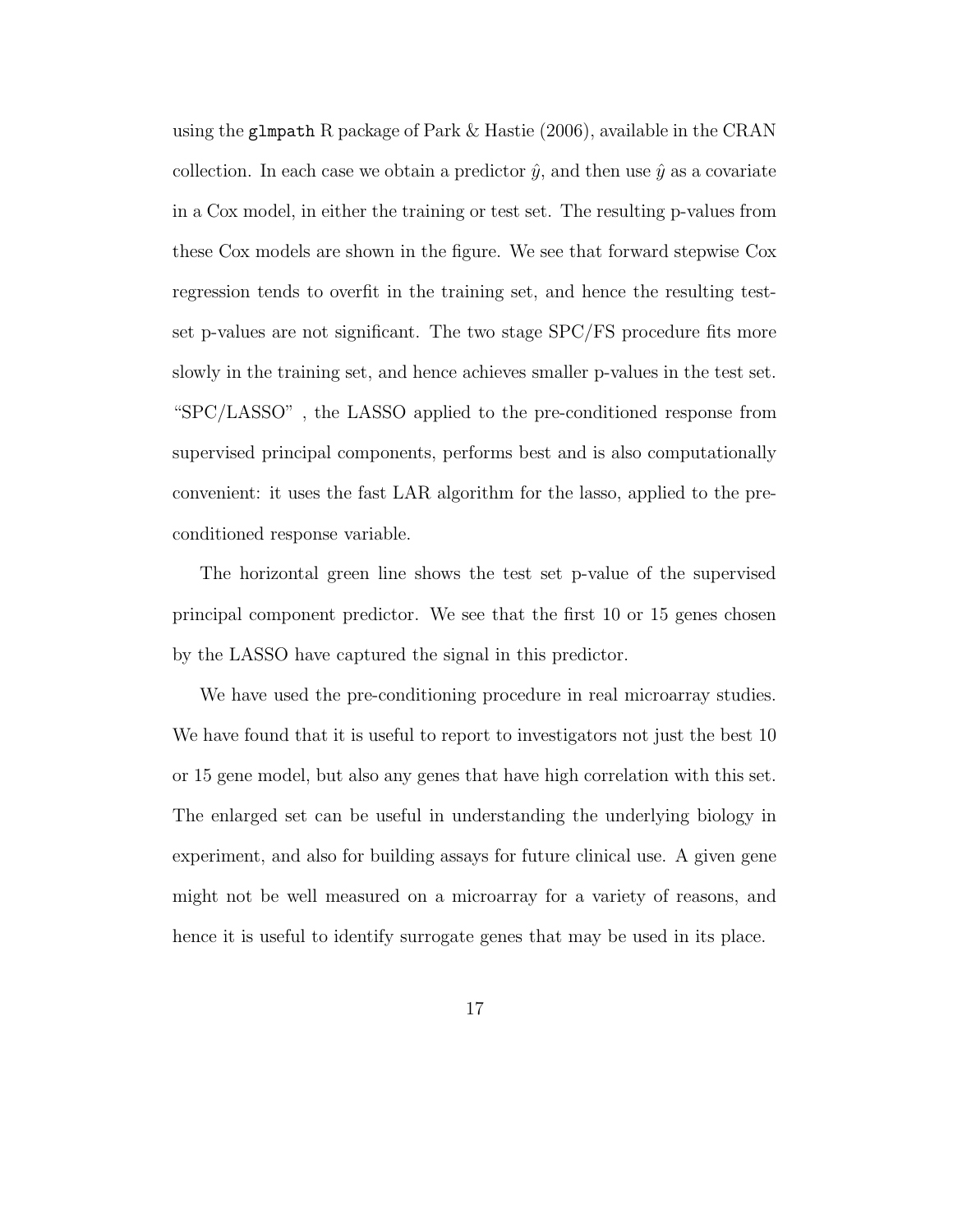Figure 4 shows the average absolute Cox score of the first  $k$  features entered by forward stepwise selection (red) and the pre-conditioned version (green), as  $k$  runs from 1 to 30. The right panel shows the average absolute pairwise correlation of the genes for both methods. We see that the methods enter features of about the same strength, but pre-conditioning enters genes that are more highly correlated with one another.

# 4 Asymptotic analysis

In this section we lay down a mathematical formulation of the problem and pre-conditioning procedure in the context of a latent factor model for the response. We show that the procedure combining SPC with LASSO, under some assumptions about the correlation structure among the variables, leads to asymptotically consistent variable selection in the Gaussian linear model setting. We consider the class of problems where one observes  $n$  independent samples  $(y_i, \mathbf{x}_i)$  where  $y_i$  is a one dimensional response and  $\mathbf{x}_i$  is a *p*-dimensional predictor. Individual coordinates of the vector  $\mathbf{x}_i$  are denoted by  $x_{ij}$  where the index  $j \in \{1, ..., p\}$  correspond to the j-th predictor. We denote the  $n \times p$  matrix  $((x_{ij}))_{1 \le i \le n, 1 \le j \le p}$  by **X** and the vector  $(y_i)_{i=1}^n$  by Y. Henceforth, unless otherwise stated, we do not make a distinction between the realized value  $(Y, X)$  and the random elements (namely, the response and the p predictors) that they represent.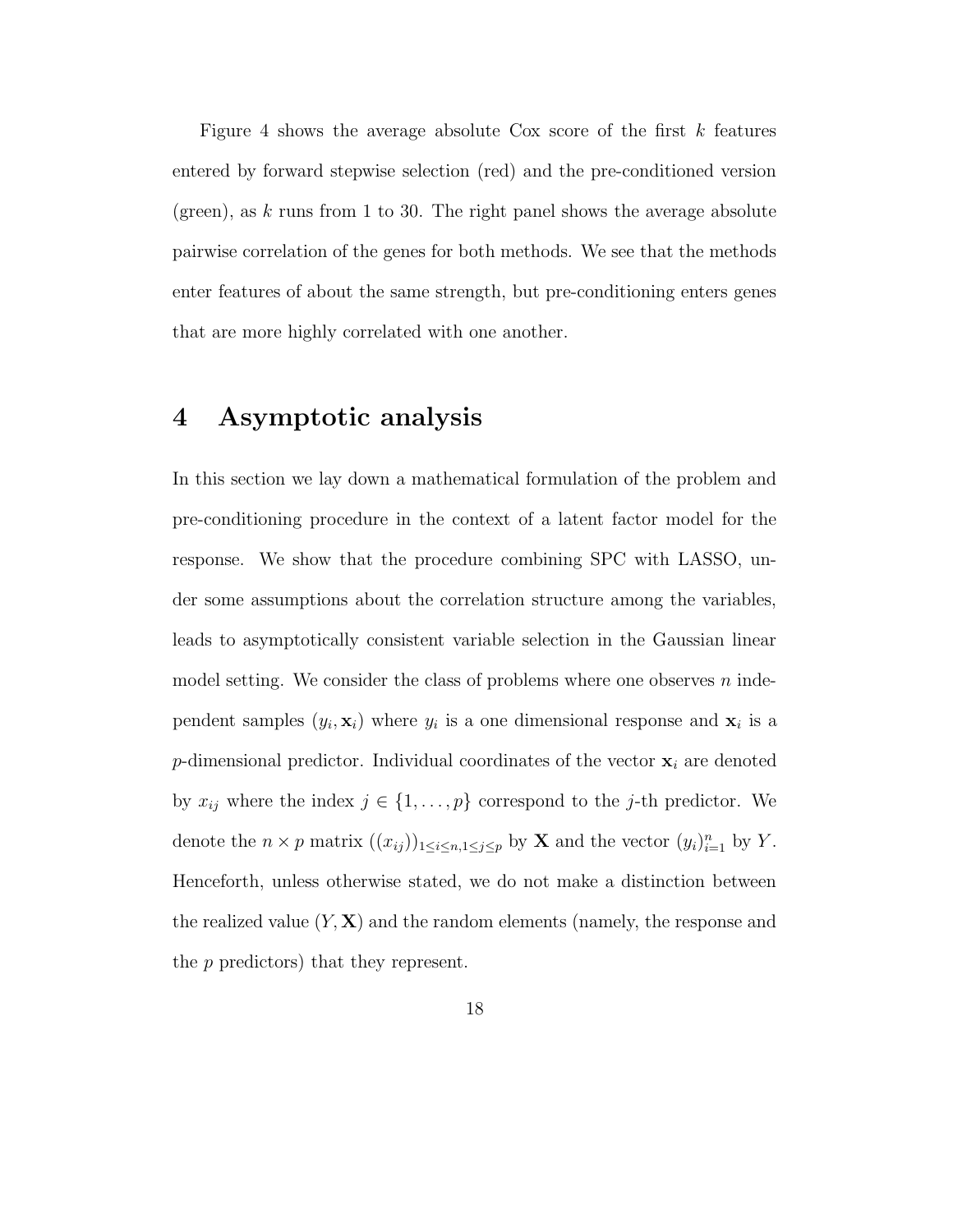

Figure 3: Kidney cancer data: predicting survival time. Training set p-values (red) and test set p-values (green) for four different selection methods as more and more genes are entered. Horizontal broken lines are drawn at 0.05 (black) and the test set p-value for the supervised principal component predictor 0.00042 (green).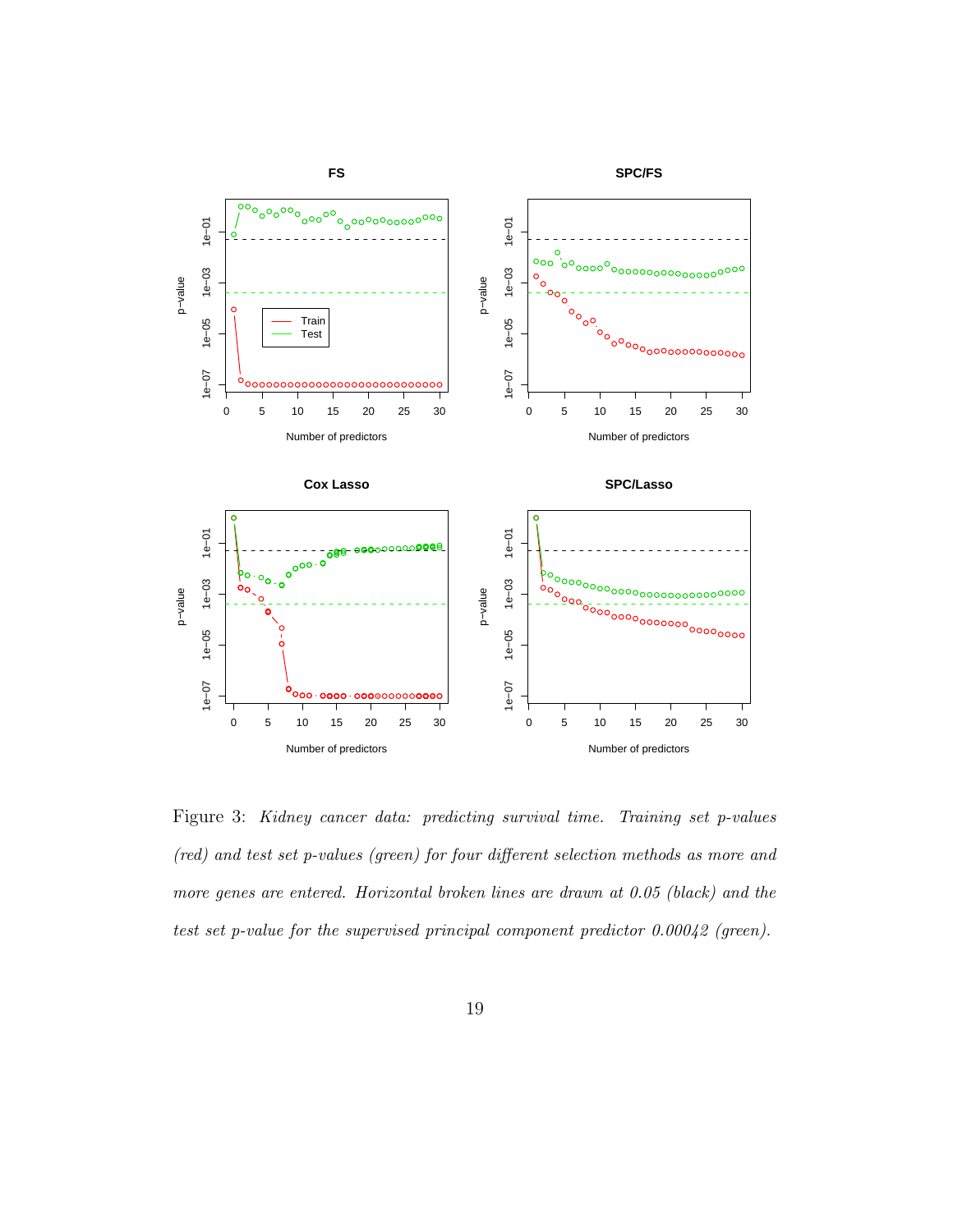

Figure 4: Kidney cancer data: predicting survival time. Left panel shows the average absolute Cox score of the first k genes entered by forward stepwise selection (red) and the pre-conditioned version (green), as k runs from 1 to 30. The right panel shows the average absolute pairwise correlation of the genes for both methods.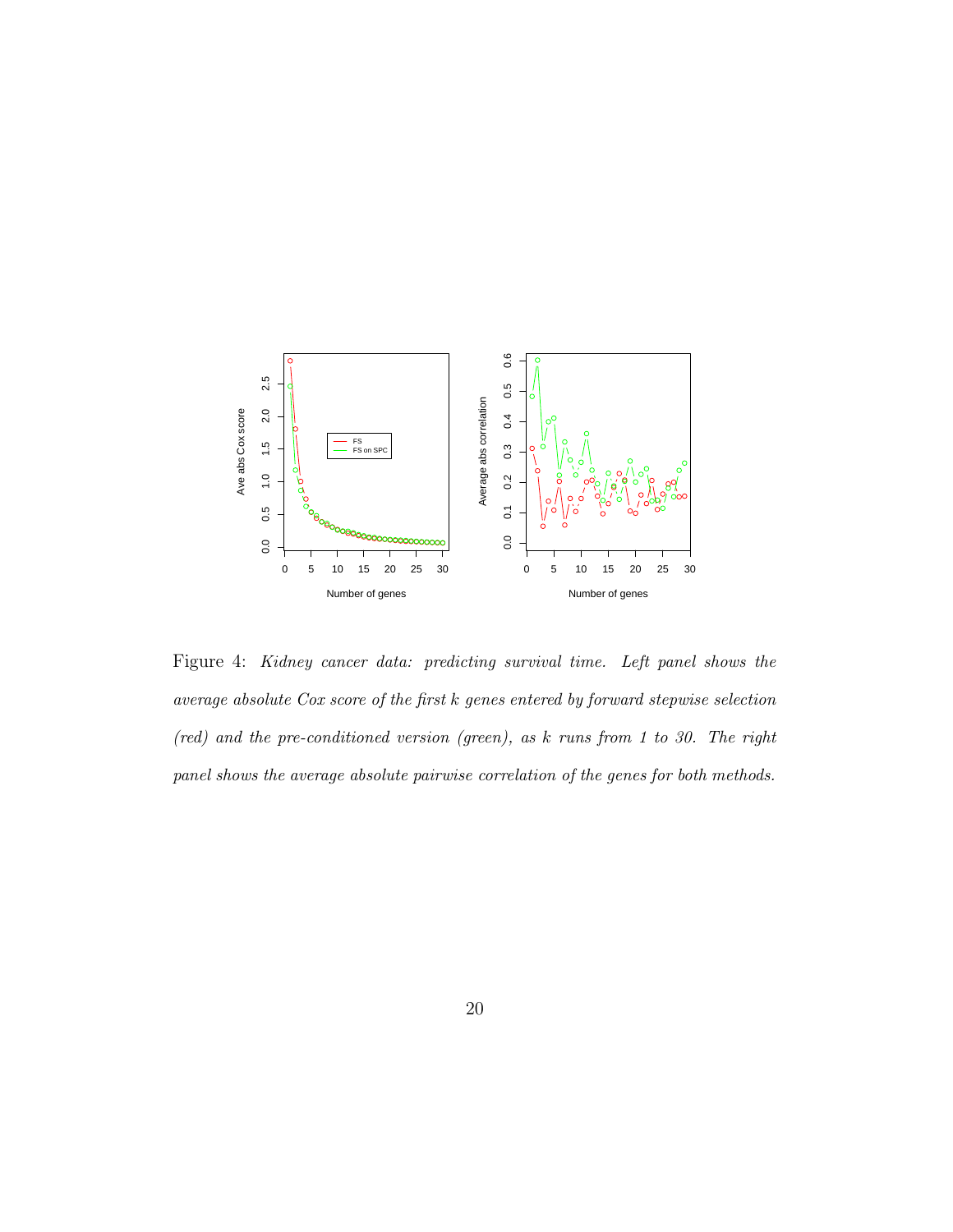The interest is in identifying the set of predictors  $X_j$  which are (linearly) related to Y. A regression model will be of the form  $\mathbb{E}(Y|\mathbf{x}) = \theta^T \mathbf{x}$  for some  $\theta \in \mathbb{R}^p$ . Here we assume that the joint distribution of **X** is Gaussian with zero mean and covariance matrix  $\Sigma \equiv \Sigma_p$ . The relationship between Y and X is assumed to be specified by a latent component model to be described below.

#### 4.1 Model for X

Suppose that the spectral decomposition of  $\Sigma$  is given by  $\Sigma = \sum_{k=1}^p \ell_k \mathbf{u}_k \mathbf{u}_k^T$ , where  $\ell_1 \geq \ldots \geq \ell_p \geq 0$  and  $\mathbf{u}_1, \ldots, \mathbf{u}_p$  form an orthonormal basis of  $\mathbb{R}^p$ . We consider the following model for  $\Sigma$ .

Assume that there exists an  $M \geq 1$  such that

$$
\ell_k = \lambda_k + \sigma_0^2
$$
,  $k = 1, ..., M$ , and  $\ell_k = \sigma_0^2$ ,  $k = M + 1, ..., p$ , (6)

where  $\lambda_1 \geq \ldots \geq \lambda_M > 0$  and  $\sigma_0 > 0$ . This model will be referred to as the "noisy factor model". To see this, notice that under the Gaussian assumption the matrix  $X$  can be expressed as

$$
\mathbf{X} = \sum_{k=1}^{M} \sqrt{\lambda_k} \mathbf{v}_k \mathbf{u}_k^T + \sigma_0 \mathbf{E}
$$
 (7)

where  $\mathbf{v}_1, \ldots, \mathbf{v}_M$  are i.i.d.  $N_n(0, I)$  vectors (the factors), and **E** is an  $n \times p$ matrix with i.i.d.  $N(0, 1)$  entries, and is independent of  $\mathbf{v}_1, \ldots, \mathbf{v}_M$ . This matrix is viewed as a noise matrix.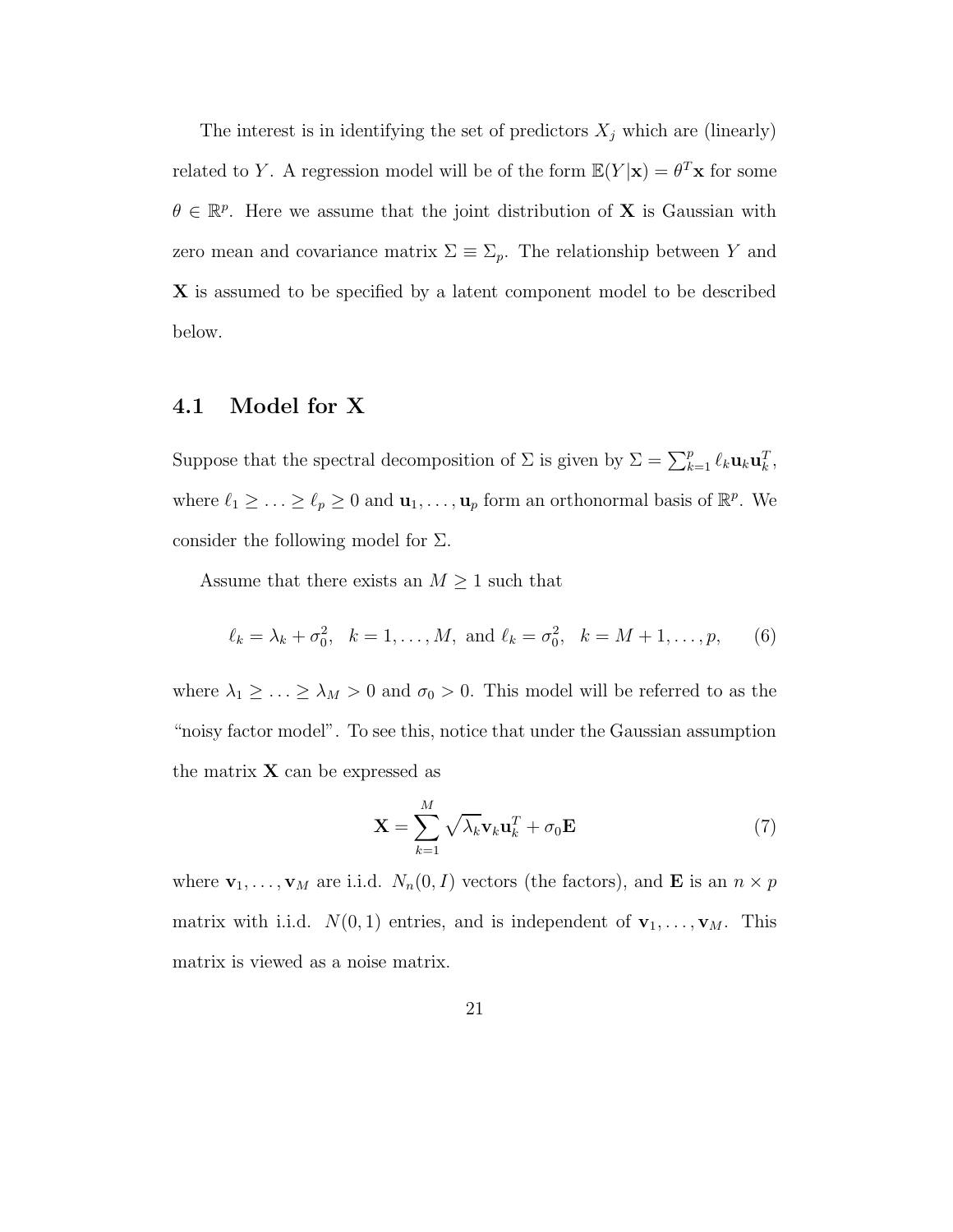In the analysis presented in this paper throughout we use (7) as the model for  $X$ , even though it can be shown that the analysis applies even in the case where  $\ell_{K+1}, \ldots, \ell_p$  are decreasing and sufficiently well separated from  $\ell_1, \ldots, \ell_K$ .

### 4.2 Model for Y

Assume the following regression model for  $Y$ . Note that this is a more general version of  $(3)$ , even though we assume that Y has (unconditional) mean 0.

$$
Y = \sum_{k=1}^{K} \beta_k \mathbf{v}_k + \sigma_1 Z,\tag{8}
$$

where  $\sigma_1 > 0$ ,  $1 \leq K \leq M$ , and Z has  $N_n(0, I)$  distribution and is independent of X.

#### 4.3 Least squares and feature selection

We derive expressions for the marginal correlations between  $Y$  and  $X_j$ , for  $j = 1, ..., p$  and the (population) least squares solution, viz.  $\theta :=$  $\arg \min_{\zeta} \mathbb{E} \parallel Y - \mathbf{X} \zeta \parallel_2^2$ , in terms of the model parameters. Let  $\mathcal{P} :=$  $\{1,\ldots,p\}$ . The marginal correlation between  $\mathbf{X} = (X_j)_{j=1}^p$  and Y is given by

$$
\Sigma_{\mathcal{P}y} := (\mathbb{E}(X_j Y))_{j=1}^p = \sum_{k=1}^K \beta_k \sqrt{\lambda_k} \mathbf{u}_k.
$$
 (9)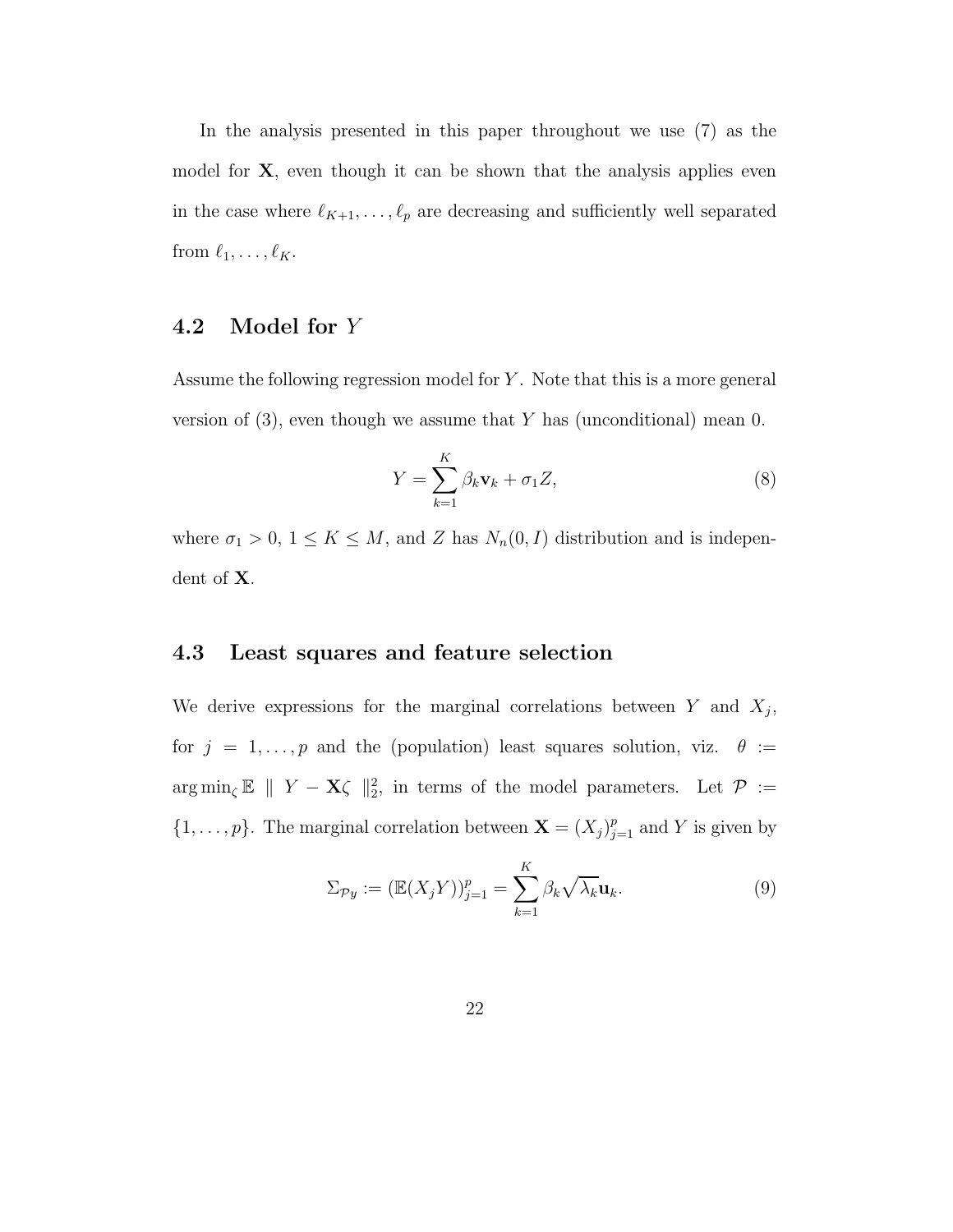The population regression coefficient of  $Y$  on  $X$ , is given by

$$
\theta = \Sigma^{-1} \Sigma_{\mathcal{P}y} = \left[ \sum_{k=1}^{M} \lambda_k \mathbf{u}_k \mathbf{u}_k^T + \sigma_0^2 I \right]^{-1} \left[ \sum_{k=1}^{K} \beta_k \sqrt{\lambda_k} \mathbf{u}_k \right]
$$
  
\n
$$
= \left[ \sum_{k=1}^{M} \frac{1}{\lambda_k + \sigma_0^2} \mathbf{u}_k \mathbf{u}_k^T + \frac{1}{\sigma_0^2} (I - \sum_{k=1}^{M} \mathbf{u}_k \mathbf{u}_k^T) \right] \left[ \sum_{k=1}^{K} \beta_k \sqrt{\lambda_k} \mathbf{u}_k \right]
$$
  
\n
$$
= \sum_{k=1}^{K} \beta_k \frac{\sqrt{\lambda_k}}{\lambda_k + \sigma_0^2} \mathbf{u}_k = \sum_{k=1}^{K} \beta_k \ell_k^{-1} \sqrt{\lambda_k} \mathbf{u}_k.
$$
 (10)

Now, define  $\mathbf{w}_j = (\sqrt{\lambda_1}u_{j1}, \dots, \sqrt{\lambda_K}u_{jK})^T$ . Let  $\mathcal{D} = \{j : \parallel \mathbf{w}_j \parallel_2 \neq 0\}$ . Observe that  $\Sigma_{jy} = \beta^T \mathbf{w}_j$ , and  $\theta_j = \beta^T D_K^{-1} \mathbf{w}_j$ , where  $D_K = \text{diag}(\ell_1, \dots, \ell_K)$ . So if we define  $\mathcal{B} := \{j : \Sigma_{jy} \neq 0\}$ , and  $\mathcal{A} = \{j : \theta_j \neq 0\}$ , then  $\mathcal{B} \subset \mathcal{D}$  and  $\mathcal{A} \subset \mathcal{D}$ .

This gives rise to the regression model:

$$
Y = \mathbf{X}\theta + \sigma_{\varepsilon}\varepsilon,\tag{11}
$$

where

$$
\sigma_{\varepsilon}^{2} = \sigma_{yy} - \Sigma_{y\mathcal{P}} \Sigma^{-1} \Sigma_{\mathcal{P}y} = \sigma_{1}^{2} + \sum_{k=1}^{K} \beta_{k}^{2} - \sum_{k=1}^{K} \beta_{k}^{2} \frac{\lambda_{k}}{\lambda_{k} + \sigma_{0}^{2}} = \sigma_{1}^{2} + \sigma_{0}^{2} \beta^{T} D_{K}^{-1} \beta,
$$
\n(12)

and  $\varepsilon$  has i.i.d.  $N(0, 1)$  entries and is independent of **X**.

Note also that, the population partial covariance between Y and  $\mathbf{X}_C$ given  $\mathbf{X}_{\mathcal{D}}$  (given by  $\Sigma_{yC|\mathcal{D}} := \Sigma_{yC} - \Sigma_{yD} \Sigma_{\mathcal{D}\mathcal{D}}^{-1} \Sigma_{\mathcal{D}C}$ ), for any subset  $C \subset \mathcal{D}^c$ , where  $\mathcal{D}^c := \mathcal{P} \setminus \mathcal{D}$ , is 0. However the corresponding statement is not true in general if one replaces  $\mathcal D$  by either  $\mathcal A$  or  $\mathcal B$ . Therefore, ideally, one would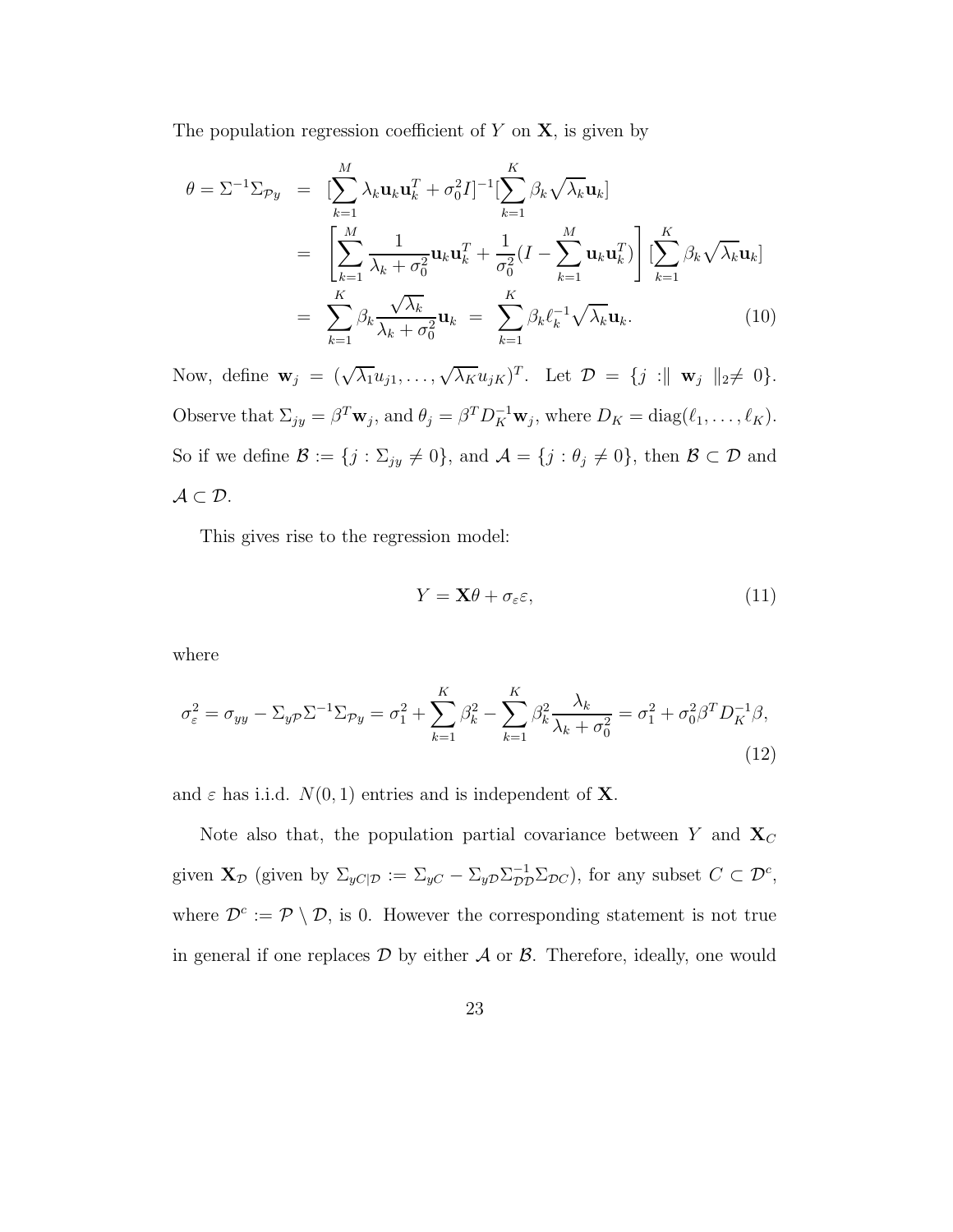like to identify  $\mathcal{D}$ . However, it may not be possible to accomplish this in general when the dimension  $p$  grows with the sample size  $n$ . Rather, we define the feature selection problem as the problem of identifying  $A$ , while the estimation problem is to obtain an estimate of  $\theta$  from model (11).

Observe that, if either  $K = 1$  or  $\lambda_1 = \cdots = \lambda_K$ , then  $\mathcal{A} = \mathcal{B}$ . In the former case we actually have  $A = B = D$ . In these special cases, the feature selection problem reduces to finding the set  $\mathcal{B}$ , which may be done (under suitable identifiability conditions) just by computing the sample marginal correlations between the response and the predictors and selecting those variables (coordinates) for which the marginal correlation exceeds an appropriate threshold. The major assumptions that we shall make here for solving the problem are that (i)  $A \subset \mathcal{B}$ , (ii)  $\mathcal{B}$  can be identified from the data (at least asymptotically), (iii) cardinality of  $\beta$  (and hence that of  $\mathcal{A}$ ) is small compared to *n*, and (iv) the contribution of the coordinates  $\mathcal{B}^c$  in the vectors  $\mathbf{u}_1, \ldots, \mathbf{u}_K$  is asymptotically negligible in an  $L^2$  sense. If these conditions are satisfied, then it will allow for the identification of  $A$ , even as dimension increases with the sample size. We make these (and other) conditions more precise in Section 4.7.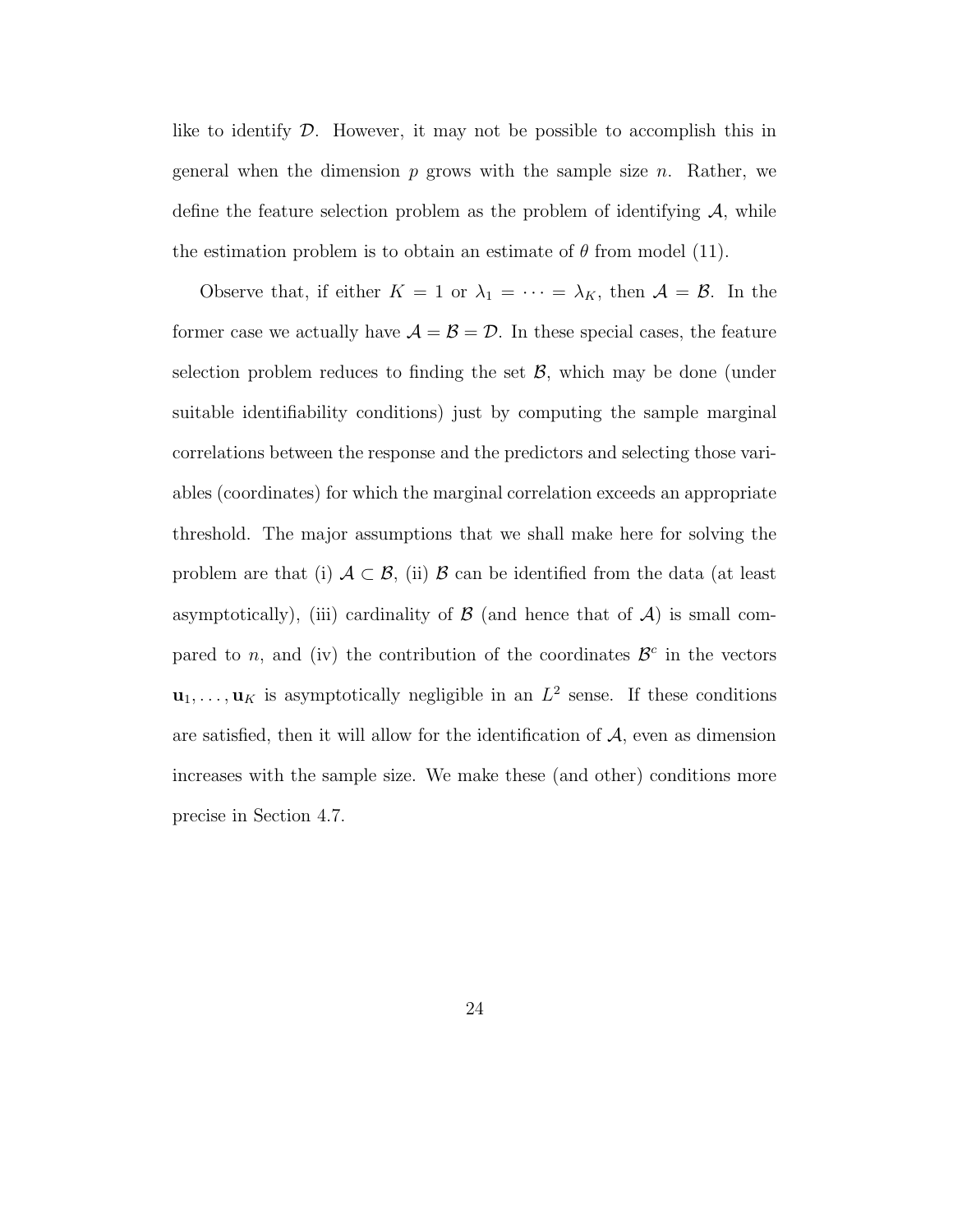#### 4.4 SPC as a preconditioner

The formulation in the previous section indicates that one may use some penalized regression methods to estimate the regression parameter  $\theta$  from the model (11). However, standard methods like LASSO do not use the covariance structure of the data. Therefore if one uses the underlying structure for  $\Sigma$ , and has good estimates of the parameters  $(\mathbf{u}_k, \ell_k)$ , then one can hope to be able to obtain a better estimate  $\theta$ , as well as identify  $\mathcal A$  as  $n \to \infty$ .

We focus on (7) and (8). In general it is not possible to eliminate the contribution of **E** entirely from an estimate of  $v_k$ , even if we had perfect knowledge of  $(\mathbf{u}_k, \ell_k)$ . To understand this, note that, the conditional distribution of  $v_k$  given **X** is the same as the conditional distribution of  $v_k$  given **Xu**<sub>k</sub>. The latter distribution is normal with mean  $\frac{\sqrt{\lambda_k}}{l_k}$  $\frac{\partial \lambda_k}{\partial k} \mathbf{X} \mathbf{u}_k$  and covariance matrix  $\frac{\sigma_0^2}{\ell_k}I_n$ . This means that any reasonable procedure that estimates the parameters  $(\mathbf{u}_k, \ell_k)$  can only hope to reduce the effect of the measurement noise in Y, viz.  $\sigma_1 Z$ .

Keeping these considerations in mind, we employ a two stage procedure described in the following section for estimating  $\theta$ . In order to fit the model (11) using SPC procedure, it is necessary to estimate the eigenvectors  $\mathbf{u}_k$ ,  $k = 1, \ldots, M$ . When  $\frac{p}{n}$  is large (in the sense that the fraction does not converge to 0 as  $n \to \infty$ ), in general it is not possible to estimate  $\mathbf{u}_k$  consistently. However, if  $\mathbf{u}_k$  are sparse, in the sense of having say q non-zero components,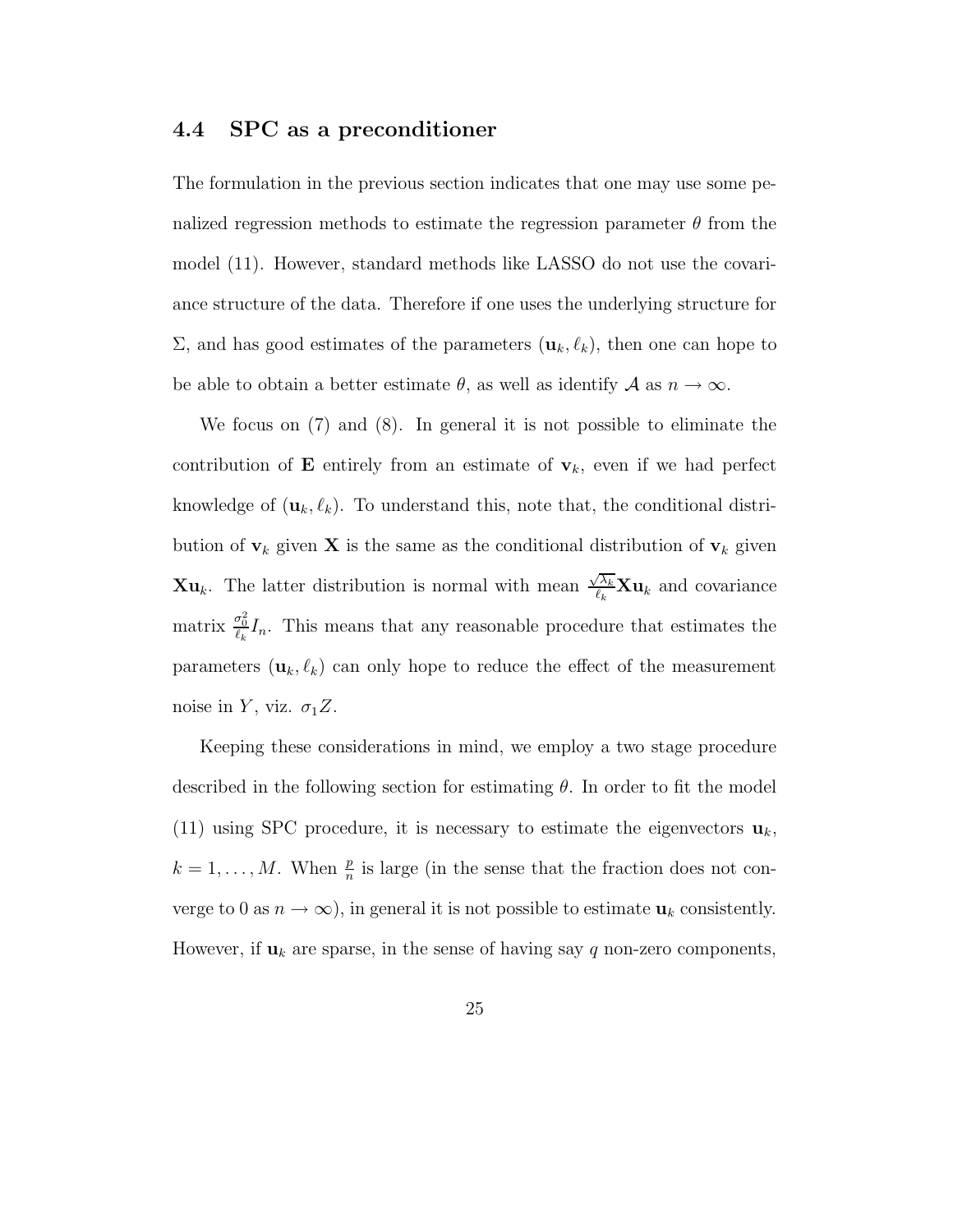where  $\frac{q}{n} \to 0$ , then Bair et al. (2006) showed that under suitable identifiability conditions, it is possible to get asymptotically consistent estimators of  $\mathbf{u}_1, \ldots, \mathbf{u}_K$ , where the consistency is measured in terms of convergence of the  $L^2$  distance between the parameter and its estimator.

## 4.5 Algorithm

In this section we present the algorithm in detail.

- **Step 1** Estimate  $(\mathbf{u}_1, \ell_1), \ldots, (\mathbf{u}_K, \ell_K)$  by SPC procedure in which only those predictors  $X_j$  whose empirical correlation with response Y is above a threshold  $\tau_n$  are used in the eigen-analysis. Call these estimates  $\{\widetilde{\mathbf{u}}_k, \widetilde{\ell}_k\}_{k=1}^K.$
- **Step 2** Let  $\widetilde{P}_K := Proj(\widehat{V}_1, ..., \widehat{V}_K)$  be the projection onto  $\widehat{V}_1, ..., \widehat{V}_K$ , where  $\widehat{V}_k := \frac{1}{\sqrt{2}}$  $\frac{1}{\widetilde{\ell}_k} \mathbf{X} \widetilde{\mathbf{u}}_k$  is the k-th principal component of the predictors (under the SPC procedure). Define  $\widetilde{Y} = \widetilde{P}_K Y$ .
- **Step 3** Estimate  $\theta$  from the linear model  $\widetilde{Y} = \mathbf{X}\theta +$  error, using the LASSO approach with penalty  $\mu_n > 0$ .

Since by definition  $\frac{1}{n}\langle \mathbf{X}\widetilde{\mathbf{u}}_k, \mathbf{X}\widetilde{\mathbf{u}}_{k'}\rangle = \widetilde{\ell}_k \delta_{kk'}$ , it follows that

$$
\widetilde{P}_K = Proj\left(\mathbf{X}\widetilde{\mathbf{u}}_1, \dots, \mathbf{X}\widetilde{\mathbf{u}}_K\right) = \sum_{k=1}^K \frac{1}{\|\mathbf{X}\widetilde{\mathbf{u}}_k\|^2} (\mathbf{X}\widetilde{\mathbf{u}}_k)(\mathbf{X}\widetilde{\mathbf{u}}_k)^T = \sum_{k=1}^K \frac{1}{\widetilde{\ell}_k} \frac{1}{n} (\mathbf{X}\widetilde{\mathbf{u}}_k)(\mathbf{X}\widetilde{\mathbf{u}}_k)^T.
$$
\n(13)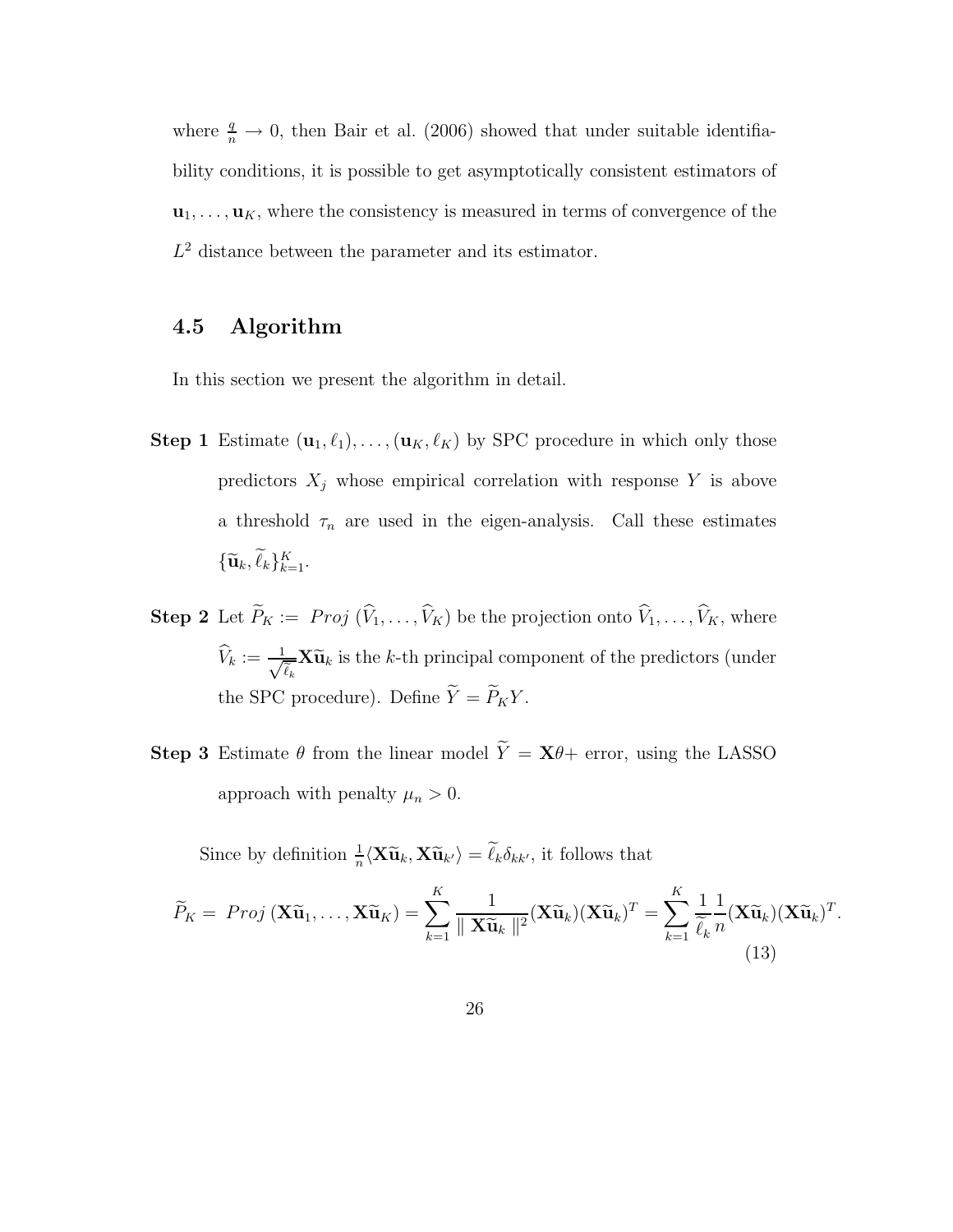### 4.6 Analysis of the projection

We present an expansion of the projected response  $\widetilde{Y}:=\widetilde{P}_KY$  that will be useful for all the asymptotic analyses that follow. Using the representation of  $\widetilde{P}_K$  in (13) and invoking (7) and (8), we get

$$
\widetilde{Y} = \sum_{k=1}^{K} \frac{\beta_k}{\widetilde{\ell}_k} \frac{1}{n} \langle \mathbf{X} \widetilde{\mathbf{u}}_k, \mathbf{v}_k \rangle \mathbf{X} \widetilde{\mathbf{u}}_k + \sum_{k=1}^{K} \sum_{k' \neq k}^{K} \frac{\beta_{k'}}{\widetilde{\ell}_k} \frac{1}{n} \langle \mathbf{X} \widetilde{\mathbf{u}}_k, \mathbf{v}_{k'} \rangle \mathbf{X} \widetilde{\mathbf{u}}_k + \sigma_1 \sum_{k=1}^{K} \frac{1}{\widetilde{\ell}_k} \frac{1}{n} \langle \mathbf{X} \widetilde{\mathbf{u}}_k, Z \rangle \mathbf{X} \widetilde{\mathbf{u}}_k
$$
\n
$$
= \sum_{k=1}^{K} \frac{\beta_k \sqrt{\lambda_k}}{\widetilde{\ell}_k} \frac{1}{n} \|\mathbf{v}_k\|^2 \langle \mathbf{u}_k, \widetilde{\mathbf{u}}_k \rangle \mathbf{X} \widetilde{\mathbf{u}}_k + \sum_{k=1}^{K} \sum_{l \neq k}^{M} \frac{\beta_k \sqrt{\lambda_l}}{\widetilde{\ell}_k} \frac{1}{n} \langle \mathbf{v}_l, \mathbf{v}_k \rangle \langle \mathbf{u}_l, \widetilde{\mathbf{u}}_k \rangle \mathbf{X} \widetilde{\mathbf{u}}_k + \sum_{k=1}^{K} \sum_{k' \neq k}^{K} \frac{\beta_{k'}}{l=1} \frac{\beta_{k'} \sqrt{\lambda_l}}{\widetilde{\ell}_k} \frac{1}{n} \langle \mathbf{v}_l, \mathbf{v}_{k'} \rangle \langle \mathbf{u}_l, \widetilde{\mathbf{u}}_k \rangle \mathbf{X} \widetilde{\mathbf{u}}_k + \sigma_1 \sum_{k=1}^{K} \sum_{k' \neq k}^{K} \frac{1}{n} \langle \mathbf{X} \widetilde{\mathbf{u}}_k, Z \rangle \mathbf{X} \widetilde{\mathbf{u}}_k
$$
\n
$$
= \mathbf{X} \theta + \mathbf{X} \sum_{k=1}^{K} \beta_k \sqrt{\lambda_k} (\frac{1}{\widetilde{\ell}_k} \frac{\|\mathbf{v}_k\|^2}{n} \langle \mathbf{u
$$

for some vector  $R_n \in \mathbb{R}^n$ . This is an asymptotically unbiased regression model for estimating  $\theta$  provided  $(\tilde{\mathbf{u}}_k, \ell_k)_{k=1}^K$  is an asymptotically consistent estimator for  $(\mathbf{u}_k, \ell_k)_{k=1}^K$ .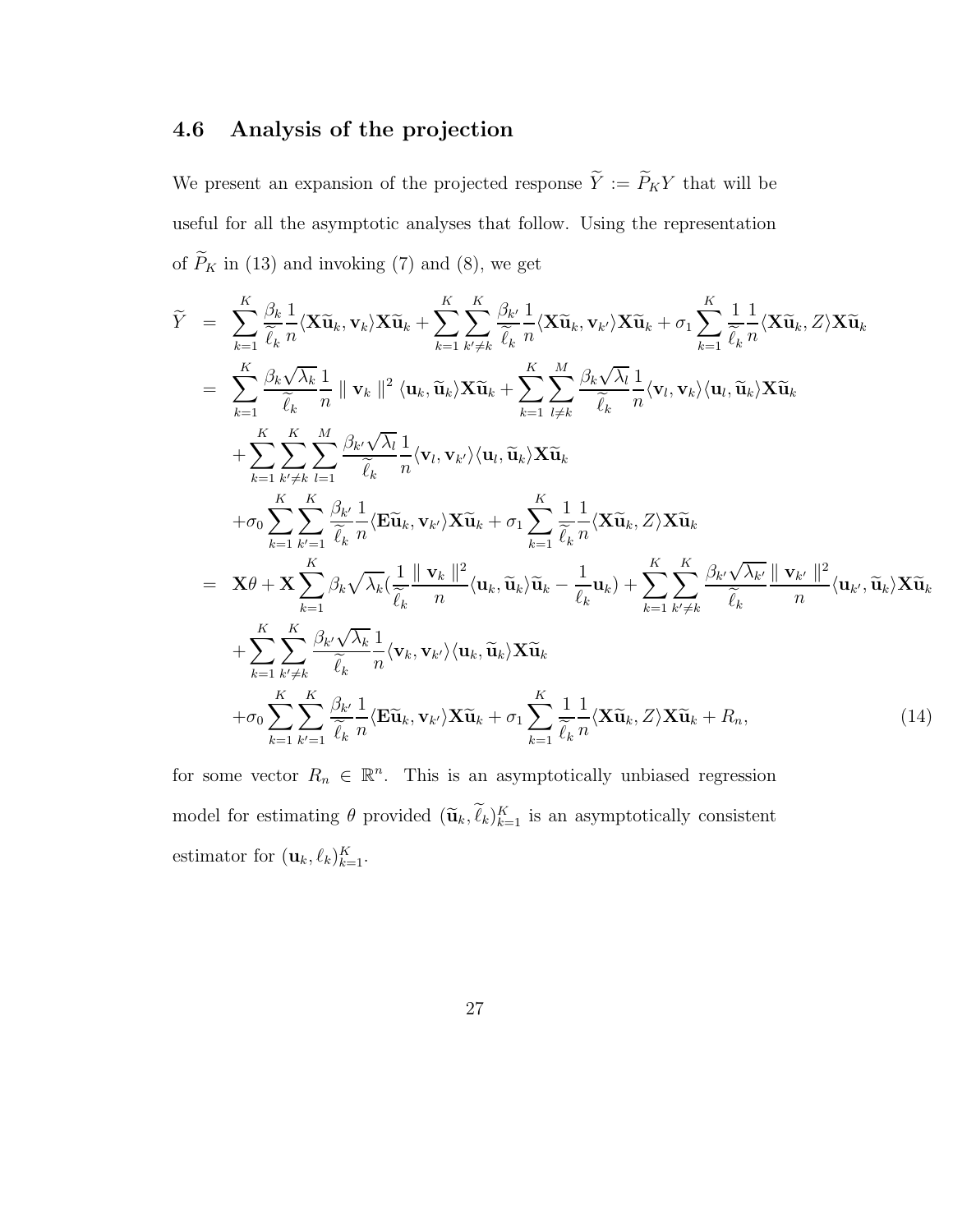#### 4.7 Assumptions

In this section we give sufficient conditions for the consistency of the variable selection aspect of the SPC preconditioning procedure. The methods of Zou (2005) and Knight & Fu (2000) are not applicable in our situation since the dimension is growing with the sample size. For most parts, we make assumptions similar to those in Meinshausen & Bühlmann  $(2006)$  for the relationship among the variables.

- **A1** The eigenvalues  $\lambda_1, \ldots, \lambda_M$  satisfy
	- (i)  $\lambda_1 > \ldots > \lambda_K > \lambda_{K+1} > \ldots > \lambda_M > 0.$
	- (ii)  $\min_{1 \leq k \leq K} (\lambda_k \lambda_{k+1}) \geq C_0$  for some  $C_0 > 0$  (fixed).
	- (iii)  $\lambda_1 \leq \Lambda_{\text{max}}$  for some  $\Lambda_{\text{max}}$  fixed. Also,  $\sigma_0$  is fixed.
- **A2**  $\sigma_1^2 = O(n^{\kappa_0})$  for some  $\kappa_0 \in (0, \frac{1}{2})$  $(\frac{1}{2})$ .
- **A3**  $|\mathcal{A}| = q_n$ ,  $|\mathcal{B}| = \overline{q}_n$  such that  $\overline{q}_n = O(n^{\kappa_1})$  for some  $\kappa_1 \in (0, \frac{1}{2})$  $(\frac{1}{2})$ .
- A3'  $p_n$ , the number of variables, satisfies the condition that there is an  $\alpha > 0$  such that  $\log p_n = O(n^{\alpha})$  for some  $\alpha \in (0, 1)$ .
- **A4** There exists a  $\rho_n$  satisfying  $\rho_n n^{1/2} (\log p_n)^{-1/2} \to \infty$  as  $n \to \infty$  such that

$$
\min_{j \in \mathcal{B}} \left| \frac{\Sigma_{jy}}{\sqrt{\Sigma_{jj} \sigma_{yy}}} \right| \ge \rho_n. \tag{15}
$$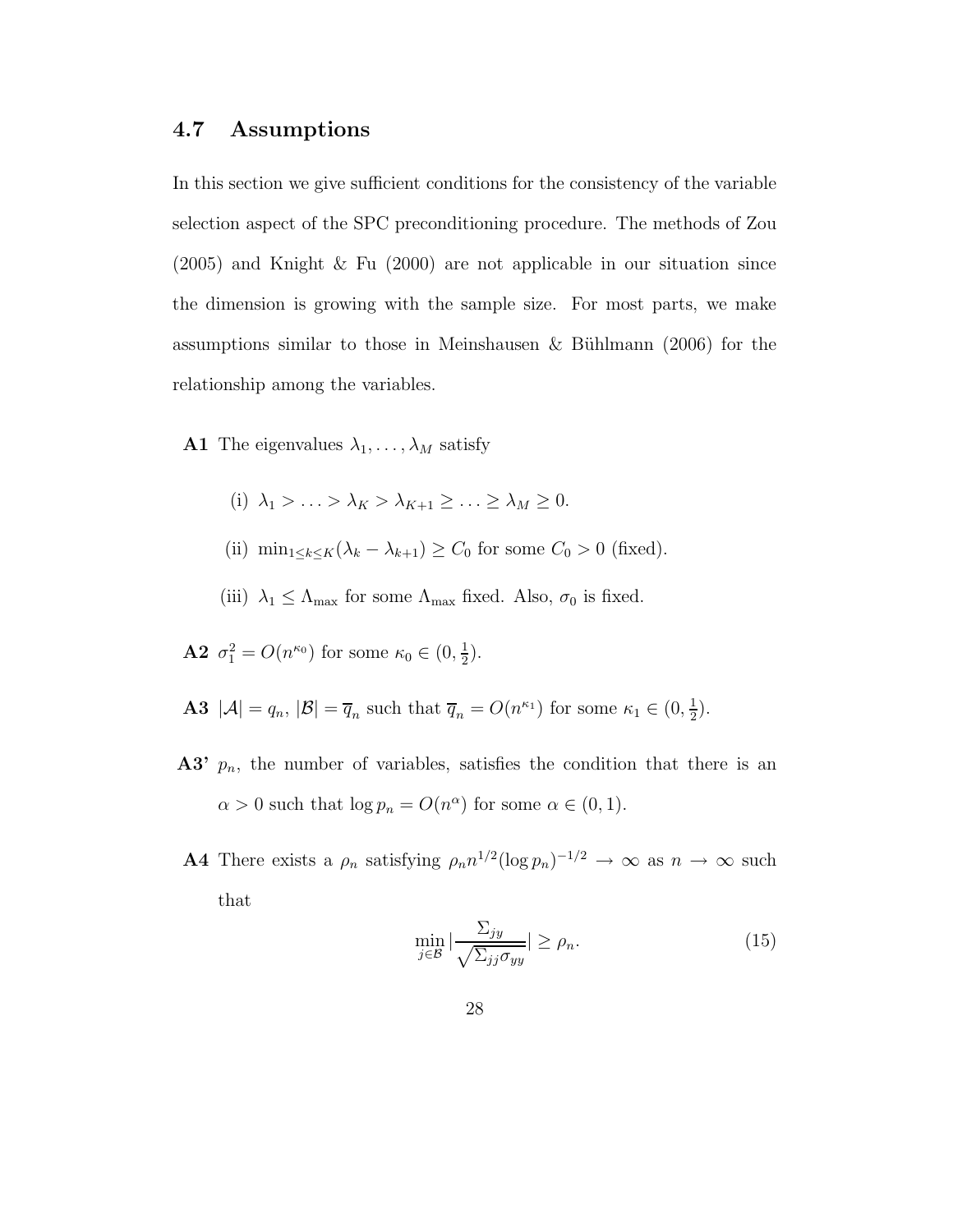- **A5** There exists a  $\overline{\delta}_n$  with  $\overline{\delta}_n = o(\frac{\overline{q}_n}{n \log n})$  $\frac{\overline{q}_n}{n \log n}$  such that  $\sum_{j \notin \mathcal{B}} || \mathbf{w}_j ||_2^2 \leq \overline{\delta}_n$ .
- **A6** There exists an  $\eta_n > 0$  satisfying  $\eta_n^{-1} = O(n^{\kappa_2})$  for some  $\kappa_2 < \frac{1}{2}$  $rac{1}{2}(1 \kappa_0 \vee \kappa_1$ , such that

$$
\min_{j \in \mathcal{A}} |\theta_j| \ge \eta_n. \tag{16}
$$

**A7** There exists a  $\delta \in (0, 1)$  such that

$$
\|\sum_{\mathcal{A}^c \mathcal{A}} \sum_{\mathcal{A}}^{-1} \text{sign}(\theta_{\mathcal{A}})\|_{\infty} < \delta. \tag{17}
$$

**A8** There is a  $\vartheta < \infty$  such that,

$$
\max_{j \in \mathcal{A}} \parallel \Sigma_{\mathcal{A}_j \mathcal{A}_j}^{-1} \Sigma_{\mathcal{A}_j j} \parallel_1 < \vartheta, \text{ where } \mathcal{A}_j := \mathcal{A} \setminus \{j\}. \tag{18}
$$

A few remarks about these conditions are in order. First, condition A1 about the separation of the eigenvalues is not really necessary, but is assumed to avoid the issue of un-identifiability of an eigenvector. However, the scaling of the eigenvalues is important for the analysis. We remark that it is not necessary that the eigenvalues  $\lambda_1, \ldots, \lambda_M$  are the M largest eigenvalues of  $\Sigma$ in order for the conclusions to hold. All that is necessary is that these are the leading eigenvalues of the matrix  $\Sigma_{\mathcal{DD}}$ , and there is enough separation from the other eigenvalues of  $\Sigma$ . However, this assumption is made to simplify the exposition.

Next, the condition that  $\overline{q}_n = o(n)$  (implicit from condition **A3**) is necessary for the consistency of the estimated eigenvectors  $\widetilde{\mathbf{u}}_k$  from Supervised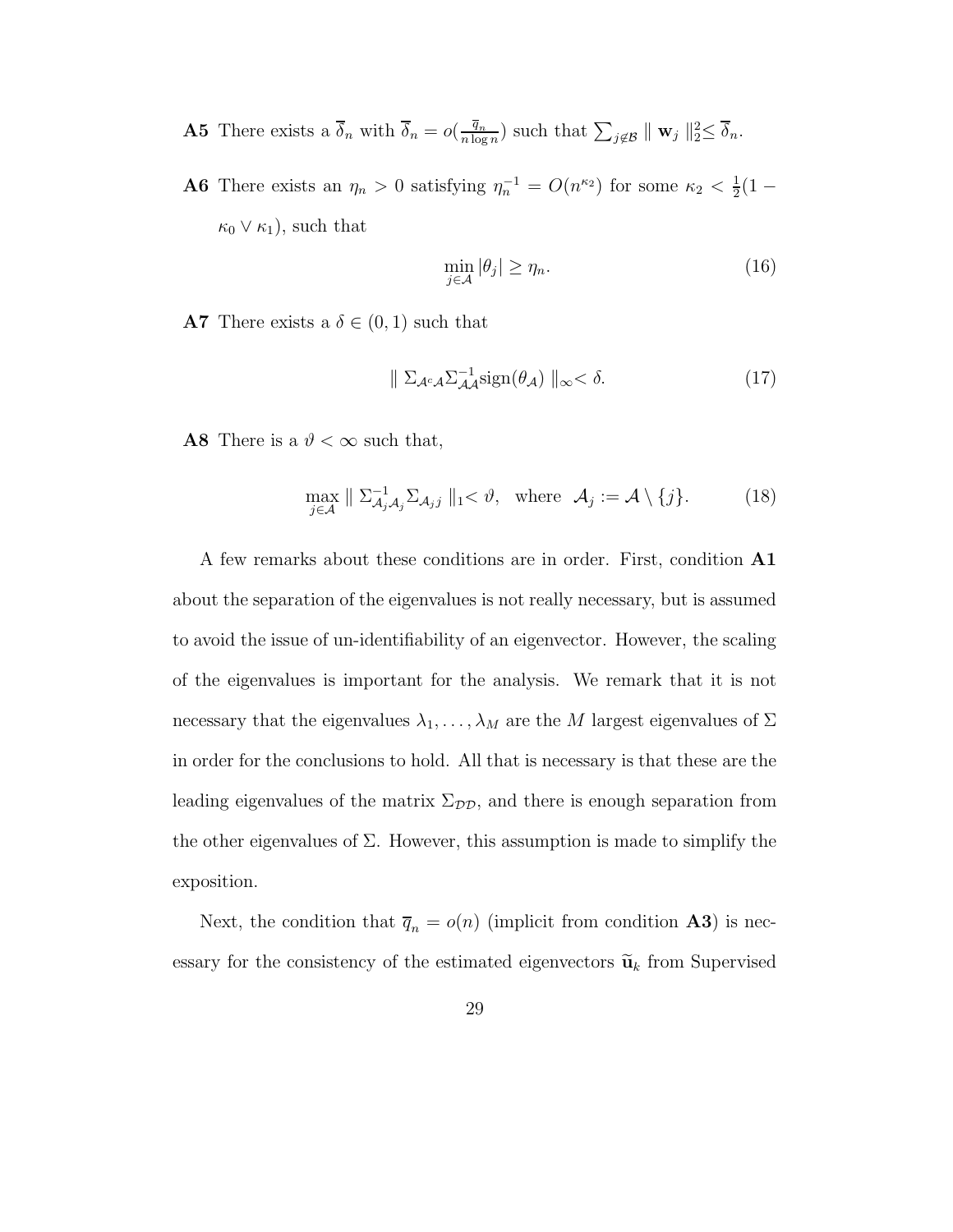PCA. Condition  $\mathbf{A4}$  is necessary for the identifiability of the set  $\mathcal{B}$ .  $\mathbf{A5}$  implies that the contribution of the predictors  $\{X_j : j \in \mathcal{D} \setminus \mathcal{B}\}\$ is negligible in our analysis. Note that  $\overline{\delta}_n$  is essentially measuring the "selection bias" for restricting analysis to  $\beta$  rather than  $\mathcal{D}$ . Again, the assumption about the rate of decay of  $\overline{\delta}_n$  can be relaxed at the cost of more involved analysis and smaller range of values for  $\mu_n$  (see also the remark following *Corollary* 1). Too large a value of  $\overline{\delta}_n$  may mean that we may not be able to select the variables consistently. Condition  $\mathbf{A6}$  is an identifiability condition for set  $\mathcal{A}$ .

Condition A7 is needed to guarantee consistency of the variable selection by LASSO after projection. This condition was shown to be necessary for variable selection in finite dimensional LASSO regression by Zou  $(2005)$  and also, implicitly by Meinshausen & Bühlmann  $(2006)$ . Zhao & Yu (2006) termed this the "irrepresentable condition" and showed that it is nearly necessary and sufficient for consistency of model selection by LASSO when  $p, n \to \infty$ . A sufficient condition for this to hold is that  $\max_{j \in A^c} \|$  $\Sigma_{\mathcal{A}\mathcal{A}}^{-1}\Sigma_{\mathcal{A}j}$  ||1<  $\delta$ . Observe that  $\Sigma_{\mathcal{A}\mathcal{A}}^{-1}\Sigma_{\mathcal{A}j}$  is the population regression coefficient in the regression of  $X_j$  on  $\{X_l : l \in \mathcal{A}\}\$ . If we are using the estimate  $\widehat{\theta}^{\widehat{\mathcal{B}},\mu}$  then (see proof of Lemma 2) we can replace **A7** by the weaker requirement

$$
\|\sum_{\mathcal{A}^c \cap \mathcal{B}, \mathcal{A}} \sum_{\mathcal{A}}^{-1} \text{sign}(\theta_{\mathcal{A}})\|_{\infty} < \delta, \text{ for some } \delta \in (0, 1).
$$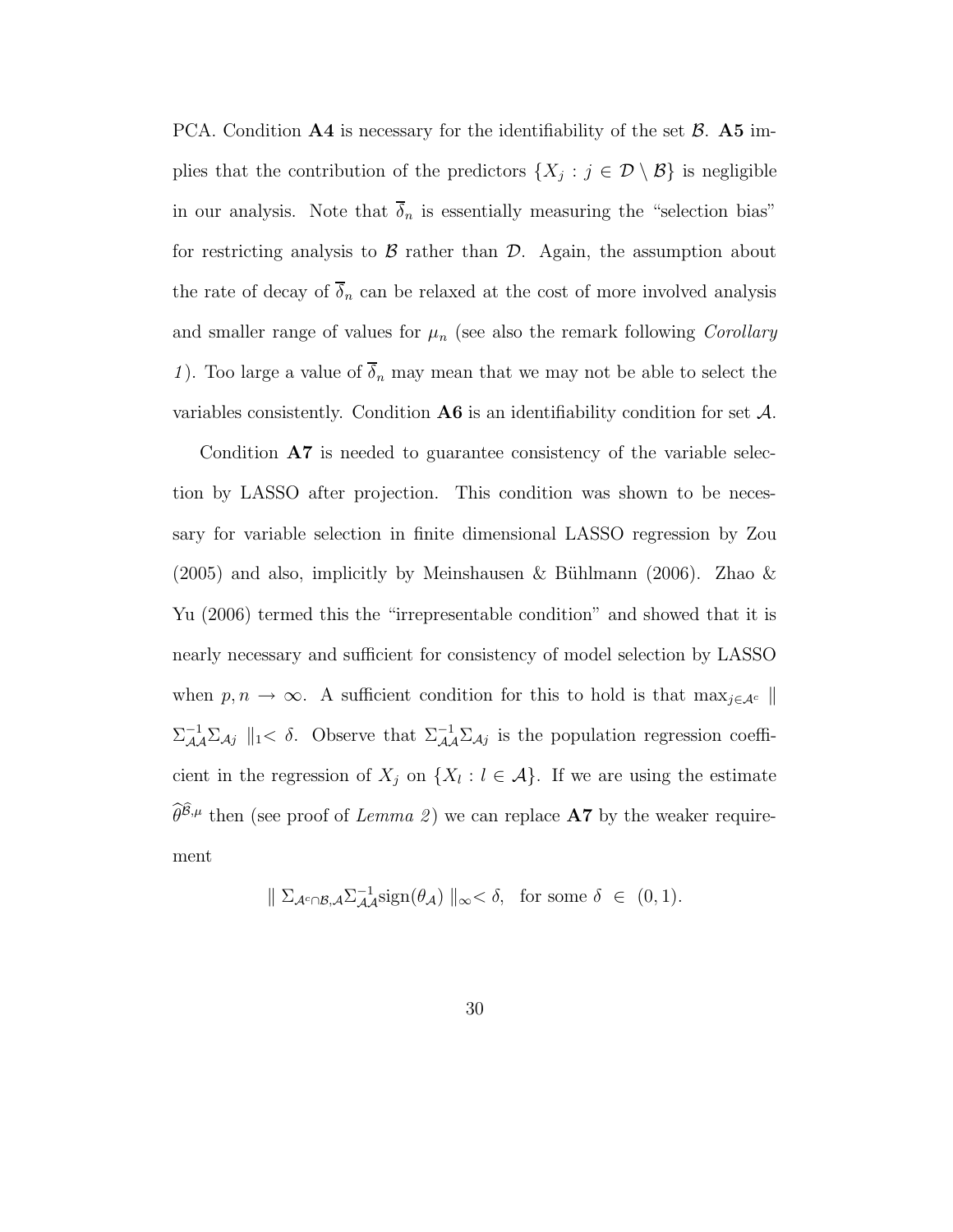#### 4.8 LASSO solution

We use the symbol  $\mu$  to denote the penalty parameter in LASSO. The LASSO estimate of  $\theta$ , after preconditioning, is given by

$$
\widehat{\theta}^{\mu} = \arg\min_{\zeta \in \mathbb{R}^p} \frac{1}{n} \parallel \widetilde{Y} - \mathbf{X}\zeta \parallel_2^2 + \mu \parallel \zeta \parallel_1. \tag{19}
$$

We also define the *selected LASSO* estimate of  $\theta$  by

$$
\widehat{\theta}^{\widehat{\mathcal{B}},\mu} = \arg\min_{\zeta \in \mathbb{R}^p, \zeta_{\widehat{\mathcal{B}}^c} = 0} \frac{1}{n} \parallel \widetilde{Y} - \mathbf{X}\zeta \parallel_2^2 + \mu \parallel \zeta \parallel_1. \tag{20}
$$

For future use, we define the *restricted LASSO* estimate of  $\theta$  to be

$$
\widehat{\theta}^{\mathcal{A},\mu} = \arg\min_{\zeta \in \mathbb{R}^p, \zeta_{\mathcal{A}^c} = 0} \frac{1}{n} \parallel \widetilde{Y} - \mathbf{X}\zeta \parallel_2^2 + \mu \parallel \zeta \parallel_1. \tag{21}
$$

The notations used here follow Meinshausen  $& B\ddot{u}$ hlmann (2006).

## 4.9 Consistency of variable selection

We shall prove most of our consistency results for the estimate  $\hat{\theta}^{\hat{B},\mu}$  and indicate how (and under what conditions) the same may be proved for the unrestricted estimator  $\hat{\theta}^{\mu}$ . As we shall see, when the model assumptions hold the former estimator is more reliable under a wider range of possible dimensions. The latter can consistently select the model essentially when  $p_n = O(n^{\kappa})$  for some  $\kappa < \infty$ . In order to prove these results, it will be convenient for us to assume that we have two independent subsamples of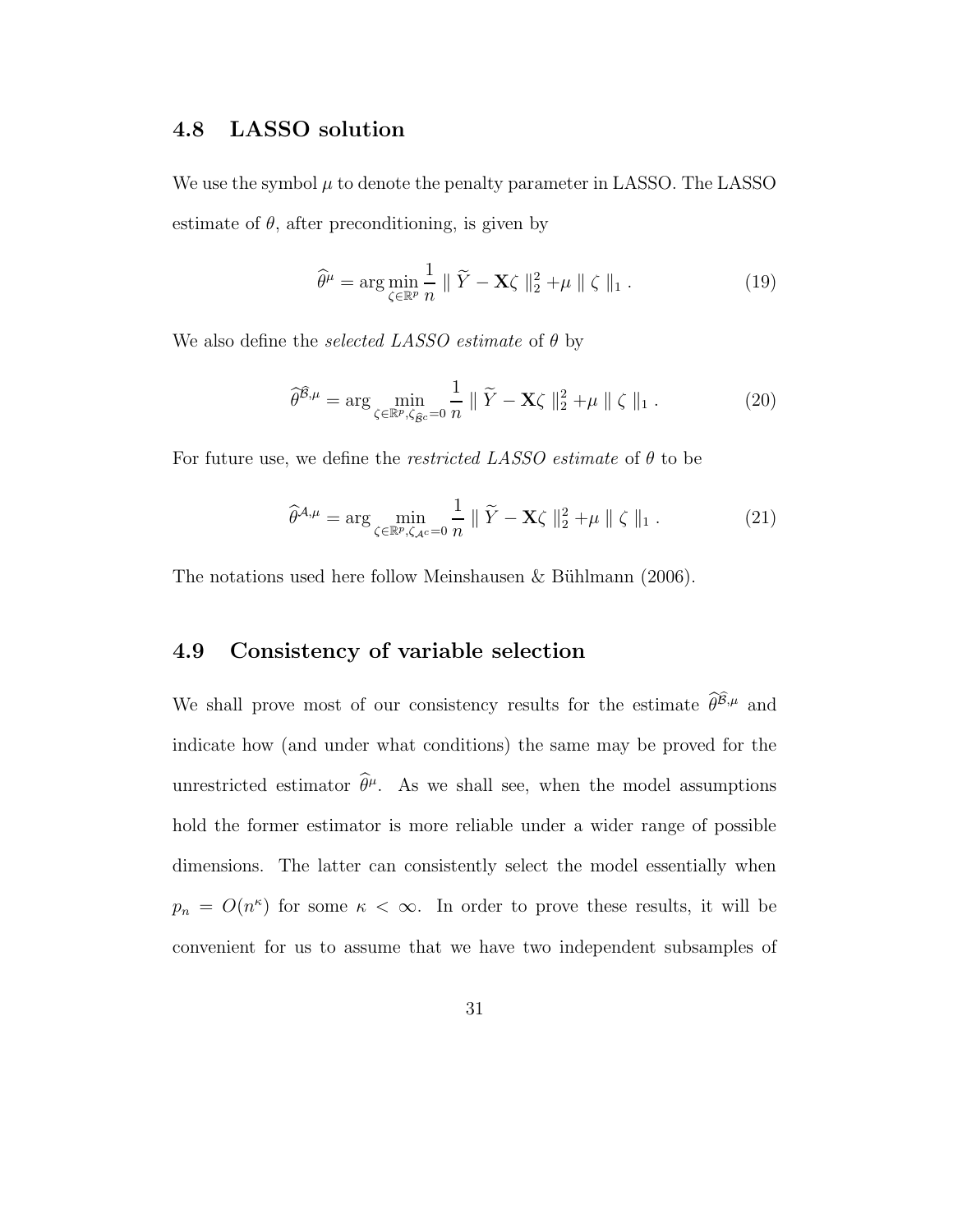size n each, so that the total sample size is  $2n$ . And we also assume that **Step 1** of the variable selection algorithm (estimating  $\mathcal{B}$ ) is performed on the first subsample and the other steps are performed on the second subsample. This extra assumption simplifies our proofs (see the proof of *Proposition 4* in the Appendix) somewhat. Further, we shall assume that  $K$ , the number of latent components for response  $Y$ , is known. The results presented here hold uniformly w.r.t. the parameters satisfying assumptions  $A1-A8$ .

Let  $\mathcal{A}_{\widehat{\mathcal{B}},\mu}$  (resp.  $\mathcal{A}_{\mu}$ ) denote the set of nonzero coordinates of the vector  $\widehat{\theta}^{\widehat{\mathcal{B}},\mu}$  (resp.  $\widehat{\theta}^{\mu}$ ). Whenever the context is clear, we shall drop the subscripts from  $\widehat{\mathcal{A}}$ . In the following  $\zeta$  will be used to denote a generic value of the parameter.

**Proposition 1 :** Let  $\widehat{\mathcal{B}}$  denote the set of coordinates selected by the preliminary thresholding scheme of SPC with threshold  $\tau_n$ . Given any  $c_1 > 1$ , and there is a  $\tau_n(c_1) := d_1 \sqrt{\frac{\log p_n}{n}}$  $\frac{\mathfrak{F}^{\mathfrak{p}_n}}{n}$ , for some constant  $d_1 > 2$ , such that, for  $n \geq n_{c_1},$ 

$$
\mathbb{P}(\widehat{\mathcal{B}} = \mathcal{B}) \ge 1 - n^{-c_1}.\tag{22}
$$

*Proposition 1* tells us that we can restrict our analysis to the set  $\beta$  while analyzing the effect of preconditioning, and studying the estimator  $\widehat{\theta}^{\widehat{\mathcal{B}},\mu}$ . Our next result is about the behavior of the estimated eigenvalues and eigenvectors of the matrix  $S_{\hat{\beta}\hat{\beta}} := \frac{1}{n} \mathbf{X}_{\hat{\beta}}^T \mathbf{X}_{\hat{\beta}}$ . This result can be proved along the lines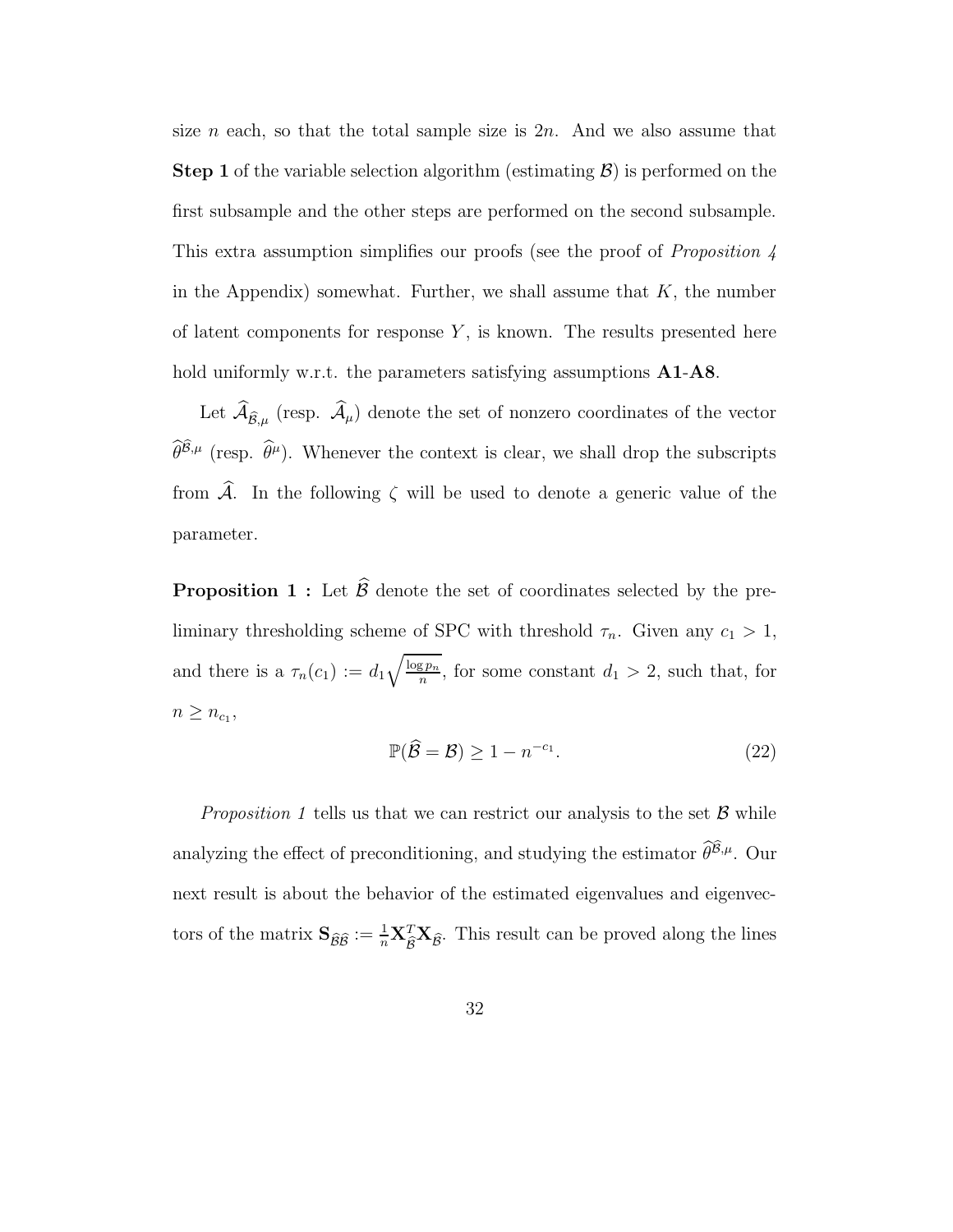of Theorem 3.2 in Paul (2005), (see also Bair et al. (2006)) and is omitted.

**Proposition 2**: Let  $(\overline{\mathbf{u}}_{\mathcal{B}k}, \overline{\ell}_k)_{k=1}^K$  denote the first k eigenvector-eigenvalue pairs of  $\Sigma_{\beta\beta}$ . Suppose that assumptions **A1-A5** hold. Then there are functions  $\gamma_i = \gamma_i(\lambda_1/\sigma_0, \dots, \lambda_M/\sigma_0)$ ,  $i = 1, 2$  such that, given  $c_2 > 0$  there exist  $d_2, d'_2 \geq 1$  so that,

$$
\mathbb{P}(\max_{1 \leq k \leq K} \|\widetilde{\mathbf{u}}_{\mathcal{B}k} - \overline{\mathbf{u}}_{\mathcal{B}k}\|_2 > d_2 \sigma_0 \gamma_1 \sqrt{\frac{\overline{q}_n \vee \log n}{n}} (1 + \sqrt{\frac{\overline{q}_n \log n}{n}}), \ \widehat{\mathcal{B}} = \mathcal{B}) = O(n^{-c}),
$$
  

$$
\mathbb{P}(\max_{1 \leq k \leq K} |\widetilde{\ell}_k - \overline{\ell}_k| > d'_2 \sigma_0^2 \gamma_2 (\sqrt{\frac{\log n}{n}} + \frac{\overline{q}_n \log n}{n}), \ \widehat{\mathcal{B}} = \mathcal{B}) = O(n^{-c}).
$$

**Theorem 1 :** Suppose that assumptions **A1-A8** hold. If  $\mu = \mu_n$  satisfies  $\mu_n = o(n^{-\kappa_2})$  and  $\mu_n n^{\frac{1}{2}(1-\kappa_0 \vee \kappa_1)} \to \infty$  as  $n \to \infty$ , then there exists some  $c > 1$  such that, for large enough n,

$$
\mathbb{P}(\hat{\mathcal{A}} \subset \mathcal{A}) \ge 1 - O(n^{-c}),\tag{23}
$$

where  $\widehat{\mathcal{A}} = \widehat{\mathcal{A}}_{\widehat{\mathcal{B}},\mu_n}$ . If moreover,  $p_n$  is such that  $\frac{q_n \log p_n}{n} = o(1)$  as  $n \to \infty$ , then (23) holds with  $\mathcal{A} = \mathcal{A}_{\mu_n}$ .

**Theorem 2**: With  $\mu = \mu_n$  and  $\widehat{A}$  as in *Theorem 1*, there exists  $c > 1$  such that,

$$
\mathbb{P}(\mathcal{A} \subset \widehat{\mathcal{A}}) \ge 1 - O(n^{-c}).\tag{24}
$$

Clearly, Theorem 1 and Theorem 2 together imply that the SPC/LASSO procedure asymptotically selects the correct set of predictors under the stated assumptions. The proofs of these critically rely on the following three results.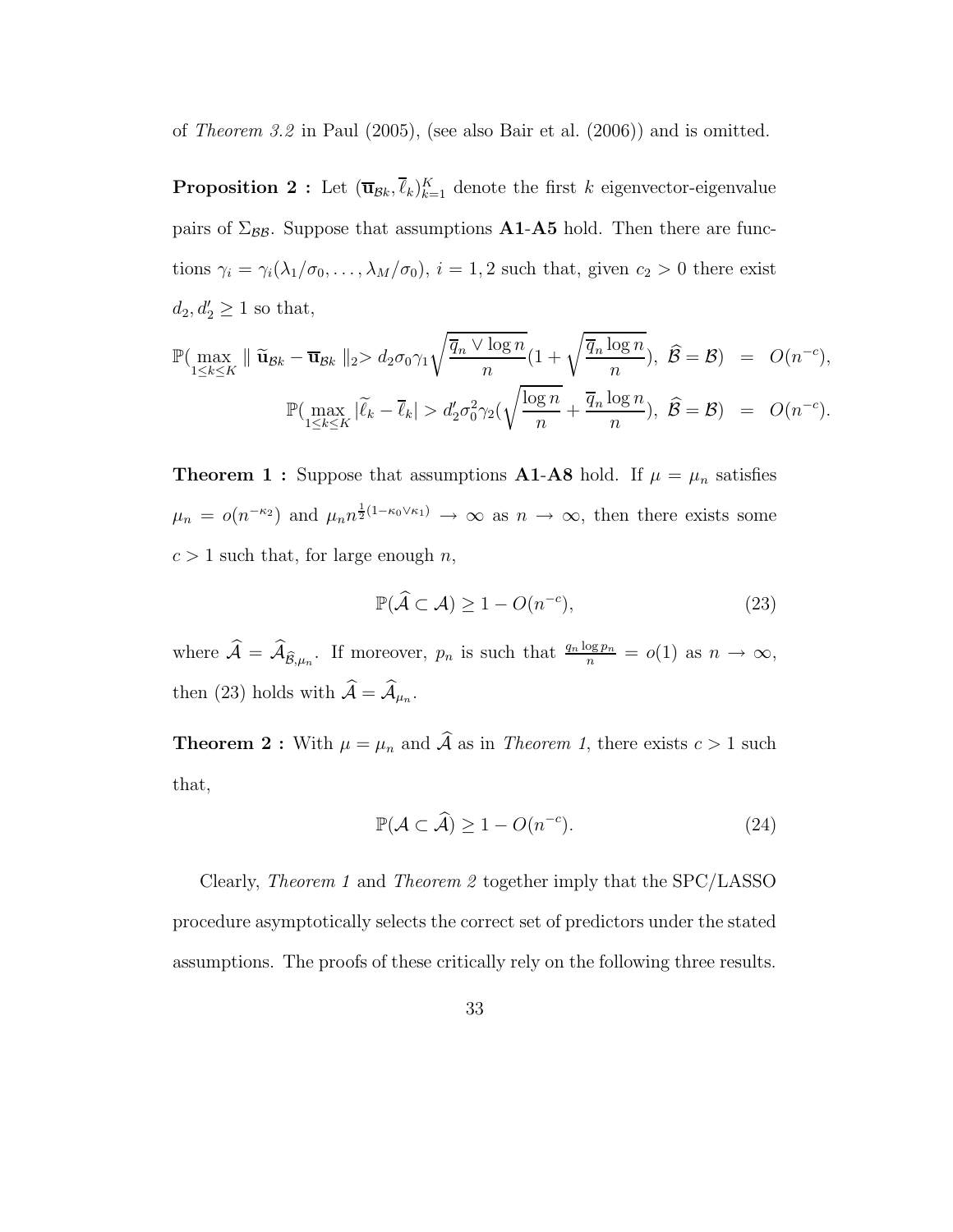**Lemma 1 :** Given  $\theta \in \mathbb{R}^p$ , let  $G(\theta)$  be the vectors whose components are defined by

$$
G_j(\theta) = -\frac{2}{n}\langle \tilde{Y} - \mathbf{X}\theta, X_j \rangle
$$
 (25)

A vector  $\hat{\theta}$  with  $\hat{\theta}_j = 0$  for all  $j \in \mathcal{A}^c$  is a solution of (21) if and only if, for all  $j \in \mathcal{A}$ ,

$$
G_j(\hat{\theta}) = -\operatorname{sign}(\hat{\theta}_j)\mu \text{ if } \hat{\theta}_j \neq 0
$$
  

$$
|G_j(\hat{\theta})| \leq \mu \text{ if } \hat{\theta}_j = 0
$$
 (26)

Moreover, if the solution is not unique and  $|G_j(\widehat{\theta})| < \mu$  for some solution  $\widehat{\theta}$ , then  $\theta_j = 0$  for all solutions of (21).

**Proposition 3 :** Let  $\widehat{\theta}^{\mathcal{A},\mu}$  be defined as in (21). Then, under the assumptions of Theorem 1, for any constant  $c_3 > 1$ , for large enough n,

$$
\mathbb{P}(\text{sign}(\widehat{\theta}_j^{A,\mu_n}) = \text{sign}(\theta_j), \text{ for all } j \in \mathcal{A}) \ge 1 - O(n^{-c_3}).\tag{27}
$$

Lemma 2 : Define

$$
\mathcal{E}_{\mathcal{B},\mu} = \{ \max_{j \in \mathcal{A}^c \cap \mathcal{B}} |G_j(\widehat{\theta}^{\mathcal{A},\mu})| < \mu \} \cap \{ \widehat{\mathcal{B}} = \mathcal{B} \} \tag{28}
$$

On  $\mathcal{E}_{\mathcal{B},\mu}$ ,  $\widehat{\theta}^{\mathcal{B},\mu}$  is the unique solution of (20) and  $\widehat{\theta}^{\mathcal{A},\mu}$  is the unique solution of (21), and  $\hat{\theta}^{\hat{\mathcal{B}},\mu} = \hat{\theta}^{\mathcal{A},\mu}$ . Also, under the assumptions of Theorem 1, there exists a  $c_4 > 1$  such that, for large enough  $n$ ,

$$
\mathbb{P}(\mathcal{E}_{\mathcal{B},\mu}^{c}) = O(n^{-c_4}).\tag{29}
$$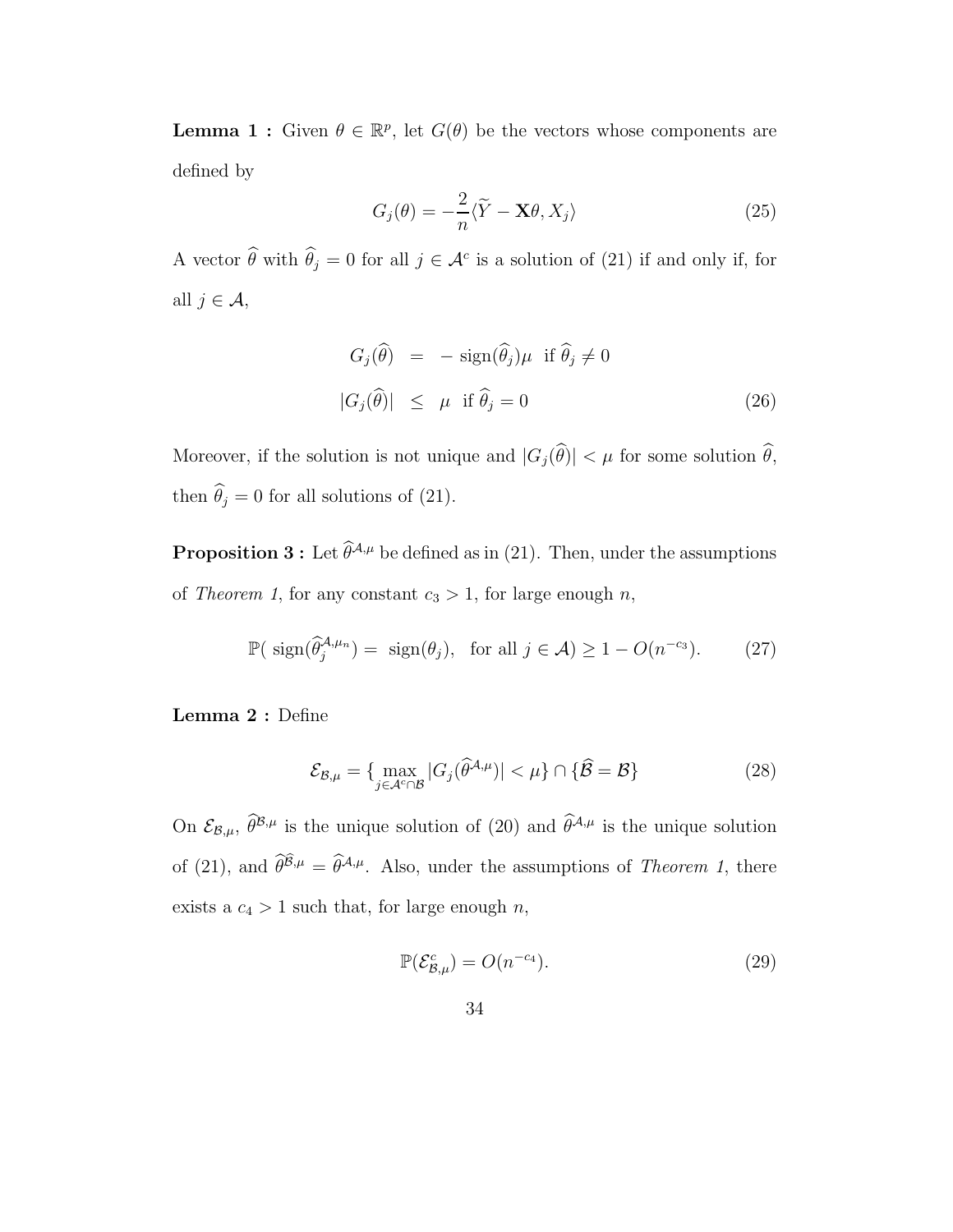Further, if we define

$$
\mathcal{E}_{\mu} = \{ \max_{j \in \mathcal{A}^c} |G_j(\widehat{\theta}^{\mathcal{A}, \mu})| < \mu \} \cap \{ \widehat{\mathcal{B}} = \mathcal{B} \},\tag{30}
$$

then under the extra assumption that  $\frac{q_n \log p_n}{n} = o(1)$ , (29) holds with  $\mathcal{E}_{\mathcal{B},\mu}$ replaced by  $\mathcal{E}_{\mu}$ . On  $\mathcal{E}_{\mu}$ ,  $\widehat{\theta}^{\mu}$  is the unique solution of (19) and  $\widehat{\theta}^{\mu} = \widehat{\theta}^{\widehat{\beta},\mu} = \widehat{\theta}^{\mathcal{A},\mu}$ .

### 4.10 Effect of projection

An important consequence of the projection is that the measurement noise Z is projected onto a K dimensional space (that under our assumptions also contains the important components of the predictors of  $Y$ ). This results in a stable behavior of the residual of the projected response  $\Delta$  given by

$$
\Delta := \widetilde{Y} - \mathbf{X}\theta = \widetilde{Y} - \mathbf{X}_{\mathcal{A}}\theta_{\mathcal{A}}.\tag{31}
$$

even as dimension  $p_n$  becomes large. This can be stated formally in the following proposition.

Proposition 4 : Suppose that assumptions A1-A5 hold. Then there is a constant  $\gamma_3 := \gamma_3(\sigma_0, \lambda_1, \dots, \lambda_K + 1)$ , such that for any  $c_6 > 1$  there exists a constant  $d_6 > 0$  so that, for large enough n,

$$
\mathbb{P}(\|\Delta\|_2 \le d_6(\gamma_3\sqrt{\overline{q}_n \vee \log n} + \sigma_1\sqrt{K\log n})) \ge 1 - n^{-c_6}.\tag{32}
$$

As a direct corollary to this we have the following result about the risk behavior of the OLS-estimator (under  $L^2$  loss) of the preconditioned data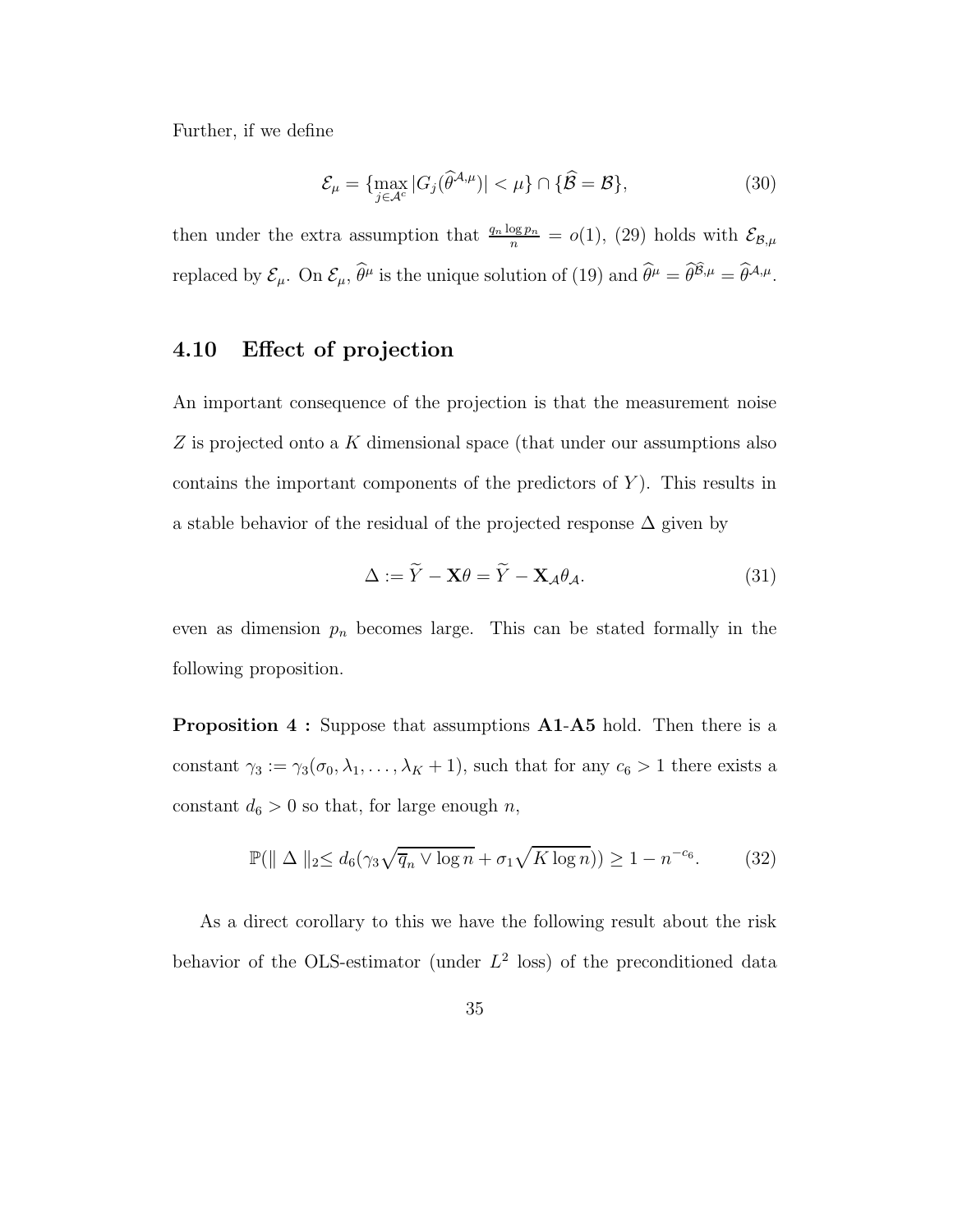after we have selected the variables by solving the optimization problem (20).

Corollary 1 : Suppose that conditions of Theorem 1 hold. Then for any  $c_7 \geq 1,$  there is  $d_7 > 0$  such that

$$
\mathbb{P}(\|\widehat{\theta}^{\widehat{A}_{\widehat{\mathcal{B}},\mu},OLS} - \theta\|_2 \leq d_7 \sigma_0^{-1} (\gamma_3 \sqrt{\frac{\overline{q}_n \vee \log n}{n}} + \sigma_1 \sqrt{\frac{K \log n}{n}})) \geq 1 - n^{-c_7}, (33)
$$

where  $\widehat{\theta}^{\widehat{\mathcal{A}}_{\widehat{\mathcal{B}},\mu},OLS} = (\mathbf{X}_{\widehat{\mathcal{A}}}^T \mathbf{X}_{\widehat{\mathcal{A}}})^{-1} \mathbf{X}_{\widehat{\mathcal{A}}}^T \widetilde{Y}, \text{ and } \widehat{\mathcal{A}} = \widehat{\mathcal{A}}_{\widehat{\mathcal{B}},\mu_n} = \{j \in \mathcal{P} : \widehat{\theta}^{\widehat{\mathcal{B}},\mu_n} \neq 0\}.$ 

As a comparison we can think of the situation when  $A$  is actually known, and consider the  $L^2$  risk behavior of the OLS estimator restricted only to the subset of variables A. Then  $\theta^{A,OLS} = (\mathbf{X}_{\mathcal{A}}^T \mathbf{X}_{\mathcal{A}})^{-1} \mathbf{X}_{\mathcal{A}}^T Y$ . Using the fact that conditional on  $X_{\mathcal{A}}, \ \hat{\theta}_{\mathcal{A}}^{A,OLS}$  has  $N(\theta_{\mathcal{A}}, \sigma_{\varepsilon}^2(\mathbf{X}_{\mathcal{A}}^T\mathbf{X}_{\mathcal{A}})^{-1})$  distribution, and the fact that the smallest eigenvalue of  $\Sigma_{\mathcal{A}\mathcal{A}}^{-1}$  is at least  $\ell_1^{-1}$ , it follows (using Lemma A.1) that there is a constant  $d'_7 > 0$  such that

$$
\mathbb{P}(\|\widehat{\theta}^{A,OLS} - \theta\|_2 \ge d_7' \ell_1^{-1/2} \sigma_\varepsilon \sqrt{\frac{q_n}{n}}) \ge 1 - n^{-c_7}.\tag{34}
$$

Comparing (34) with (33), we see that if  $q_n \gg \log n$  and  $\sigma_1 \gg \sqrt{\overline{q}_n/q_n}$ , the estimator  $\widehat{\theta}^{\widehat{\mathcal{A}}_{\widehat{\mathcal{B}},\mu},OLS}$  has better risk performance than  $\widehat{\theta}^{\mathcal{A},OLS}$ .

As a remark, we point out that the bound in (33) can be improved under specific circumstances (e.g. when  $\overline{\delta}_n$ , the "selection bias" term defined in A5, is of a smaller order) by carrying out a second order analysis of the eigenvectors  ${\{\tilde{\mathbf{u}}_k\}_{k=1}^K}$  (see Appendix of Bair et al. (2006)). The same holds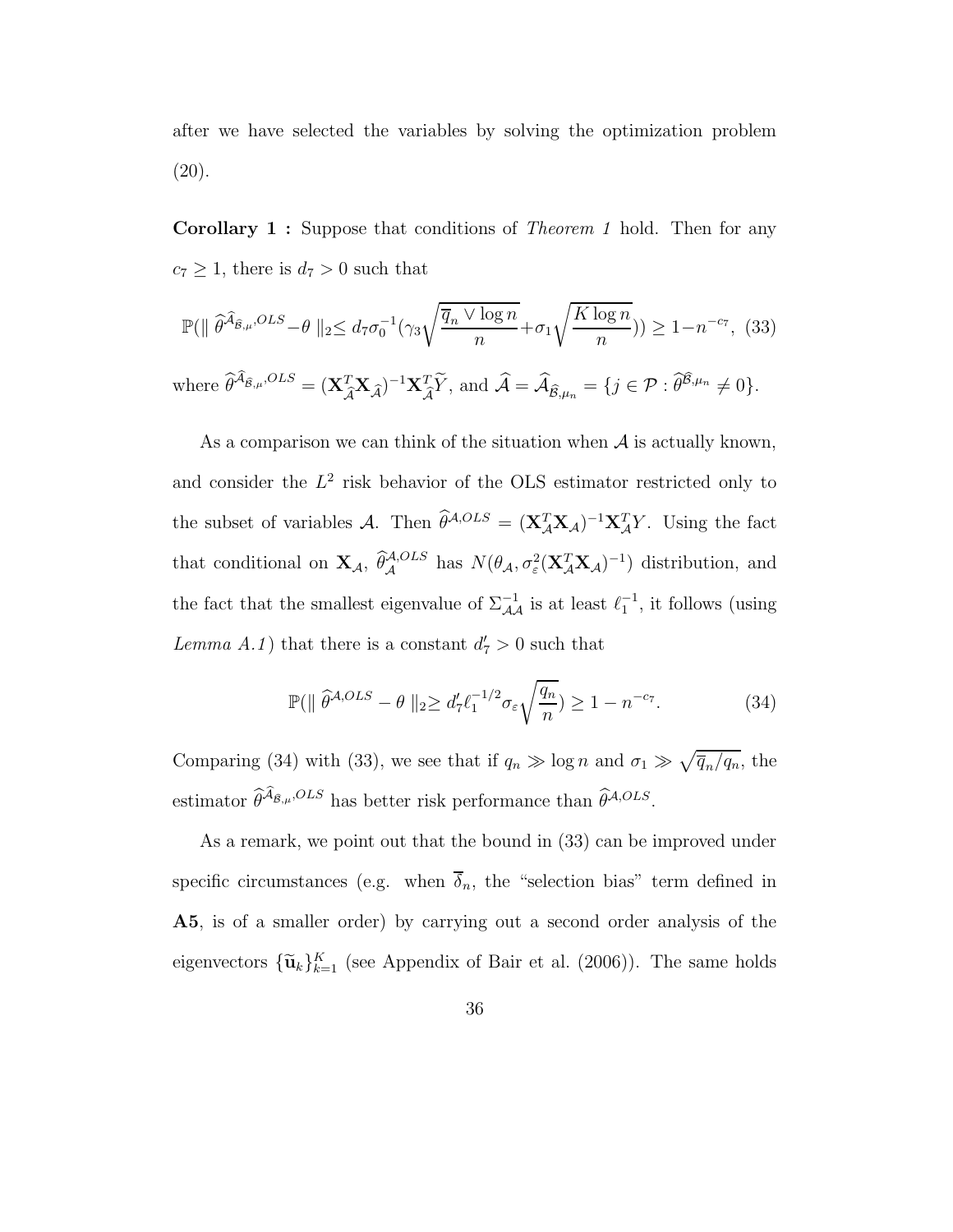for the bounds on the partial correlations  $\frac{1}{n}\langle (I - P_{\mathbf{X}_{\mathcal{A}}})X_j, \tilde{Y} \rangle$ , for  $j \in \mathcal{A}^c$ , given the "signal" variables  $\{X_l : l \in \mathcal{A}\}\$ , that are needed in the proof of Proposition 3 and Lemma 2. However, the result is given here just to emphasize the point that preconditioning stabilizes the fluctuation in  $\widetilde{Y}-\mathbf{X}\theta,$ and so, partly to keep the exposition brief, we do not present the somewhat tedious and technical work needed to carry out such an analysis.

As a further comparison, we consider the contribution of the measurement noise Z in the maximal empirical partial correlation  $\max_{j \in \mathcal{A}^c} |\frac{1}{n}$  $\frac{1}{n}\langle (I P_{\mathbf{X}_{\mathcal{A}}}|X_j, Y\rangle$ , given  $\{X_l : l \in \mathcal{A}\}\$ . For the pre-conditioned response this contribution is (with probability at least  $1 - O(n^{-c})$  for some  $c > 1$ ) of the order  $O(\frac{\sigma_1 \sqrt{\log n}}{\sqrt{n}})$ , instead of  $O(\frac{\sigma_1 \sqrt{\log n}}{\sqrt{n}})$  $\frac{\sqrt{\log p_n}}{\sqrt{n}}$  $\frac{\log p_n}{n}$  as would be the case if one uses Y instead of  $\widetilde{Y}$ . So, if  $\log p_n \gg \log n$ , then the contribution is smaller for the pre-conditioned response. Formalizing this argument, we derive the following asymptotic result about the model selection property of LASSO estimator that clearly indicates that under latter circumstances SPC + LASSO procedure can outperform conventional LASSO in terms of variable selection.

**Proposition 5 :** Suppose that  $\log p_n = cn^{\alpha}$  for some  $\alpha \in (0, 1)$  and some c > 0. Suppose that  $A = A_+ \cup A_-,$  with  $A_+$  and  $A_-$  disjoint and  $A_-$  is nonempty such that  $|| \theta_{A_{-}} ||_2 = o(n^{-(1-\alpha)/2})$ . Assume that  $M = K$ ,  $\mathcal{B} = \mathcal{D}$ (so that for all  $j \notin \mathcal{B}$ ,  $X_j$  are i.i.d.  $N(0, \sigma_0^2)$ ), and  $\sigma_1$  is fixed. Suppose further that all the assumptions of *Theorem 1* hold, and there is a  $\delta_+ \in (0,1)$  such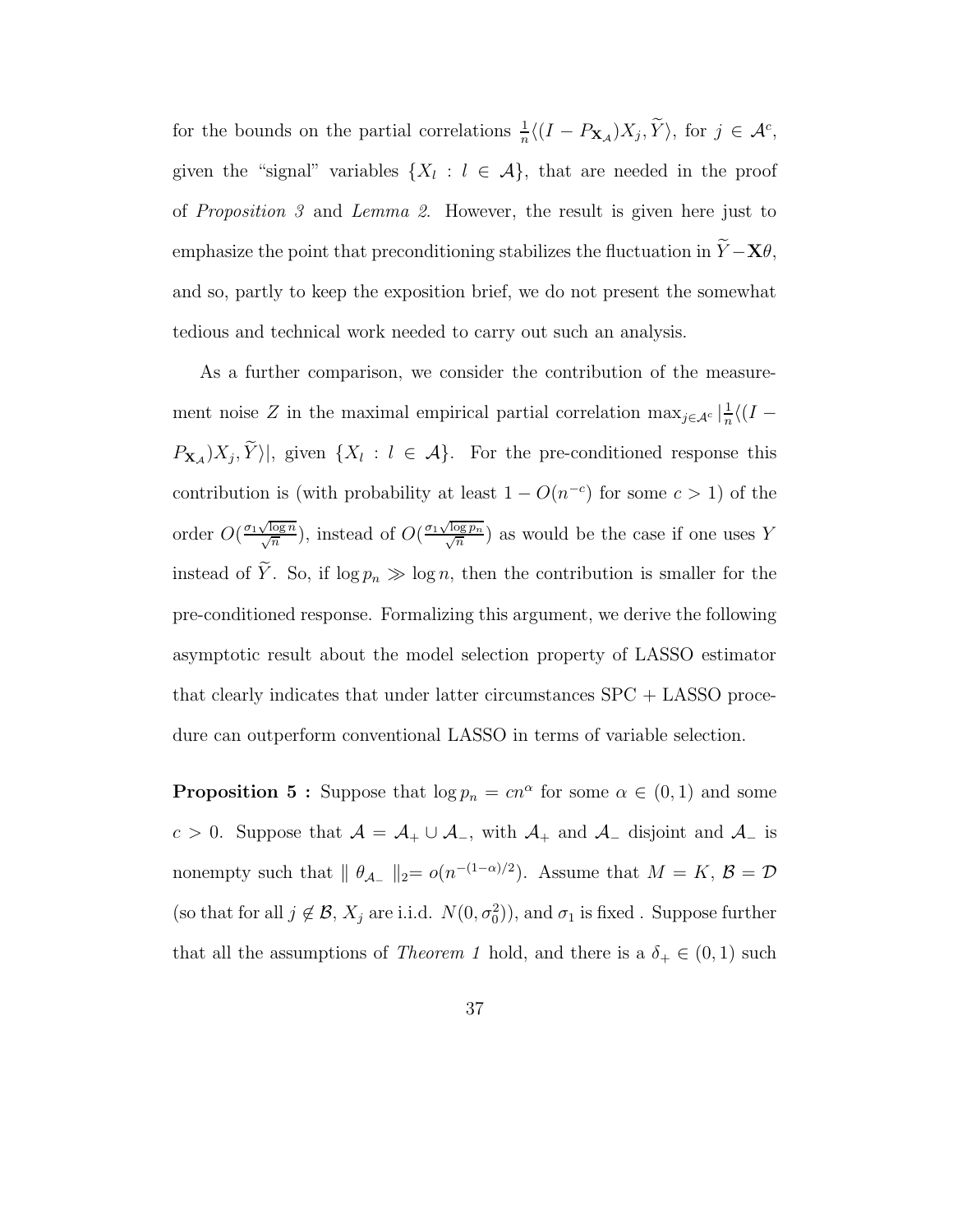that (if  $\mathcal{A}_+$  is nonempty)

$$
\max_{j \notin \mathcal{A}_+} \parallel \Sigma_{\mathcal{A}_+ \mathcal{A}_+}^{-1} \Sigma_{\mathcal{A}_+ j} \parallel_1 < \delta_+.
$$
 (35)

Then, given  $c_8 \ge 1$ , for all  $\mu_n \ge 0$ , for large enough n,

$$
\mathbb{P}(\hat{\mathcal{A}}_{\mu_n}^{LASSO} \neq \mathcal{A}) \ge 1 - n^{-c_8},\tag{36}
$$

where  $\widehat{\mathcal{A}}_{\mu_n}^{LASSO} = \{ j \in \mathcal{P} : \widehat{\theta}_j^{LASSO,\mu_n} \neq 0 \}$ , where

$$
\widehat{\theta}^{LASSO,\mu_n} = \arg\min_{\zeta \in \mathbb{R}^p} \frac{1}{n} \| Y - \mathbf{X}\zeta \|_2^2 + \mu_n \| \zeta \|_1. \tag{37}
$$

Proposition 5 shows that if  $\alpha > 1 - 2\kappa_2$ , so that  $\eta_n = o(n^{-(1-\alpha)/2})$ , and the assumptions of Proposition 5 are satisfied, then the SPC + LASSO approach (solving the optimization problem  $(20)$  or  $(19)$ ) can identify A with appropriate choice of penalization parameter  $\mu_n$  (as indicated in Theorem 1) while LASSO cannot, with any choice of the penalty parameter.

# 5 Classification problems and further topics

The pre-conditioning idea has potential application in any supervised learning problem in which the number of features greatly exceeds the number of observations. A key component is the availability of a consistent estimator for the construction of the pre-conditioned outcome variable.

For example, pre-conditioning can be applied to classification problems. Conceptually, we separate the problems of a) obtaining a good classifier and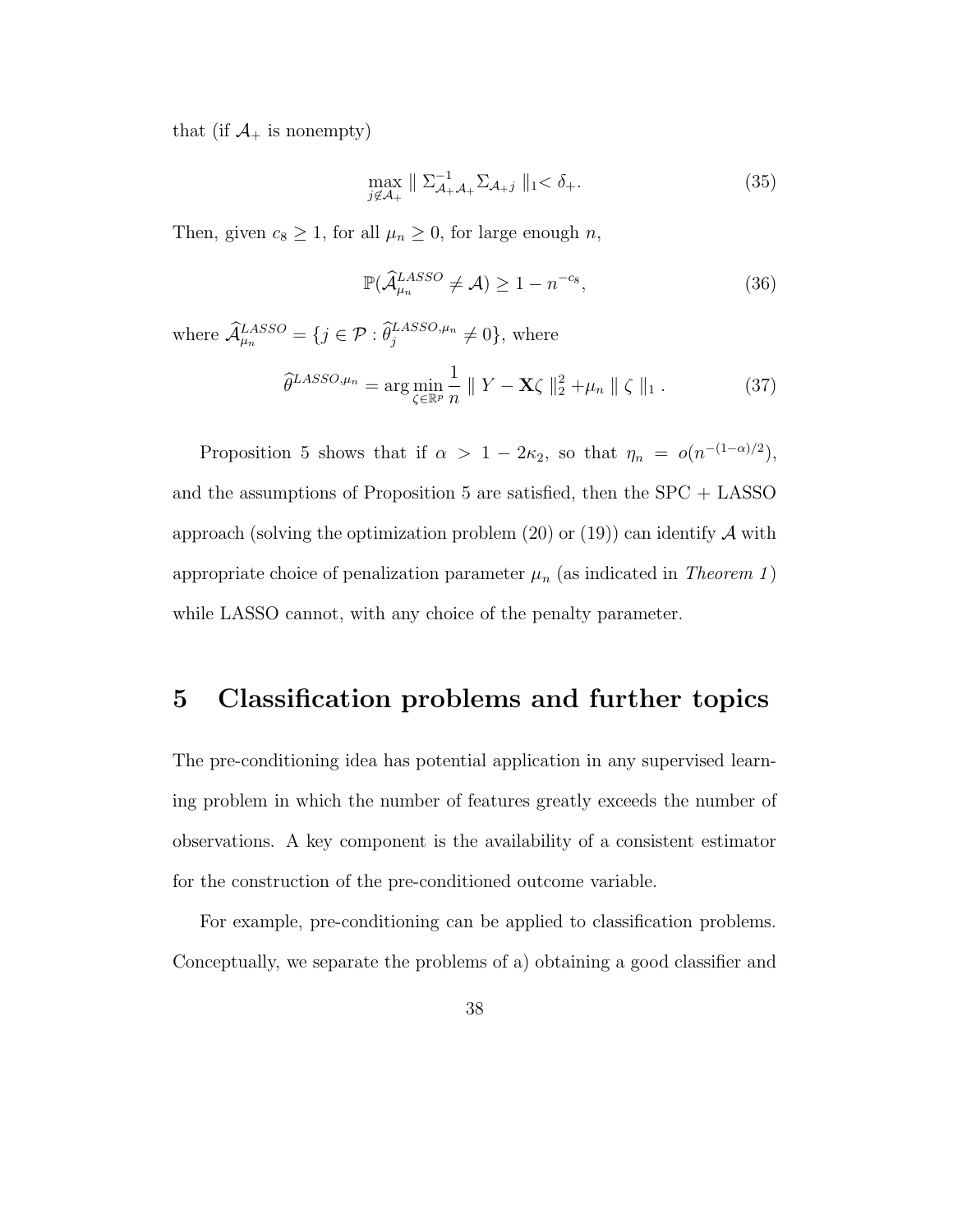b) selecting a small set of good features for classification. Many classifiers, such as the support vector machine, are effective at finding a good separator for the classes. However they are much less effective in distilling these features down into a smaller set of uncorrelated features.

Consider a two-class problem, and suppose we have trained a classifier, yielding estimates  $\hat{p}_i$ , the probability of class 2 for observation  $i =$  $1, 2, \ldots N$ . Then in the second stage, we apply a selection procedure such as forward stepwise or the LASSO, to an appropriate function of  $\hat{p}_i$ ; the quantity  $\log[\hat{p}_i/(1-\hat{p}_i)]$  is a logical choice.

We generated data as in example of section 3; however we turned it into a classification problem by defining the outcome class  $g_i$  as 1 if  $y_i < 0$  and 2 otherwise. We applied the nearest shrunken centroid (NSC) classifier of Tibshirani et al. (2001), a method for classifying microarray samples. We applied forward stepwise regression both to  $g_i$  directly (labeled FS), and to the output  $\log(\hat{p}_i/(1 - \hat{p}_i))$  of the NSC classifier (labeled NSC/FS).

The results of 10 simulations are shown in Figure 5. We see that NSC/FS does not improve the test error of FS, but as shown in the bottom left panel, it does increase the number of "good" predictors that are found. This is a topic of further study.

#### Acknowledgments:

We thank the referees and editors for comments that led to improvements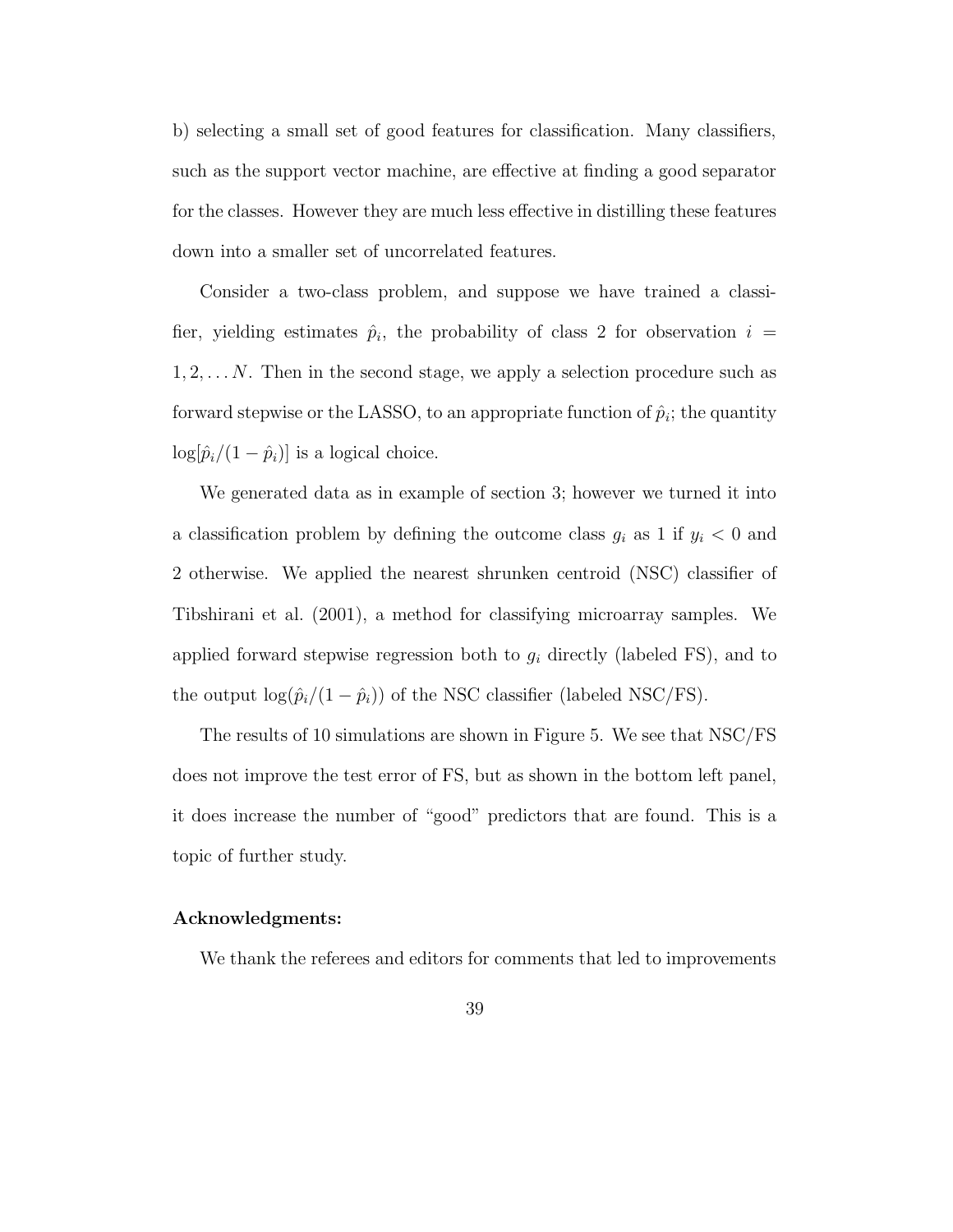

Figure 5: Results of applying pre-conditioning in a classification setting. Top left panel shows teh number of test misclassification errors from forward stepwise regression; in teh top right panel we have applied forward stepwise regression to the pre-conditioned estimates from nearest shrunken centroid classifier. The proportion of good predictors selected by each method is shown in the bottom left.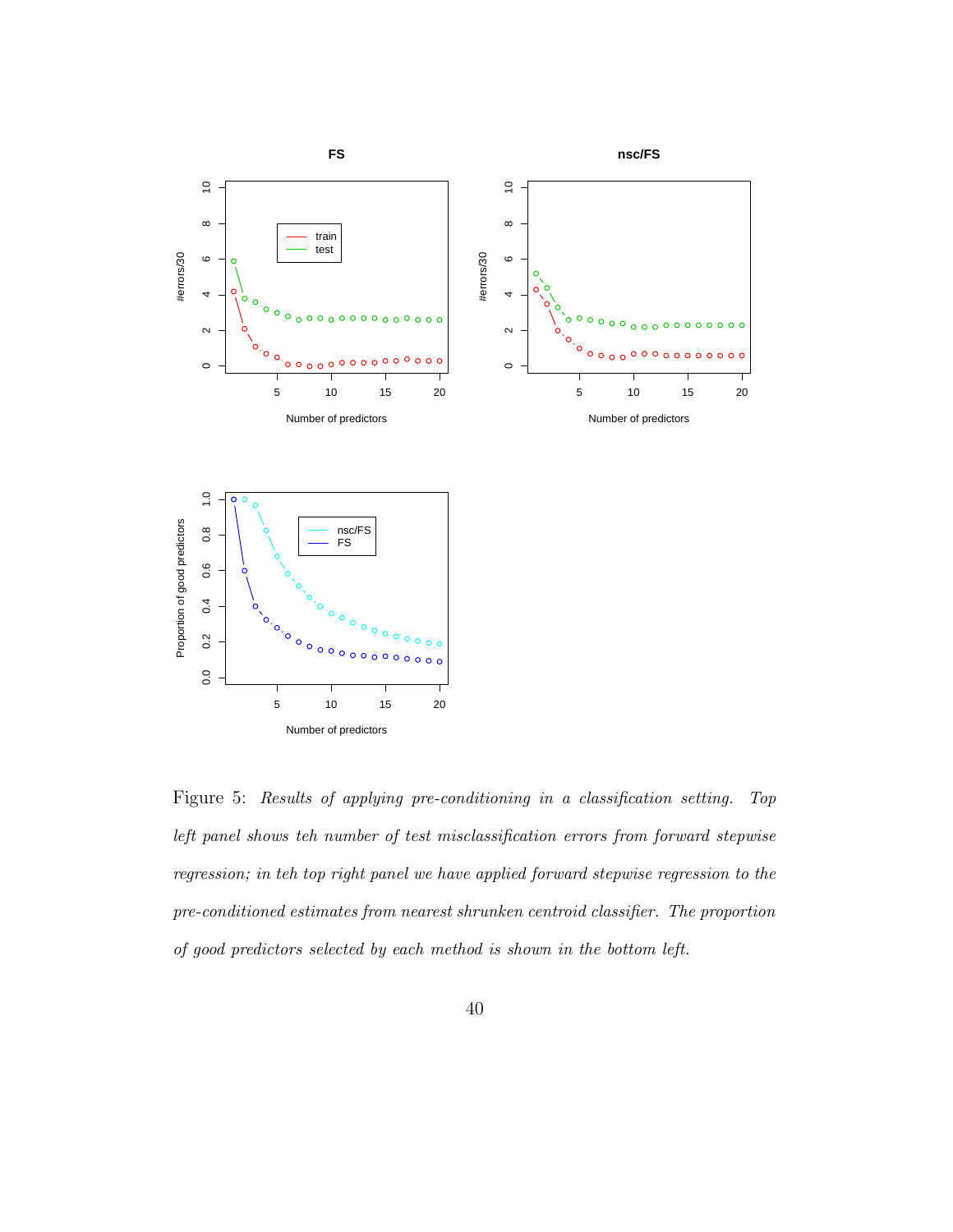in this work. Hastie was partially supported by grant DMS-0505676 from the National Science Foundation and grant 2R01 CA 72028-07 from the National Institute of Health. Tibshirani was partially supported by National Science Foundation Grant DMS-9971405 and National Institutes of Health Contract N01-HV-28183.

# Appendix

The following lemma about the extreme eigenvalues of a Wishart $(N, n)$  matrix will be very helpful for a lot of computations that follow. This is a simple corollary of Theorem 2.13 of ? and a proof can be found in Paul (2005).

**Lemma A.1**: Let  $S = \frac{1}{n}WW^T$  where W is an  $N \times n$  matrix with i.i.d.  $N(0, 1)$  entries. Assume that  $1 \leq N < n$ . Let  $m_1(N, n) := (1 + \sqrt{\frac{N}{n}})$  $\frac{N}{n}$ <sup>2</sup> and  $m_N(N,n) := (1-\sqrt{\frac{N}{n}}$  $\frac{N}{n}$ <sup>2</sup>. Let  $\lambda_1$ (S) and  $\lambda_N$ (S) denote the largest and the smallest eigenvalues of **S**. Then, for  $t > 0$ ,

$$
\mathbb{P}(\lambda_1(\mathbf{S}) - m_1(N, n) > t) \le \exp\left(-\frac{n}{2}(\sqrt{t + m_1(N, n)} - \sqrt{m_1(N, n)})^2\right) \\
\le \exp\left(-\frac{nt^2}{4(t + 2m_1(N, n))}\right), \tag{38}
$$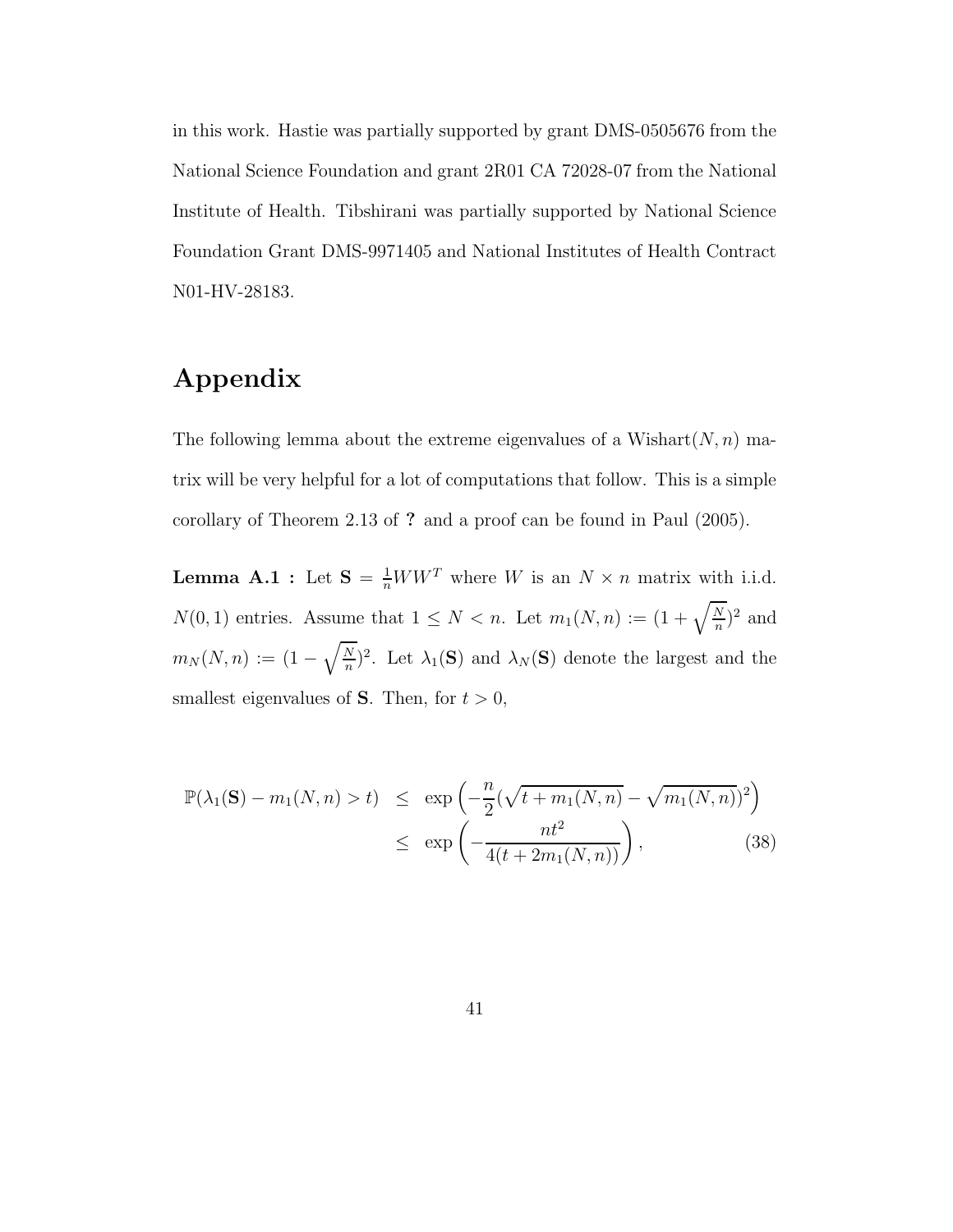and

$$
\mathbb{P}(\lambda_N(\mathbf{S}) - m_N(N, n) < -t) \le \exp\left(-\frac{n}{2}(\sqrt{t + m_N(N, n)} - \sqrt{m_N(N, n)})^2\right) \\
\le \exp\left(-\frac{nt^2}{4(t + 2m_N(N, n))}\right). \tag{39}
$$

This lemma is typically applied to control the fluctuations of  $\lambda_{\max}(\frac{1}{n} \mathbf{X}_D^T \mathbf{X}_D)$ , and  $\lambda_{\min}(\frac{1}{n} \mathbf{X}_D^T \mathbf{X}_D)$ , the largest and smallest eigenvalues of  $\frac{1}{n} \mathbf{X}_D^T \mathbf{X}_D$  for some set  $D \subset \mathbb{R}^p$  with  $|D| < n$ . Then we shall use the fact that in distribution,

$$
\lambda_{\min}(\Sigma_{DD})\lambda_{|D|}(\mathbf{S}_D) \leq \lambda_{\min}(\frac{1}{n}\mathbf{X}_D^T\mathbf{X}_D) \leq \lambda_{\max}(\frac{1}{n}\mathbf{X}_D^T\mathbf{X}_D) \leq \lambda_{\max}(\Sigma_{DD})\lambda_1(\mathbf{S}_D)
$$

where  $n\mathbf{S}_D$  has a Wishart $(n, |D|)$  distribution. Now we can use the bounds (38) and (39), with  $N = |D|$  to provide probabilistic lower and upper bounds on the two extreme eigenvalues of  $\frac{1}{n} \mathbf{X}_D^T \mathbf{X}_D$ .

Proof of Proposition 1: Let us the denote the empirical correlation between  $X_j$  and Y by  $\text{corr}(X_j, Y)$ . Then

$$
corr(X_j, Y) = \frac{\frac{1}{n} \langle X_j, Y \rangle}{\frac{1}{n} \| X_j \|_2 \| Y \|_2}
$$

Since  $||X_j||^2 / \Sigma_{jj}$  and  $||Y||^2 / \sigma_{yy}$  have  $\chi^2_n$  distributions, given any constant  $c_1 > 0$ , there are  $d_1, d_2 > 0$  such that with probability at least  $1 - n^{-c_1}$ , we have  $\left| \frac{1}{n} \right|$  $\frac{1}{n}$  || Y ||<sup>2</sup>  $-\sigma_{yy}| \leq \sigma_{yy}d_1\sqrt{\frac{\log n}{n}}$  $\frac{\mathbf{g} n}{n}$ , and for all  $j \in \mathcal{P}$ ,  $\left| \frac{1}{n} \right|$  $\frac{1}{n}$  ||  $X_j$  ||<sup>2</sup>  $-\Sigma_{jj}$ |  $\leq \Sigma_{jj}d_2\sqrt{\frac{\log(p_n n)}{n}}$  $\frac{p_n n}{n}$ . Next,  $\langle X_j, Y \rangle - n \Sigma_{jy}$  is a sum of i.i.d. random variables, say  $\{\xi_{i,jy} : i = 1, \ldots, n\}$ , where  $\xi_{i,jy}$ 's have 0 mean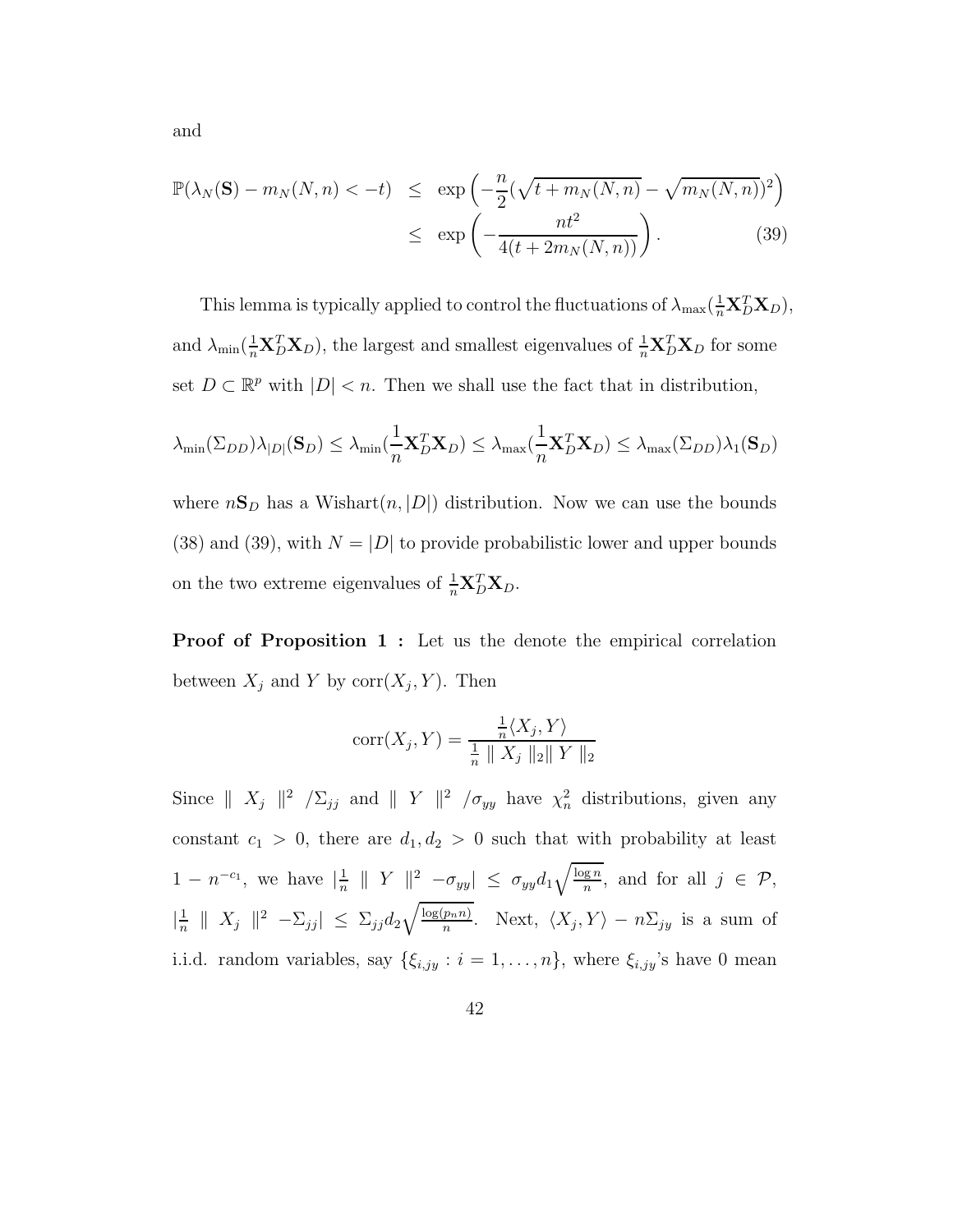and covariance  $\alpha_{jy} = \sigma_{yy} \Sigma_{jj} + \Sigma_{jy}^2$ . Therefore,  $\alpha_{jy} \le 2\sigma_{yy} \Sigma_{jj}$ . Thus, by Bernstein's inequality, with probability at least  $1 - n^{-c_1}$ , for all  $j \in \mathcal{P}$ ,  $\left| \frac{1}{n} \right|$  $\frac{1}{n}\langle X_j, Y\rangle - \Sigma_{jy} | \leq d_3 \sqrt{\sigma_{yy}} \sqrt{\Sigma_{jj}} \sqrt{\frac{\log(np_n)}{n}}$  $\frac{np_n}{n}$ , for some constant  $d_3$ . Observe that  $X_j$  and Y are independent for  $j \notin \mathcal{B}$ , so that  $\Sigma_{jy} = 0$  for all  $j \in \mathcal{B}^c$ . The proof follows by invoking assumption  $\mathbf{A4}$ .

Proof of Lemma 1: Same as proof of Lemma 1 in Meinshausen & Bühlmann  $(2006)$ .

**Proof of Theorem 1:** First consider  $\mathcal{A}_{\widehat{\mathcal{B}},\mu_n}$ . Observe that

$$
\mathbb{P}(\widehat{\mathcal{A}}_{\widehat{\mathcal{B}},\mu_n}\subset\mathcal{A})=1-\mathbb{P}(\exists j\in\mathcal{A}^c\cap\widehat{\mathcal{B}}\text{ such that }\widehat{\theta}_j^{\widehat{\mathcal{B}},\mu_n}\neq 0).
$$

From Lemma 2, on  $\mathcal{E}_{\mathcal{B},\mu}$ ,  $\widehat{\theta}^{\widehat{\mathcal{B}},\mu} = \widehat{\theta}^{\mathcal{A},\mu}$  is the unique solution of (20) and (21). Therefore,

$$
\mathbb{P}(\exists j \in \mathcal{A}^c \cap \widehat{\mathcal{B}} \text{ such that } \widehat{\theta}_j^{\widehat{\mathcal{B}},\mu_n} \neq 0) \leq 1 - \mathbb{P}(\mathcal{E}_{\mathcal{B},\mu_n}).
$$

Now apply (29) to conclude the proof. By second part of Lemma 2, one can replace  $\widehat{\theta}^{\widehat{\mathcal{B}},\mu_n}$ ,  $\widehat{\mathcal{A}}_{\widehat{\mathcal{B}},\mu_n}$  and  $\mathcal{E}_{\mathcal{B},\mu_n}$  by  $\widehat{\theta}^{\mu_n}$ ,  $\widehat{\mathcal{A}}_{\mu_n}$  and  $\mathcal{E}_{\mu_n}$ , respectively.

Proof of Theorem 2 : Observe that,

$$
\mathbb{P}(\mathcal{A}\subset\widehat{\mathcal{A}}_{\widehat{\mathcal{B}},\mu},\widehat{\mathcal{B}}=\mathcal{B})=\mathbb{P}(\widehat{\mathcal{B}}=\mathcal{B})-\mathbb{P}(\exists j\in\mathcal{A}:\widehat{\theta}_j^{\widehat{\mathcal{B}},\mu}=0,\widehat{\mathcal{B}}=\mathcal{B}).
$$

Since, by Lemma 2, on  $\mathcal{E}_{\mathcal{B},\mu}$ ,  $\widehat{\theta}^{\mathcal{A},\mu} = \widehat{\theta}^{\widehat{\mathcal{B}},\mu}$ , it follows that

$$
\mathbb{P}(\exists j \in \mathcal{A} : \widehat{\theta}_{j}^{\widehat{\mathcal{B}},\mu} = 0, \widehat{\mathcal{B}} = \mathcal{B}) \leq \mathbb{P}(\exists j \in \mathcal{A} : \widehat{\theta}_{j}^{\mathcal{A},\mu} = 0) + \mathbb{P}(\mathcal{E}_{\mathcal{B},\mu}^{c}).
$$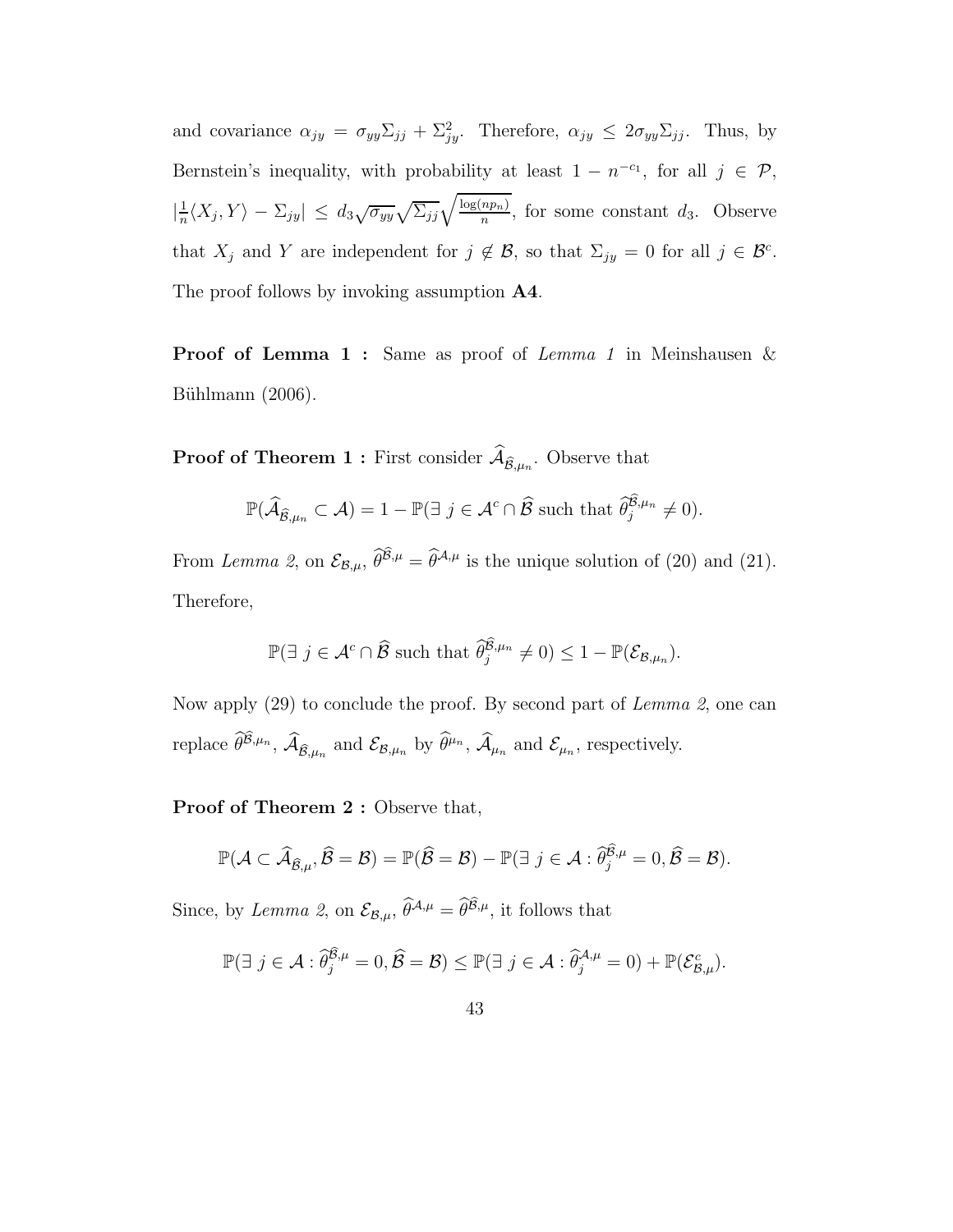Now, the proof is completed by applying Proposition 1, (29) and (27). Proof for  $\mathcal{A}_{\mu_n}$  is analogous.

**Proof of Lemma 2:** From the definition (21) and *Lemma 1*, it follows that (noticing that  $\mathbf{X}_{\mathcal{A}}^T \mathbf{X}_{\mathcal{A}}$  is invertible almost surely) on the set

$$
B_{\mu} := \{ \text{sign}(\widehat{\theta}_{j}^{\mathcal{A},\mu}) = \text{ sign}(\theta_{j}) \quad \text{for all } j \in \mathcal{A} \}
$$
 (40)

$$
\widehat{\theta}_{\mathcal{A}}^{\mathcal{A},\mu} = \left(\frac{1}{n}\mathbf{X}_{\mathcal{A}}^T\mathbf{X}_{\mathcal{A}}\right)^{-1}\left(\frac{1}{n}\mathbf{X}_{\mathcal{A}}^T\widetilde{Y}\right) - \frac{\mu}{2}\left(\frac{1}{n}\mathbf{X}_{\mathcal{A}}^T\mathbf{X}_{\mathcal{A}}\right)^{-1}\operatorname{sign}(\theta_{\mathcal{A}}). \tag{41}
$$

On the other hand, for all  $j$ ,

$$
G_j(\widehat{\theta}^{A,\mu}) = -\frac{2}{n}\langle \widetilde{Y} - \mathbf{X}\widehat{\theta}^{A,\mu}, X_j \rangle = -\frac{2}{n}\langle \widetilde{Y} - \mathbf{X}_{\mathcal{A}}\widehat{\theta}^{A,\mu}_{\mathcal{A}}, X_j \rangle
$$

since, by definition,  $\hat{\theta}_{A_c}^{\mathcal{A},\mu} = 0$ . Therefore it follows from (41) and the definition of  $\Delta$  in (31) that, on  $B_\mu$ ,

$$
\widetilde{Y} - \mathbf{X}\widehat{\theta}^{\mathcal{A},\mu} = (I - P_{\mathbf{X}_{\mathcal{A}}})\Delta - \frac{\mu}{2}\mathbf{X}_{\mathcal{A}}(\frac{1}{n}\mathbf{X}_{\mathcal{A}}^T\mathbf{X}_{\mathcal{A}})^{-1} \operatorname{sign}(\theta_{\mathcal{A}})
$$
(42)

The matrix  $P_{\mathbf{X}_{\mathcal{A}}} := \mathbf{X}_{\mathcal{A}} (\mathbf{X}_{\mathcal{A}}^T \mathbf{X}_{\mathcal{A}})^{-1} \mathbf{X}_{\mathcal{A}}^T$  is the orthogonal projection matrix onto the column space of  $X_{\mathcal{A}}$ .

Then, since  $|| \Delta ||_2 = O(\sigma_0 \sqrt{\overline{q}_n \vee \log n} + \sigma_1 \sqrt{K} \sqrt{\log n}) = o(\sqrt{n} \mu_n)$  with probability at least  $1 - n^{-c_4}$ , for some  $c_4 > 1$  (by *Proposition 4*), and  $\parallel$  $X_j \|_2^2 \leq n \sum_{j} (1 + d_4)$  $\log(p_n n)$  $\binom{p_n n}{n}$  with probability at least  $1-p_n^{-1}n^{-c_4}$ , it follows that except on a set of probability  $O(n^{-c_4})$ ,

$$
\max_{j \in \mathcal{A}^c} \left| \frac{1}{n} X_j^T (I - P_{\mathbf{X}_{\mathcal{A}}}) \Delta \right| \le \max_{j \in \mathcal{A}^c} \frac{1}{n} \| X_j \|_2 \| \Delta \|_2 \le \frac{\epsilon \mu_n}{2},\tag{43}
$$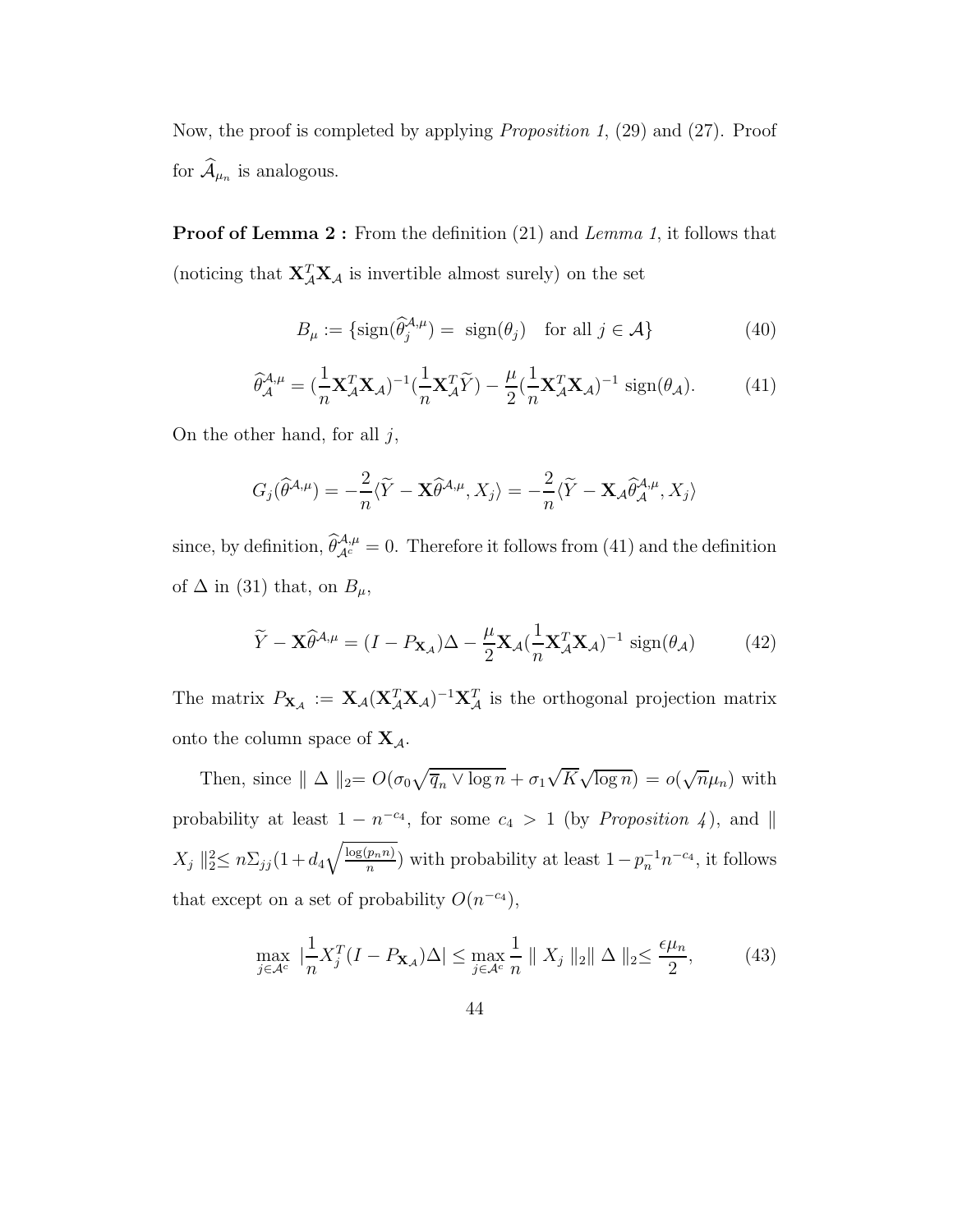for some  $\epsilon > 0$  satisfying  $2\epsilon < 1 - \delta$  (where  $\delta$  is as in assumption **A3**).

Then, by observing that

$$
X_j^T \mathbf{X}_{\mathcal{A}} (\mathbf{X}_{\mathcal{A}}^T \mathbf{X}_{\mathcal{A}})^{-1} - \Sigma_{j\mathcal{A}} \Sigma_{\mathcal{A}\mathcal{A}}^{-1} = (X_j^T - \Sigma_{j\mathcal{A}} \Sigma_{\mathcal{A}\mathcal{A}}^{-1} \mathbf{X}_{\mathcal{A}}^T) \mathbf{X}_{\mathcal{A}} (\mathbf{X}_{\mathcal{A}}^T \mathbf{X}_{\mathcal{A}})^{-1},
$$

recalling that  $X_j^T - \Sigma_{jA} \Sigma_{\mathcal{A}}^{-1} \mathbf{X}_{\mathcal{A}}^T$  is independent of  $\mathbf{X}_{\mathcal{A}}$  and has i.i.d.  $N(0, \Sigma_{jj} A)$ entries, where  $\Sigma_{jj} A = \Sigma_{jj} - \Sigma_{jA} \Sigma_{\mathcal{A}}^{-1} \Sigma_{\mathcal{A}j}$ , so that

$$
(X_j^T - \Sigma_{j\mathcal{A}} \Sigma_{\mathcal{A}\mathcal{A}}^{-1} \mathbf{X}_{\mathcal{A}}^T) \mathbf{X}_{\mathcal{A}} (\mathbf{X}_{\mathcal{A}}^T \mathbf{X}_{\mathcal{A}})^{-1} \text{sign}(\theta_{\mathcal{A}}) \, | \mathbf{X}_{\mathcal{A}} \sim N(0, \Sigma_{jj\cdot\mathcal{A}} \text{sign}(\theta_{\mathcal{A}})^T (\mathbf{X}_{\mathcal{A}}^T \mathbf{X}_{\mathcal{A}})^{-1} \text{sign}(\theta_{\mathcal{A}})),
$$

using the fact that  $\| \frac{1}{n} \mathbf{X}_A^T \mathbf{X}_A - \Sigma_{\mathcal{A}\mathcal{A}} \| \leq \ell_1(2\sqrt{\frac{q_n}{n}} + \frac{q_n}{n} + O(\sqrt{\frac{\log n}{n}}))$  $\binom{\lg n}{n}$ ) with probability at least  $1 - n^{-c_4}$  (by *Lemma A.1*), and noticing that  $\|$  sign( $\theta_{\mathcal{A}}$ )  $\|_2 =$  $\sqrt{q_n}$ , so that

$$
\operatorname{sign}(\theta_{\mathcal{A}})^{T} (\mathbf{X}_{\mathcal{A}}^{T} \mathbf{X}_{\mathcal{A}})^{-1} \operatorname{sign}(\theta_{\mathcal{A}}) \leq \frac{q_n}{n} \| (\frac{1}{n} \mathbf{X}_{\mathcal{A}}^{T} \mathbf{X}_{\mathcal{A}})^{-1} \| \leq \frac{q_n}{n} \frac{\| \Sigma_{\mathcal{A}\mathcal{A}}^{-1} \|}{1 - \| \Sigma_{\mathcal{A}\mathcal{A}}^{-1} \| \| \frac{1}{n} \mathbf{X}_{\mathcal{A}}^{T} \mathbf{X}_{\mathcal{A}} - \Sigma_{\mathcal{A}\mathcal{A}} \|},
$$
\n(44)

as long as the denominator is positive, and using the inequality  $1 - \Phi(x) \leq$ 1  $\frac{1}{x}\phi(x)$ , for  $x > 0$  and  $\Phi(\cdot)$  and  $\phi(\cdot)$  denoting  $N(0, 1)$  c.d.f. and p.d.f. respectively, we conclude that except on a set of probability  $O(n^{-c_4})$ ,

$$
\max_{j \in \mathcal{A}^c \cap \mathcal{B}} \left| \left( \frac{1}{n} X_j^T \mathbf{X}_{\mathcal{A}} (\frac{1}{n} \mathbf{X}_{\mathcal{A}}^T \mathbf{X}_{\mathcal{A}})^{-1} - \Sigma_{j\mathcal{A}} \Sigma_{\mathcal{A}\mathcal{A}}^{-1} \right) \text{sign}(\theta_{\mathcal{A}}) \right| < \epsilon. \tag{45}
$$

Note also that, if  $p_n$  is such that  $\frac{q_n \log p_n}{n} = o(1)$ , then the same conclusion as (45) holds even if we replace the maximum over the set  $\mathcal{A}^c \cap \mathcal{B}$  by the maximum over the set  $\mathcal{A}^c$ . From (43), (45) and *Proposition 3* the result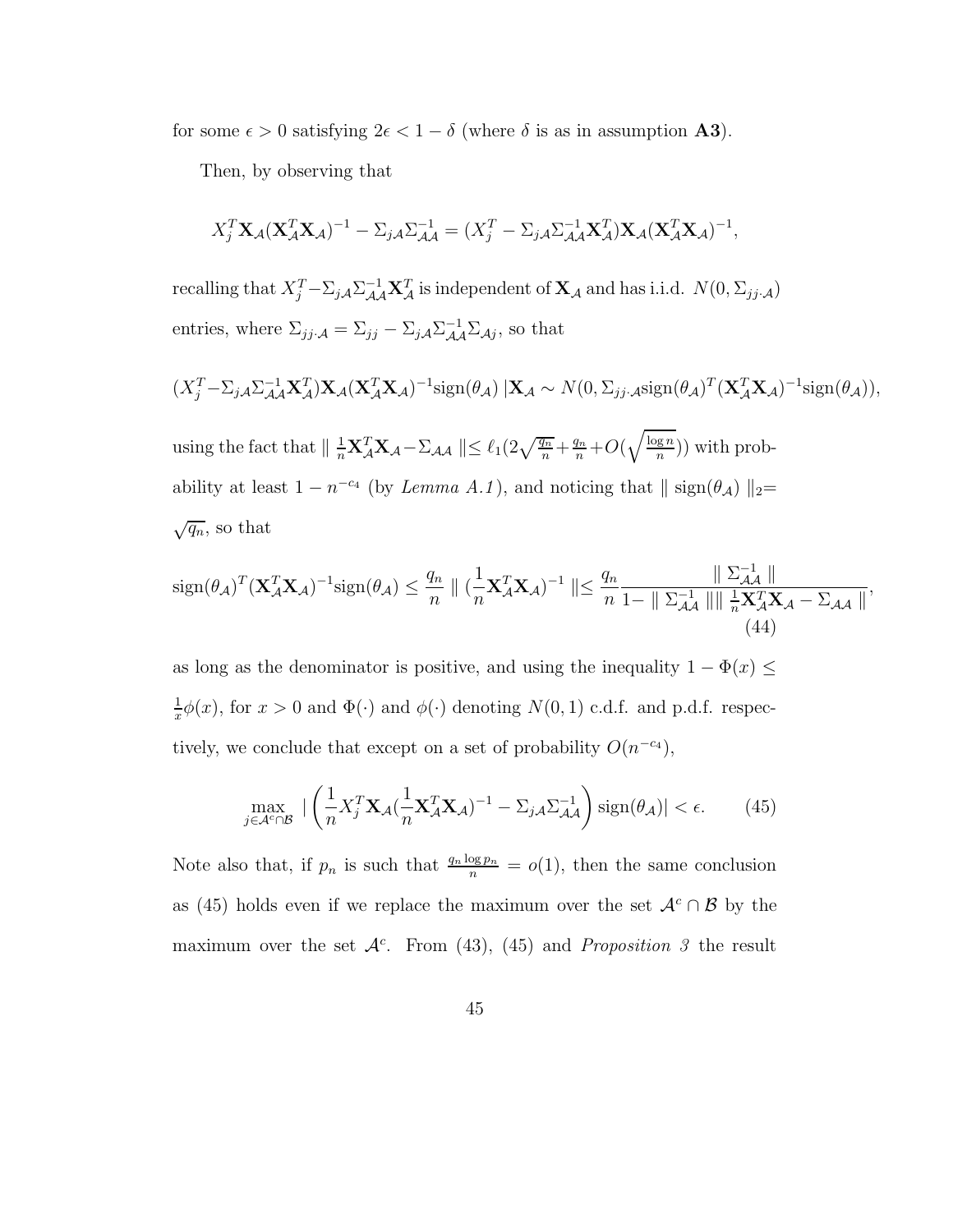follows, since by A7,

$$
\max_{j \in \mathcal{A}^c} |\Sigma_{j\mathcal{A}} \Sigma_{\mathcal{A}\mathcal{A}}^{-1} \operatorname{sign}(\theta_{\mathcal{A}})| < \delta.
$$

**Proof of Proposition 3 :** The proof is by a variational argument. Let  $\widehat{\theta}$ be any vector with  $sign(\theta_j) \neq sign(\theta_j)$  for some  $j \in \mathcal{A}$ . We show that with very high probability such a vector cannot be a solution of the optimization problem (21).

First, we use an argument, analogous to the proof of Theorem 1 in ?, to claim that we can restrict ourselves to the case when  $\|\hat{\theta} - \theta\|_2 = O(\sqrt{q_n}\mu_n)$ . Accordingly, we show that for a large constant  $C$ , for any  $c_5 > 1$ , and for large enough  $n$ ,

$$
\mathbb{P}(\sup_{\mathbf{a}\in\mathbb{R}^p:\mathbf{a}_{\mathcal{A}^c}=0,\|\mathbf{a}\|_2=C} Q_n(\theta+\sqrt{q_n}\mu_n\mathbf{a}) < Q_n(\theta)) \ge 1-n^{-c_5},\qquad(46)
$$

where  $Q_n(\zeta) = \frac{1}{n}$  $\frac{1}{n} \parallel \tilde{Y} - \mathbf{X} \zeta \parallel_2^2 + \mu_n \parallel \zeta \parallel_1$ . (46) implies that there exists a solution of the optimization problem (with probability at least  $1 - n^{-c_5}$ ) in the set  $\{\theta + \mathbf{a} : \mathbf{a}_{\mathcal{A}^c} = 0, \|\mathbf{a}\|_2 = C\}$ . By strict convexity of the objective function  $Q_n(\cdot)$ , this implies our claim.

To prove (46), observe that for any a satisfying the conditions,

$$
Q_n(\theta) - Q_n(\theta + \sqrt{q_n}\mu_n \mathbf{a}) \leq -q_n\mu_n^2 \frac{1}{n} \parallel \mathbf{X}_{\mathcal{A}} \mathbf{a}_{\mathcal{A}} \parallel_2^2 - \sqrt{q_n}\mu_n^2 \frac{2}{n} \langle \Delta, \mathbf{X}_{\mathcal{A}} \mathbf{a}_{\mathcal{A}} \rangle + \sqrt{q_n}\mu_n^2 \parallel \mathbf{a}_{\mathcal{A}} \parallel_1
$$
  

$$
\leq -q_n\mu_n^2 \left(\frac{1}{n} \parallel \mathbf{X}_{\mathcal{A}} \mathbf{a}_{\mathcal{A}} \parallel_2^2 - \parallel \mathbf{a}_{\mathcal{A}} \parallel_2 \right) + \sqrt{q_n}\mu_n^2 \frac{2}{n} \parallel \Delta \parallel_2 \parallel \mathbf{X}_{\mathcal{A}} \mathbf{a}_{\mathcal{A}} \parallel_2,
$$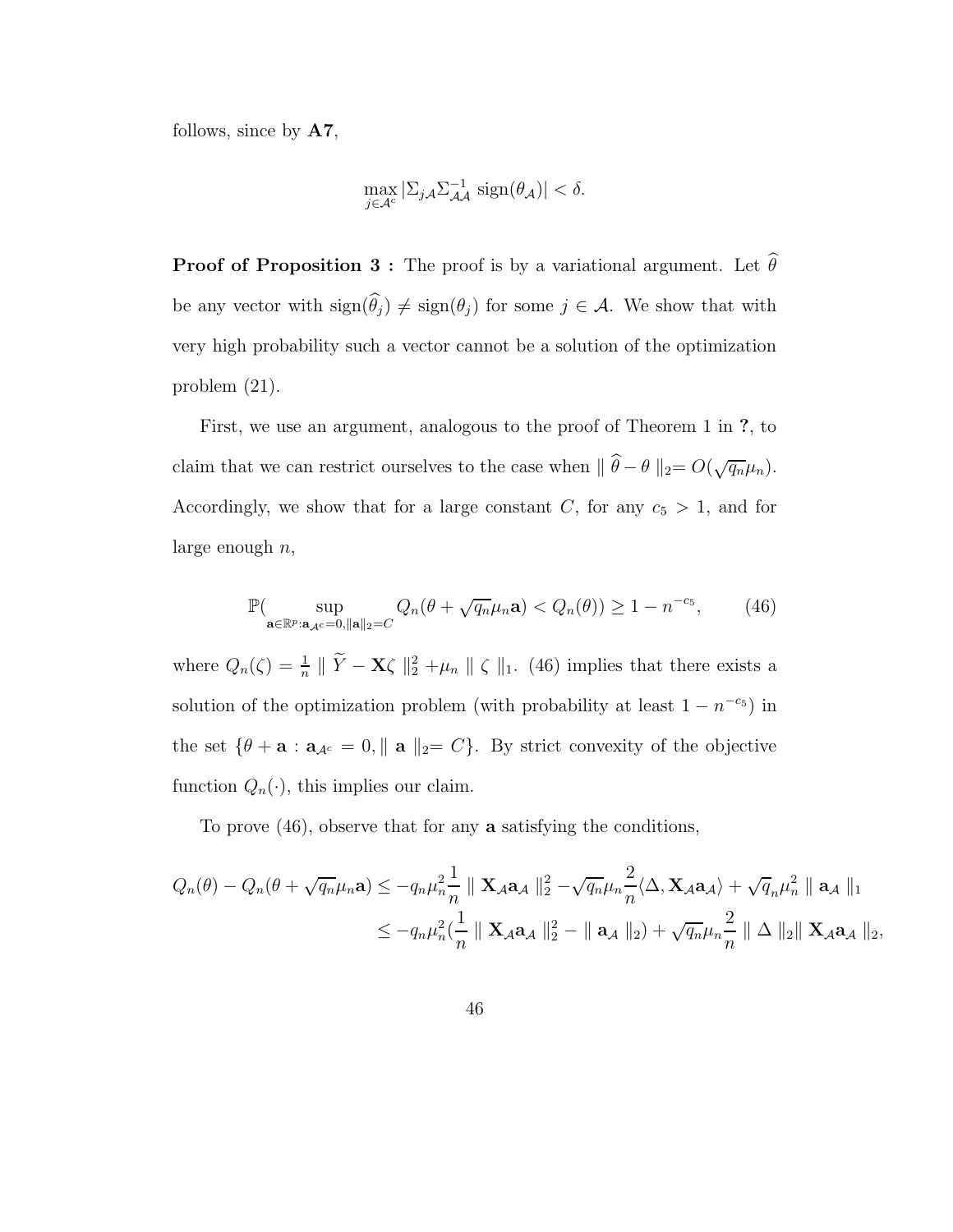where in the second step we used the fact that  $|| \mathbf{a}_{\mathcal{A}} ||_1 \leq \sqrt{q_n} || \mathbf{a}_{\mathcal{A}} ||_2$  since  $|\mathcal{A}| = q_n$ . Now, notice that since  $|| \mathbf{a}_{\mathcal{A}} ||_2 = C$ ,

$$
C\sqrt{\lambda_{\min}(\frac{1}{n}\mathbf{X}_{\mathcal{A}}^T\mathbf{X}_{\mathcal{A}})} \leq \frac{1}{\sqrt{n}}\parallel \mathbf{X}_{\mathcal{A}}\mathbf{a}_{\mathcal{A}}\parallel_2 \leq C\sqrt{\lambda_{\max}(\frac{1}{n}\mathbf{X}_{\mathcal{A}}^T\mathbf{X}_{\mathcal{A}})},
$$

where  $\lambda_{\min}$  and  $\lambda_{\max}$  are the smallest and largest eigenvalues, respectively. Then observing that  $\sigma_0^2 \leq \lambda_{\min}(\Sigma_{\mathcal{A}\mathcal{A}}) \leq \lambda_{\max}(\Sigma_{\mathcal{A}\mathcal{A}}) \leq \ell_1$ , then applying Lemma A.1, and finally noticing that by Proposition 4,  $|| \Delta ||_2 = o(\sqrt{n}\mu_n)$ with probability at least  $1-\frac{1}{2}$  $\frac{1}{2}n^{-c_5}$ , for large enough n, the proof is completed by choosing C large enough so that  $C > 2\sigma_0^{-2}$ , say.

So fix  $j \in \mathcal{A}$  and without loss of generality suppose that  $\theta_j > 0$ . Consider any vector  $\widehat{\theta}$  such that  $\widehat{\theta}_j \leq 0$ , and  $\|\widehat{\theta} - \theta\|_2 \leq C_1 \sqrt{q_n} \mu_n$ , for some large constant  $C_1$ . Let  $\mathcal{A}_j := \mathcal{A} \setminus \{j\}$ . Let  $\psi_n > 0$  be a free parameter such that  $\psi_n = o(\mu_n)$ . Define a vector  $\tilde{\theta}$  as follows.  $\tilde{\theta}_{\mathcal{A}_j} = \hat{\theta}_{\mathcal{A}_j}^{\mathcal{A},\mu_n} - \psi_n \xi^j$  where  $\xi^j := \Sigma_{A_j}^{-1}$  $\sum_{\mathcal{A}_j \mathcal{A}_j}^{\mathcal{A}} \Sigma_{\mathcal{A}_j j}$ , and  $\theta_j = \theta_j + \psi_n$ . Also,  $\theta_{\mathcal{A}^c} = 0$ . Let  $P_{\mathbf{X}_{\mathcal{A}_j}}$  be the projection matrix on the column space of  $\mathbf{X}_{\mathcal{A}_j}$ . Let  $w_j = X_j - \mathbf{X}_{\mathcal{A}_j} \xi^j$ . Then

$$
\begin{split}\n&\left[\frac{1}{n} \parallel \tilde{Y} - \mathbf{X}\tilde{\theta} \parallel_{2}^{2} + \mu \parallel \tilde{\theta} \parallel_{1}\right] - \left[\frac{1}{n} \parallel \tilde{Y} - \mathbf{X}\hat{\theta} \parallel_{2}^{2} + \mu \parallel \hat{\theta} \parallel_{1}\right] \\
&= \frac{1}{n} \parallel \tilde{Y} - \mathbf{X}_{\mathcal{A}}\hat{\theta}_{\mathcal{A}} - \psi_{n}w_{j} \parallel_{2}^{2} + \mu_{n} \parallel \tilde{\theta}_{\mathcal{A}} \parallel_{1} - \left[\frac{1}{n} \parallel \tilde{Y} - \mathbf{X}\hat{\theta} \parallel_{2}^{2} + \mu \parallel \hat{\theta} \parallel_{1}\right] \\
&\leq \psi_{n}^{2} \frac{1}{n} \parallel w_{j} \parallel_{2}^{2} - 2\psi_{n} \frac{1}{n} w_{j}^{T} \Delta - 2\psi_{n} (\theta_{j} - \hat{\theta}_{j}) \frac{1}{n} w_{j}^{T} X_{j} \\
&- 2\psi_{n} \frac{1}{n} w_{j}^{T} \mathbf{X}_{\mathcal{A}_{j}} (\theta_{\mathcal{A}_{j}} - \hat{\theta}_{\mathcal{A}_{j}}) + \mu_{n} \psi_{n} (1 + \parallel \xi^{j} \parallel_{1}) \\
&= -2\psi_{n} (\theta_{j} - \hat{\theta}_{j}) \frac{1}{n} \parallel w_{j} \parallel_{2}^{2} + \psi_{n}^{2} \frac{1}{n} \parallel w_{j} \parallel_{2}^{2} - 2\psi_{n} \frac{1}{n} w_{j}^{T} \Delta \\
&- 2\psi_{n} \frac{1}{n} w_{j}^{T} \mathbf{X}_{\mathcal{A}_{j}} \mathbf{b}^{j} + \mu_{n} \psi_{n} (1 + \parallel \xi^{j} \parallel_{1}),\n\end{split} \tag{47}
$$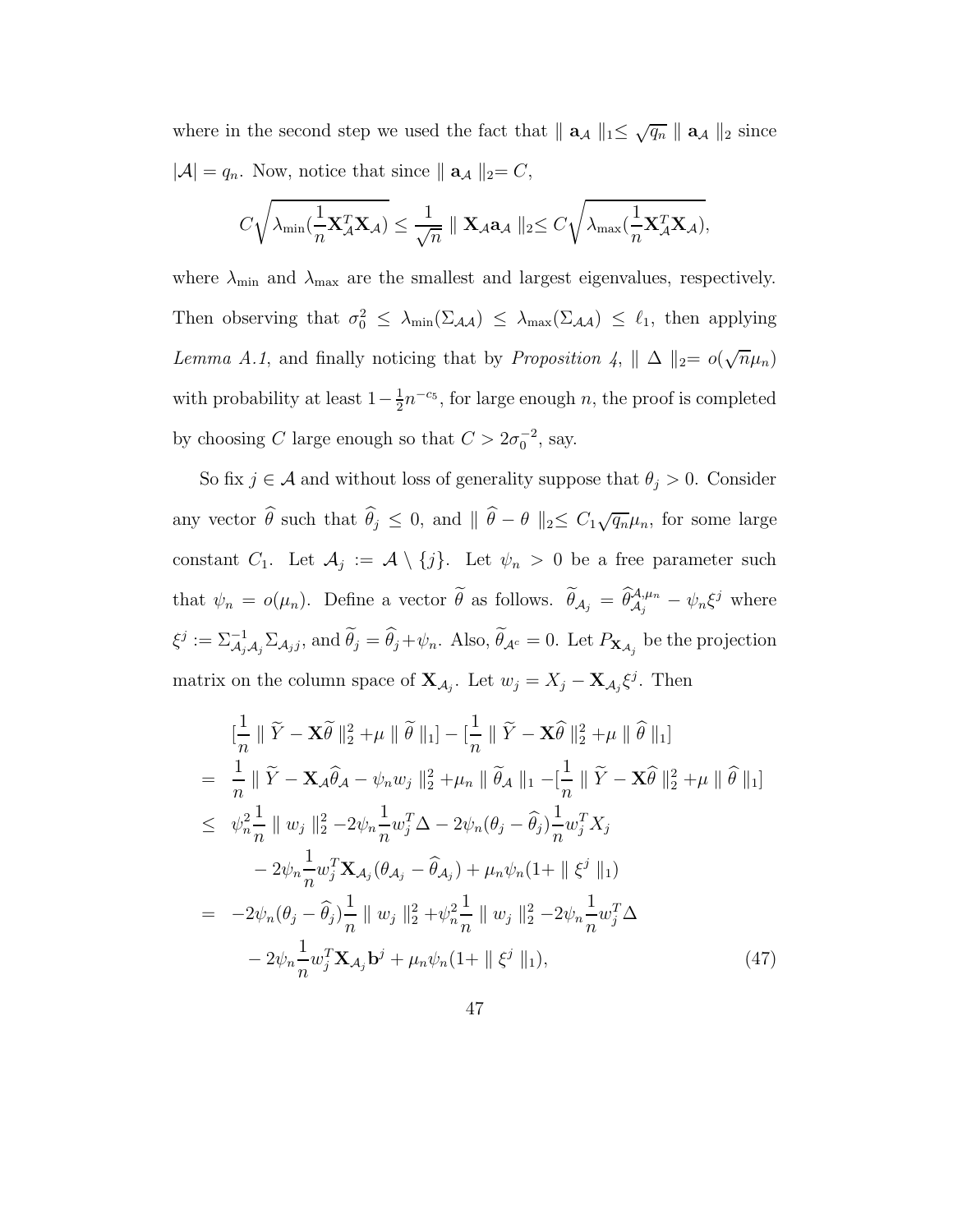where  $\mathbf{b}_j = (\theta_{\mathcal{A}_j} - \hat{\theta}_{\mathcal{A}_j})\xi^j + (\theta_{\mathcal{A}_j} - \hat{\theta}_{\mathcal{A}_j})$ . Therefore,  $\|\mathbf{b}^j\|_2 \le \|\hat{\theta} - \theta\|_2 (1 + \|\theta\|_2)$  $\xi^j \|_2$ ). Observe that  $w_j$  is independent of  $\mathbf{X}_{\mathcal{A}_j}$  and has i.i.d.  $N(0, \Sigma_{jj \cdot \mathcal{A}_j})$  entries, so that, the conditional distribution of  $w_j^T \mathbf{X}_{\mathcal{A}_j} \mathbf{b}^j$  given  $\mathbf{X}_{\mathcal{A}_j}$  is  $N(0, \Sigma_{jj \cdot \mathcal{A}_j} ||$  $\mathbf{X}_{\mathcal{A}_j} \mathbf{b}^j \parallel^2$ ). Therefore, it follows (using *Lemma A.1*) that, for any  $c_5 \geq 2$ , with probability at least  $1 - n^{-c_5}$ , for some constant  $d_5 > 0$ ,

$$
|\frac{1}{n}w_j^T \mathbf{X}_{\mathcal{A}_j} \mathbf{b}^j| \leq d_5 \sum_{j}^{1/2} \ell_1^{1/2} (1 + \| \xi^j \|_2) \sqrt{\frac{\log n}{n}} \| \widehat{\theta} - \theta \|_2.
$$

Since  $\|\hat{\theta}-\theta\|_2 = O(\sqrt{q_n}\mu_n)$ , it follows that with probability at least  $1-n^{-c_5}$ ,  $\left| \frac{1}{n} \right|$  $\frac{1}{n}w_j^T \mathbf{X}_{\mathcal{A}_j} \mathbf{b}^j$  =  $o(\mu_n)$ . Again, with probability at least 1 –  $n^{-c_5}$ ,  $|\frac{1}{n}\rangle$  $\frac{1}{n}w_j^T\Delta\vert \leq$  $\frac{||w_j||_2}{\sqrt{n}} \frac{\|\Delta\|_2}{\sqrt{n}} \leq \epsilon \mu_n$ , for some  $\epsilon > 0$  small, by using *Proposition 4*. By assumption **A8**,  $\|\xi^j\|_1 \leq \vartheta$ . Now, using the facts that  $\theta_j - \theta_j \geq |\theta_j| \geq \eta_n \gg \mu_n$  (by **A6**) and the assumption on  $\mu_n$  in Theorem 1), and  $\Sigma_{jj} A_j \ge \sigma_0^2$ , and since we can handle the case when  $\theta_j < 0$  and  $\theta_j \ge 0$  simply by changing the sign of  $\psi_n$ , the result follows by taking union bound over  $j \in \mathcal{A}$ .

**Proof of Proposition 4 :** First, we find a bound on the quantities  $\parallel$  $\overline{\mathbf{u}}_k - \mathbf{u}_k \parallel_2$  and  $|\overline{\ell}_k - \ell_k|$  for  $k = 1, \ldots, K$ , where  $(\overline{\mathbf{u}}_{\mathcal{B}k}, \overline{\ell}_k)_{k=1}^K$  are the first K eigen-pairs for the matrix  $\Sigma_{\mathcal{BB}}$ , and  $\overline{\mathbf{u}}_{\mathcal{B}^c k} = 0$  for all k.

First observe that  $\overline{\ell}_k = \overline{\lambda}_k + \sigma_0^2$ , where  $\overline{\lambda}_k$  is the k-th largest eigenvalue of the matrix  $\mathbf{W}_{\mathcal{B}}\mathbf{W}_{\mathcal{B}}^T + \widetilde{\mathbf{W}}_{\mathcal{B}}\widetilde{\mathbf{W}}_{\mathcal{B}}^T = \Sigma_{\mathcal{B}\mathcal{B}} - \sigma_0^2 I$ , where  $\widetilde{\mathbf{w}}_j = (\sqrt{\lambda_{K+1}}u_{(K+1)j}, \ldots, \sqrt{\lambda_M}u_{Mj}).$ Define  $P_{W,B}$  to be the projection matrix onto the column space of  $\mathbf{W}_B$  and  $P_{W,B}^{\perp} = I - P_{W,B}$  as the projection matrix on the orthogonal complement of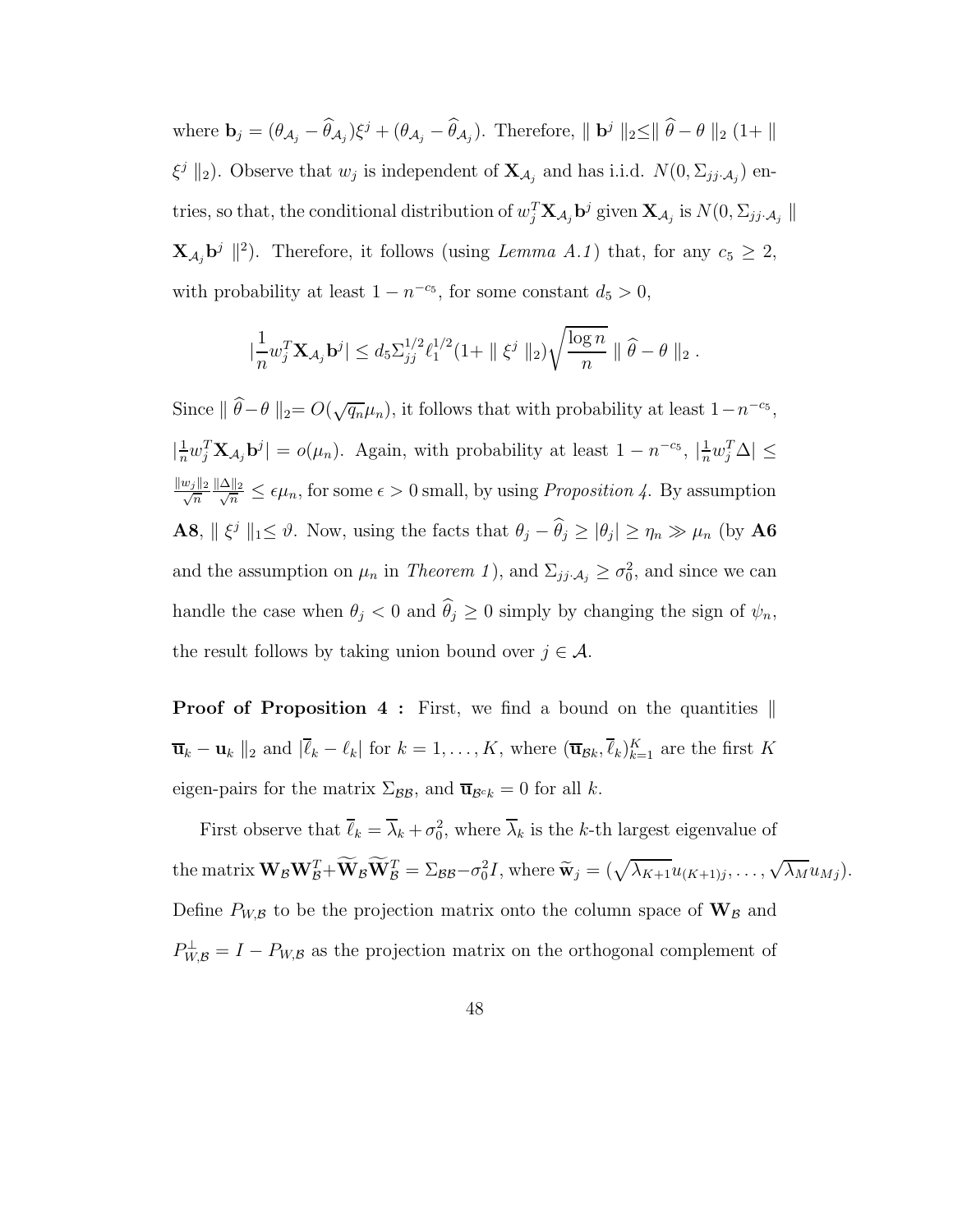this space in  $\mathbb{R}^8$ . Then notice that  $(\mathbf{u}_k, \lambda_k)_{k=1}^K$  are the first K eigen-pairs of the matrix

$$
\mathbf{K} = \mathbf{W}\mathbf{W}^T + \begin{bmatrix} P_{W,B}^{\perp} \widetilde{\mathbf{W}}_B \widetilde{\mathbf{W}}_B^T P_{W,B}^{\perp} & O \\ O & O \end{bmatrix} = \begin{bmatrix} \mathbf{W}_B \mathbf{W}_B^T + P_{W,B}^{\perp} \widetilde{\mathbf{W}}_B \widetilde{\mathbf{W}}_B^T P_{W,B}^{\perp} & \mathbf{W}_B \mathbf{W}_{B^c}^T \\ & \mathbf{W}_{B^c} \mathbf{W}_B^T & \mathbf{W}_{B^c} \mathbf{W}_{B^c}^T \end{bmatrix}.
$$

So we can write

$$
\begin{bmatrix} \mathbf{W}_{\mathcal{B}} \mathbf{W}_{\mathcal{B}}^T + \widetilde{\mathbf{W}}_{\mathcal{B}} \widetilde{\mathbf{W}}_{\mathcal{B}}^T & O \\ O & O \end{bmatrix} = \mathbf{K} + \mathbf{R}^{(1)} - \mathbf{R}^{(2)},
$$

where

$$
\mathbf{R}^{(1)} = \begin{bmatrix} P_{W,\mathcal{B}}^{\perp} \widetilde{\mathbf{W}}_{\mathcal{B}} \widetilde{\mathbf{W}}_{\mathcal{B}}^T P_{W,\mathcal{B}} + P_{W,\mathcal{B}} \widetilde{\mathbf{W}}_{\mathcal{B}} \widetilde{\mathbf{W}}_{\mathcal{B}}^T P_{W,\mathcal{B}}^{\perp} & O \\ O & O \end{bmatrix} \text{ and } \mathbf{R}^{(2)} = \begin{bmatrix} O & \mathbf{W}_{\mathcal{B}} \mathbf{W}_{\mathcal{B}^c}^T \\ \mathbf{W}_{\mathcal{B}^c} \mathbf{W}_{\mathcal{B}}^T & \mathbf{W}_{\mathcal{B}^c} \mathbf{W}_{\mathcal{B}^c}^T \end{bmatrix}.
$$

A crucial observation is that for  $1\leq k,l\leq M,$ 

$$
|\langle \mathbf{u}_{\mathcal{B}k}, \mathbf{u}_{\mathcal{B}l}\rangle - \delta_{kl}| = |\langle \mathbf{u}_{\mathcal{B}^{c}k}, \mathbf{u}_{\mathcal{B}^{c}l}\rangle| \leq ||\mathbf{u}_{\mathcal{B}^{c}k}||_2||\mathbf{u}_{\mathcal{B}^{c}l}||_2
$$

because of the orthonormality of the vectors  $\mathbf{u}_1, \ldots, \mathbf{u}_M$ . Here  $\delta_{kl}$  is 1 if  $k = l$  and is zero otherwise. Therefore, using matrix perturbation analysis (e.g. Kneip (2001)), one can easily show that

$$
\max_{1 \le k \le K} |\overline{\lambda}_k - \lambda_k| = O(\overline{\delta}_n), \quad \text{and} \quad \max_{1 \le k \le K} \|\overline{\mathbf{u}}_k - \mathbf{u}_k\|_2 = O(\sqrt{\overline{\delta}_n}), \quad (48)
$$

where the constants in the  $O()$  terms depend on  $\lambda_1, \ldots, \lambda_M$ .

Next, by Proposition 1, we can restrict attention to the set  $\{\widehat{\mathcal{B}} = \mathcal{B}\}.$ Next, for any  $1 \leq k \leq K$  and  $1 \leq l \leq M$ ,

$$
|\langle \widetilde{\mathbf{u}}_k, \mathbf{u}_l \rangle - \langle \mathbf{u}_k, \mathbf{u}_l \rangle| \leq |\langle \widetilde{\mathbf{u}}_k - \overline{\mathbf{u}}_k, \mathbf{u}_l \rangle| + |\langle \overline{\mathbf{u}}_k - \mathbf{u}_k, \mathbf{u}_l \rangle| \leq ||\widetilde{\mathbf{u}}_k - \overline{\mathbf{u}}_k||_2 + ||\overline{\mathbf{u}}_k - \mathbf{u}_k||_2.
$$
\n(49)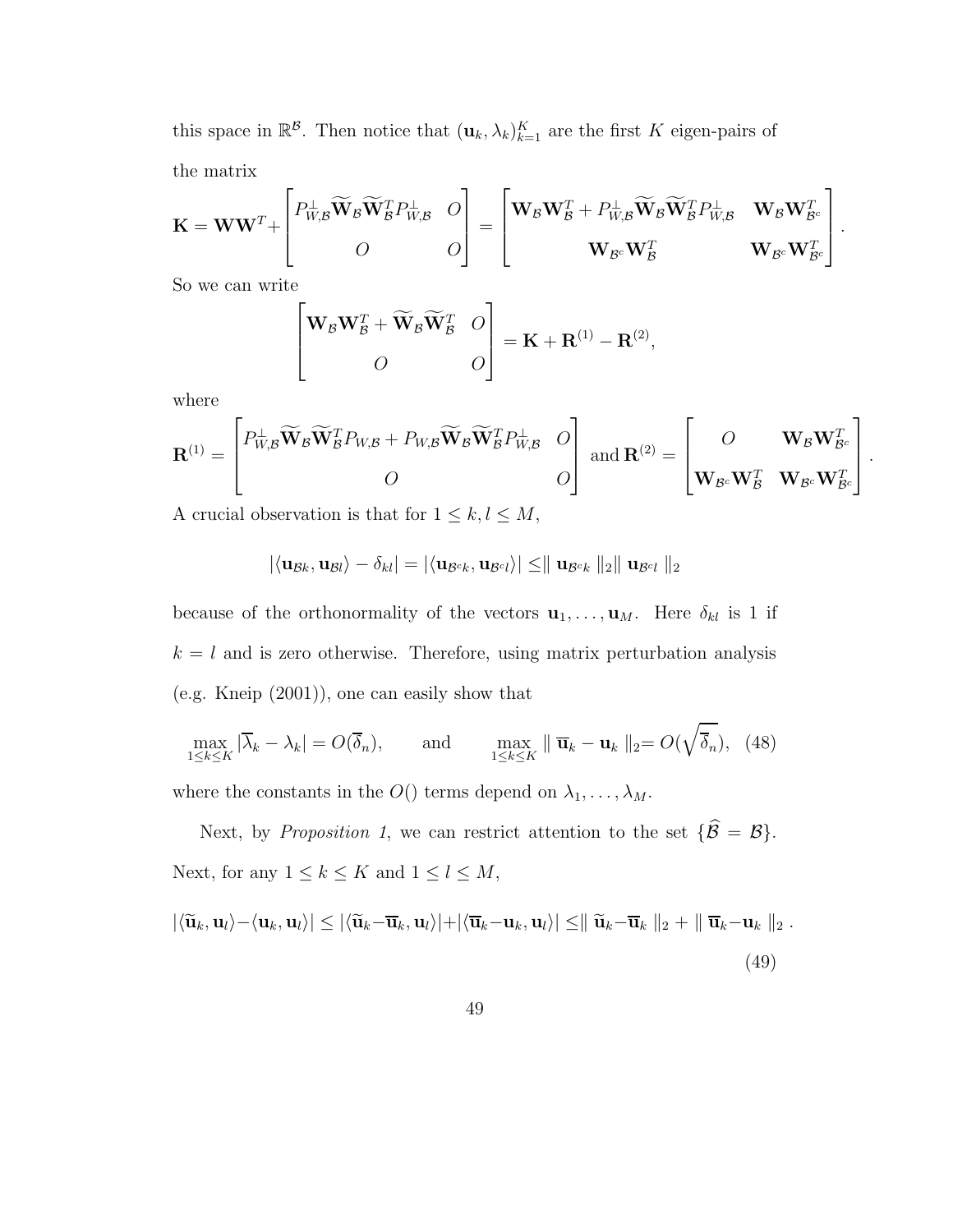Further, by assumption of independent subsamples,  $\{E\tilde{u}_k : k = 1, ..., K\}$ are i.i.d.  $N(0, I_n)$  vectors and are independent of  $\{v_k : 1 \le k \le M\}$ .

Therefore, by properties of Gaussian random vectors, for any  $c > 1$  there is a  $d > 0$  such that for n large enough,

$$
\mathbb{P}\left(\max\{\max_{1\leq k,l\leq K}|\frac{1}{n}\langle\mathbf{E}\widetilde{\mathbf{u}}_k,\mathbf{v}_l\rangle|,\max_{1\leq k\leq K}\max_{1\leq l\leq M}|\frac{1}{n}\langle\mathbf{v}_k,\mathbf{v}_l\rangle-\delta_{kl}|\}\leq d\sqrt{\frac{\log n}{n}}\right)\geq 1-n^{-c}.
$$
\n(50)

Again, since  $\widetilde{P}_K$  is a projection onto a K dimensional subspace, and by assumption of independent subsample  $\widetilde{P}_K$  and Z are independent, it follows that conditionally on **X** and the first subsample,  $\tilde{P}_K Z = \frac{1}{n}$  $\frac{1}{n}\sum_{k=1}^K$  $\frac{1}{\widetilde{l}_k}\langle \mathbf{X}\widetilde{\mathbf{u}}_k,Z\rangle \mathbf{X}\widetilde{\mathbf{u}}_k$ has the  $N(0, \tilde{P}_K)$  distribution. This implies that  $\| \tilde{P}_K Z \|_2^2$  has a  $\chi^2_{(K)}$  distribution, so that for any  $c > 1$ , there is a  $d > 0$  such that

$$
\mathbb{P}(\|\ \widetilde{P}_K Z \|_2 \le \sqrt{K} (1 + d\sqrt{\log n})) \ge 1 - n^{-c}.\tag{51}
$$

Also note that for  $1 \leq k \leq K$ ,

$$
\mathbf{X}\widetilde{\mathbf{u}}_k = \left(\sqrt{\lambda_k}\langle \mathbf{u}_k, \widetilde{\mathbf{u}}_k \rangle \mathbf{v}_k + \sigma_1 \mathbf{E} \widetilde{\mathbf{u}}_k \right) + \sum_{l \neq k}^M \sqrt{\lambda_l} \langle \mathbf{u}_l, \widetilde{\mathbf{u}}_k \rangle \mathbf{v}_l,
$$

so that, by Proposition 1, (48), (49) and the fact that  $\overline{\delta}_n = o(\frac{\overline{q}_n}{n \log n})$  $\frac{q_n}{n \log n}$ ) (by assumption **A5**), there is a constant  $\gamma_3 = \gamma_3(\sigma_1, \lambda_1, \ldots, \lambda_M)$ , such that for any  $c > 1$ , there is a  $d > 0$  such that for n large enough,

$$
\mathbb{P}\left(\max_{1\leq k\leq K} \frac{1}{\sqrt{n}} \parallel \mathbf{X}\widetilde{\mathbf{u}}_k \parallel_2 \leq \ell_1(1+d\gamma_3\sqrt{\frac{\overline{q}_n \vee \log n}{n}})\right) \geq 1 - n^{-c}.\tag{52}
$$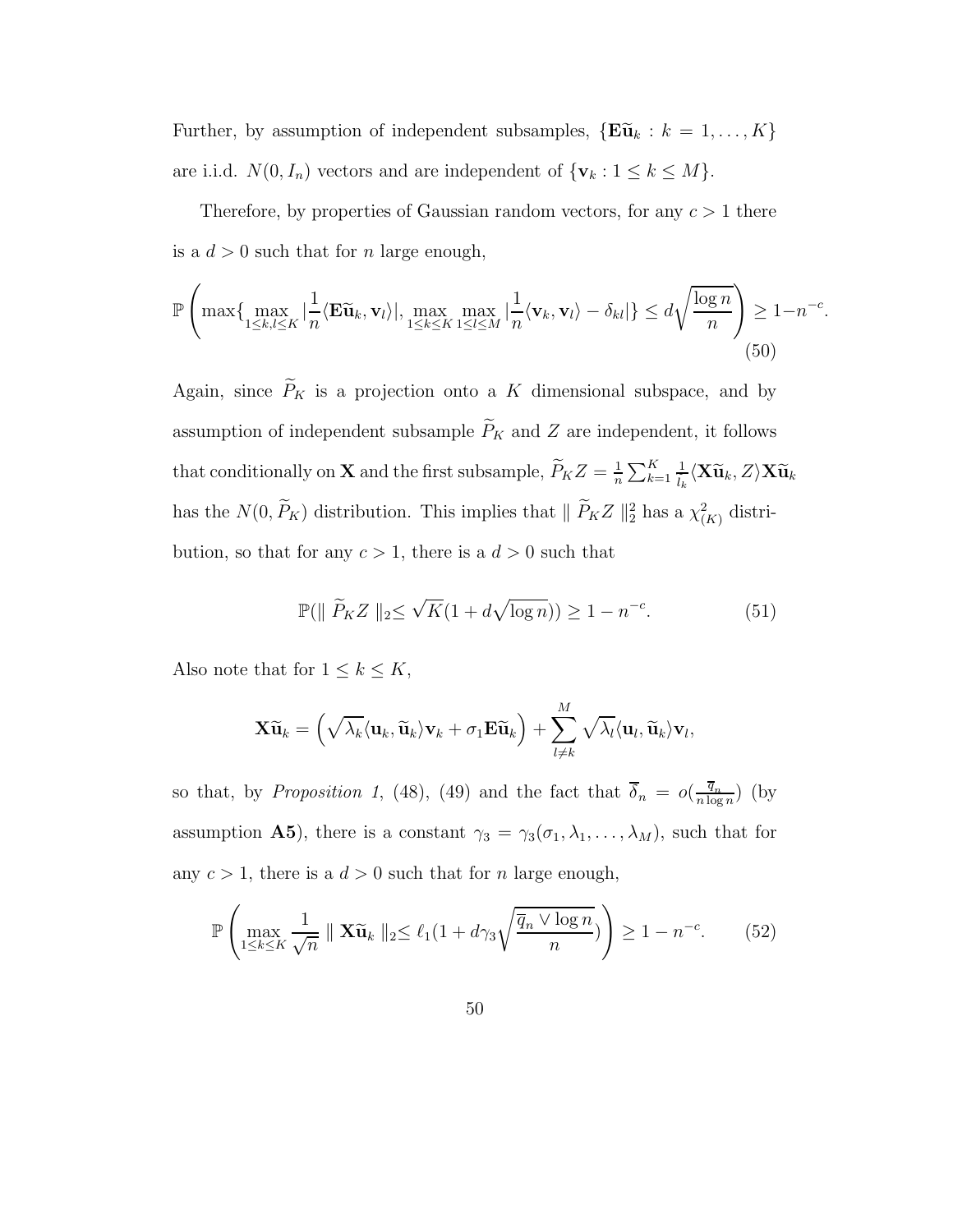The proof is now completed by using (14) and applying Proposition 1 together with (48), (49), (50), (52) and **A5**, and checking that  $\| R_n \|_2$  is of a smaller asymptotic order.

**Proof of Corollary 1:** By Theorem 1 and Theorem 2, without loss of generality, can restrict attention to the set  $\{\mathcal{A}_{\widehat{\mathcal{B}},\mu_n} = \mathcal{A}\}$ . On this set

$$
\parallel \widehat{\theta}_{\mathcal{A}}^{\widehat{\mathcal{A}}_{\widehat{\mathcal{B}}},OLS} - \theta_{\mathcal{A}} \parallel_2 = \parallel (\mathbf{X}_{\mathcal{A}}^T \mathbf{X}_{\mathcal{A}})^{-1} \mathbf{X}_{\mathcal{A}}^T \widetilde{Y} - \theta_{\mathcal{A}} \parallel_2 = \parallel (\mathbf{X}_{\mathcal{A}}^T \mathbf{X}_{\mathcal{A}})^{-1} \mathbf{X}_{\mathcal{A}}^T \Delta \parallel_2 \leq \parallel (\mathbf{X}_{\mathcal{A}}^T \mathbf{X}_{\mathcal{A}})^{-1} \parallel^{1/2} \parallel \Delta \parallel_2.
$$

Now use *Lemma A.1* and *Proposition 4* to complete the proof.

**Proof of Proposition 5 :** We first show that if  $\mu_n = o(n^{-(1-\alpha)/2})$  then

$$
\mathbb{P}(\exists j \in \mathcal{A}^c : |\hat{\theta}_j^{LASSO,\mu_n}| \neq 0) \geq 1 - n^{-c_8}.
$$
 (53)

We show this by showing that, if  $\widehat{\theta}^{A,L,\mu}$  and  $\widehat{\theta}^{A_+,L,\mu}$  denote the solutions of the restricted LASSO problems

$$
\widehat{\theta}^{\mathcal{A},L,\mu} = \arg\min_{\zeta \in \mathbb{R}^p:\zeta_{\mathcal{A}^c} = 0} \frac{1}{n} \|Y - \mathbf{X}\zeta\|_2^2 + \mu \| \zeta \|_1,\tag{54}
$$

and

$$
\widehat{\theta}^{\mathcal{A}_+,L,\mu} = \arg \min_{\zeta \in \mathbb{R}^p : \zeta_{\mathcal{A}^c_+} = 0} \frac{1}{n} \| Y - \mathbf{X} \zeta \|_2^2 + \mu \| \zeta \|_1, \tag{55}
$$

respectively, then  $\mathbb{P}(\max_{j\in\mathcal{A}^c}|\overline{G}_j(\widehat{\theta}^{A,L,\mu_n})|>\mu_n)\geq 1-n^{-c_8}$  provided  $\mu_n=$  $o(n^{-(1-\alpha)/2})$ . Here  $\overline{G}_j(\zeta) = -\frac{2}{n}$  $\frac{2}{n}\langle Y - \mathbf{X}\zeta, X_j\rangle$ . On the set  $\{\mathcal{A}_{\mu_n}^{LASSO} = \mathcal{A}\}\$  we must have  $\widehat{\theta}^{LASSO,\mu_n} = \widehat{\theta}^{\mathcal{A},L,\mu_n}$  and  $\widehat{\theta}_j^{\mathcal{A},L,\mu_n} \neq 0$  for all  $j \in \mathcal{A}$ , and  $\widehat{\theta}_j^{\mathcal{A},L,\mu_n} = 0$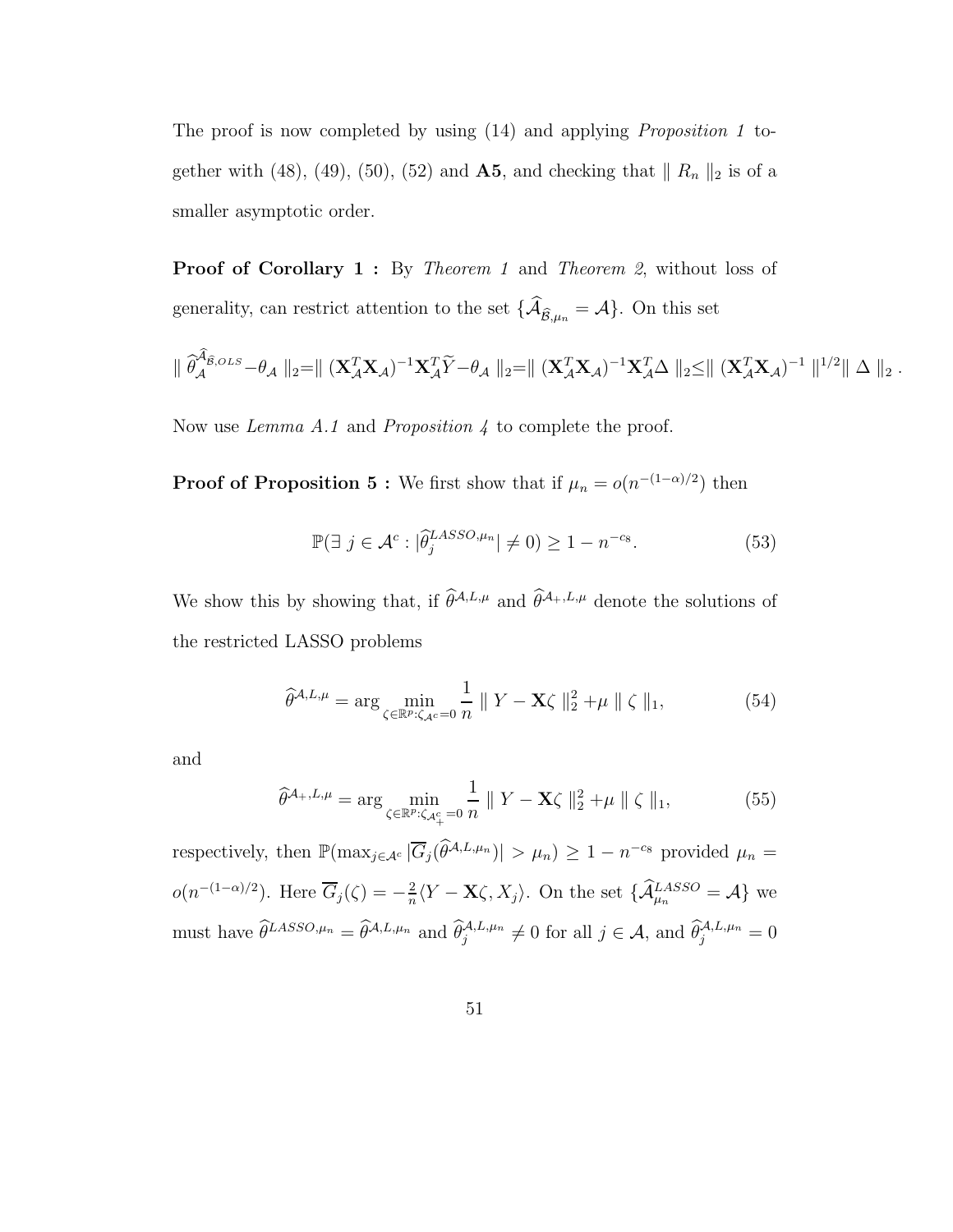for all  $j \in \mathcal{A}^c$ . Therefore, by the analogue of Lemma 1 with Y replacing  $\tilde{Y}$ , such a vector cannot be a LASSO solution of the unrestricted problem (37).

In the second stage we show that if  $\mu_n \geq C_3 n^{-(1-\alpha)/2}$  for some  $C_3 >$ 0, then the vector  $\hat{\theta}^{\mathcal{A}_+,L,\mu_n}$  is a solution of (54) with probability at least  $1 - O(n^{-c_8})$ , for some  $c_8 > 1$ . However, by definition  $\hat{\theta}_j^{\mathcal{A}_+, L, \mu_n} = 0$  for all  $j \in \mathcal{A}_-$ . Hence this proves (36) when  $\mu_n^{-1} = O(n^{(1-\alpha)/2})$ . Combining the two parts the proposition follows.

For the first part, observe that  $\{X_l : l \in \mathcal{D}^c\}$  are i.i.d.  $N(0, \sigma_0^2)$  and are independent of Y and  $\{X_l: l \in \mathcal{A}\}\$ . Define  $R^{\mathcal{A}, L,\mu} = Y - \mathbf{X}_{\mathcal{A}} \widehat{\theta}_{\mathcal{A}}^{\mathcal{A}, L,\mu}.$ Then  $\| R^{\mathcal{A}, L, \mu} \|_{2}^2 \ge \| Y - \mathbf{X}_{\mathcal{A}} \widehat{\theta}_{\mathcal{A}}^{\mathcal{A},OLS} \|_{2}^2$ , by definition of the restricted LASSO estimator. Moreover,  $\overline{G}_j(\widehat{\theta}^{A,L,\mu}) = -\frac{2}{n} X_j^T R^{A,L,\mu}$ , so that

$$
\mathbb{P}(\max_{j\in\mathcal{A}^c}|\overline{G}_j(\widehat{\theta}^{\mathcal{A},L,\mu_n})|>\mu_n)\leq \mathbb{P}(\max_{j\in\mathcal{D}^c}|\frac{2}{n}X_j^TR^{\mathcal{A},L,\mu_n}|>\mu_n). \tag{56}
$$

Now we can use the same argument as in the proof of Lemma 6 in Meinshausen (2005) to reach the conclusion, since  $p_n-|\mathcal{D}_n| = p_n-|\mathcal{B}_n| = p_n-\overline{q}_n \ge$  $(1 - \epsilon)p_n$  for any fixed  $\epsilon > 0$  for sufficiently large *n*.

Next, suppose that  $\mu_n \geq C_3 n^{-(1-\alpha)/2}$  for some  $C_3 > 0$ . Without loss of generality, suppose that  $\mathcal{A}_+$  is nonempty. Then by Lemma 1 (with Y replacing  $\widetilde{Y}$ ),  $\frac{2}{n} \mathbf{X}_{\mathcal{A}_+}^T R^{\mathcal{A}_+,L,\mu_n} = \mu_n \widehat{s}_{\mathcal{A}_+}$ , where  $R^{\mathcal{A}_+,L,\mu} = Y - \mathbf{X}_{\mathcal{A}_+} \widehat{\theta}_{\mathcal{A}_+}^{\mathcal{A}_+,L,\mu}$ , and  $\hat{s}_j = \text{sign}(\hat{\theta}_j^{\mathcal{A}_+,L,\mu_n})$  if  $\theta_j^{\mathcal{A}_+,L,\mu_n} \neq 0$  and  $|\hat{s}_j| \leq 1$  otherwise. Define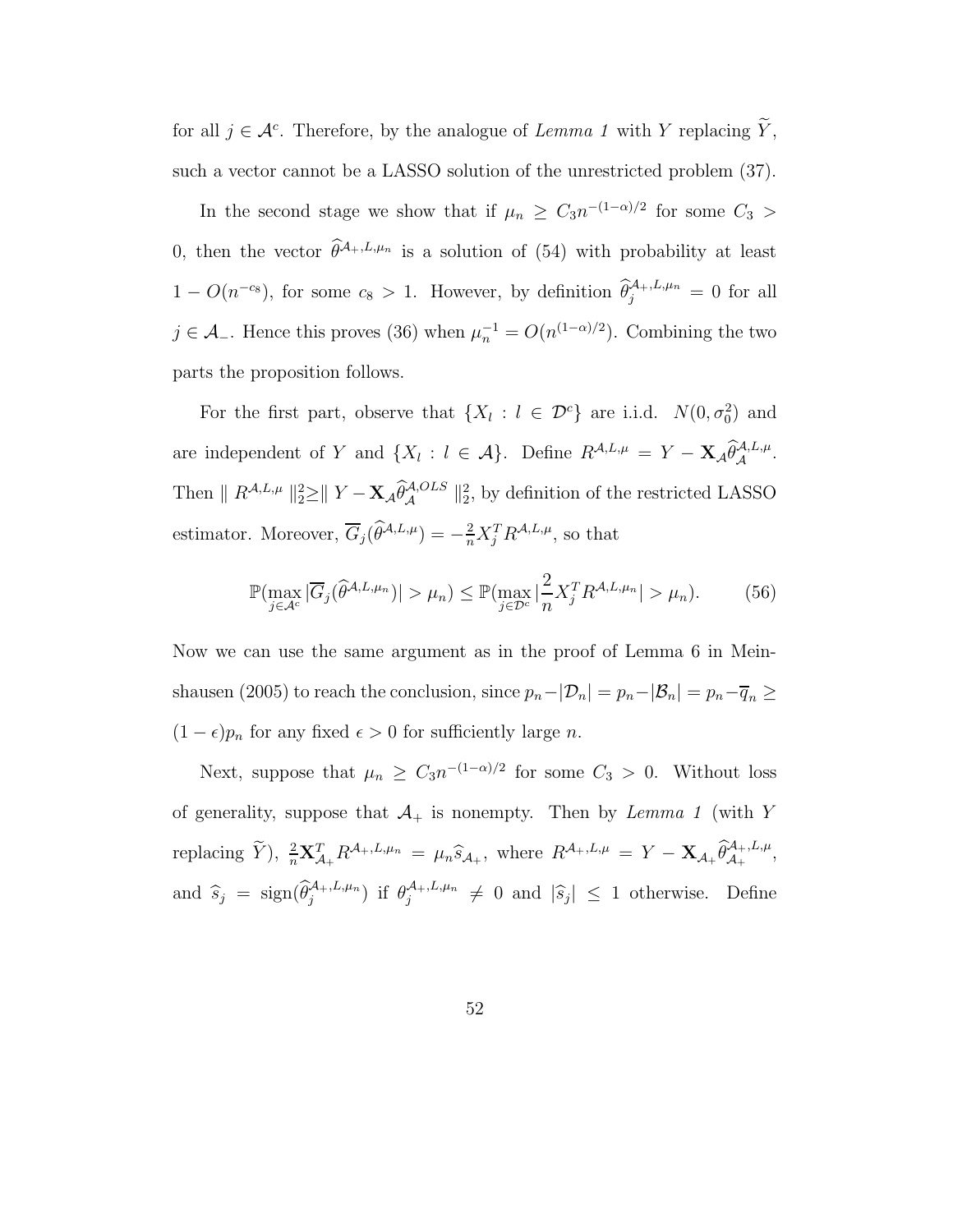$$
X_{j \cdot A_{+}} = X_{j} - \mathbf{X}_{A_{+}} \Sigma_{A_{+} A_{+}}^{-1} \Sigma_{A_{+} j} \text{ for } j \in A_{+}^{c}. \text{ Then we can write,}
$$
\n
$$
\frac{1}{n} X_{j}^{T} R^{A_{+}, L, \mu_{n}} = \frac{1}{n} X_{j \cdot A_{+}}^{T} R^{A_{+}, L, \mu_{n}} + \Sigma_{j A_{+}} \Sigma_{A_{+} A_{+}}^{-1} \left( \frac{1}{n} \mathbf{X}_{A_{+}}^{T} R^{A_{+}, L, \mu_{n}} \right)
$$
\n
$$
= \frac{1}{n} X_{j \cdot A_{+}}^{T} [(I - P_{\mathbf{X}_{A_{+}}}) Y - \frac{\mu_{n}}{2} \mathbf{X}_{A_{+}} \left( \frac{1}{n} \mathbf{X}_{A_{+}}^{T} \mathbf{X}_{A_{+}} \right)^{-1} \hat{s}_{A_{+}}] + \frac{\mu_{n}}{2} \Sigma_{j A_{+}} \Sigma_{A_{+} A_{+}}^{-1} \hat{s}_{\mathbf{A}}^{T} ]
$$

Observe that

$$
X_{j\cdot\mathcal{A}_+}^T(I - P_{\mathbf{X}_{\mathcal{A}_+}})Y = X_{j\cdot\mathcal{A}_+}^T(I - P_{\mathbf{X}_{\mathcal{A}_+}}) \mathbf{X}_{\mathcal{A}_-\cdot\mathcal{A}_+} \theta_{\mathcal{A}_-} + \sigma_{\varepsilon} X_{j\cdot\mathcal{A}_+}^T(I - P_{\mathbf{X}_{\mathcal{A}_+}})\varepsilon.
$$
\n(58)

Using the fact that  $X_{l \cdot A_+}$  is independent of  $\mathbf{X}_{A_+}$  and has i.i.d.  $N(0, \Sigma_{ll \cdot A_+})$ entries, for  $l \in \mathcal{A}_{+}^{c}$ , and that  $P_{\mathbf{X}_{\mathcal{A}_{+}}}$  is the projection matrix on the column space of  $\mathbf{X}_{\mathcal{A}_+}$  and hence has rank  $|\mathcal{A}_+|,$  we can express the first term on the RHS of (58) as

$$
X_{j\cdot\mathcal{A}_+}^T(I - P_{\mathbf{X}_{\mathcal{A}_+}})\mathbf{X}_{\mathcal{A}_-\cdot\mathcal{A}_+}\theta_{\mathcal{A}_-} = (n - |\mathcal{A}_+|)\theta_{\mathcal{A}_-}^T \Sigma_{\mathcal{A}_-j\cdot\mathcal{A}_+} + \sum_{i=1}^{n-|\mathcal{A}_+|} \tilde{\xi}_{i,j},\tag{59}
$$

where for each  $j \in \mathcal{A}_-, \xi_{i,j}$  are i.i.d.  $N(0, \tau_j^2)$  where  $\tau_j^2 = \text{Var}(X_{1,j} \cdot \mathcal{A}_+ X_{1,\mathcal{A}_-, \mathcal{A}_+}^T \theta_{\mathcal{A}_-})$ . Note that  $|\theta_{\mathcal{A}_{-}}^T \Sigma_{\mathcal{A}_{-}j \cdot \mathcal{A}_{+}}| \leq \Sigma_{jj}^{1/2}$  $\int_{j}^{1/2}$   $\parallel$   $\Sigma_{\mathcal{A}-\mathcal{A}-}$   $\parallel$ <sup>1/2</sup> $\parallel$   $\theta_{\mathcal{A}-}$   $\parallel$ <sub>2</sub> and as a consequence,

$$
\tau_j^2 = \sum_{jj \cdot A_+} \theta_{A_-}^T \sum_{A_- A_- \cdot A_+} \theta_{A_-} + || \theta_{A_-}^T \sum_{A_- j \cdot A_+} ||_2^2 \leq 2 \sum_{jj} || \sum_{A_- A_-} ||^2 || \theta_{A_-} ||_2^2.
$$

Since by assumption  $|| \theta_{A-} ||_2 = o(\mu_n)$ , using Bernstein's inequality we get, for any  $\epsilon > 0$ , for sufficiently large *n* 

$$
\mathbb{P}(\max_{j\in\mathcal{A}_-}|\frac{2}{n}X_{j\cdot\mathcal{A}_+}^T(I - P_{\mathbf{X}_{\mathcal{A}_+}})\mathbf{X}_{\mathcal{A}_-\cdot\mathcal{A}_+}\theta_{\mathcal{A}_-}| \leq \epsilon\mu_n) \geq 1 - n^{-c_9}.\tag{60}
$$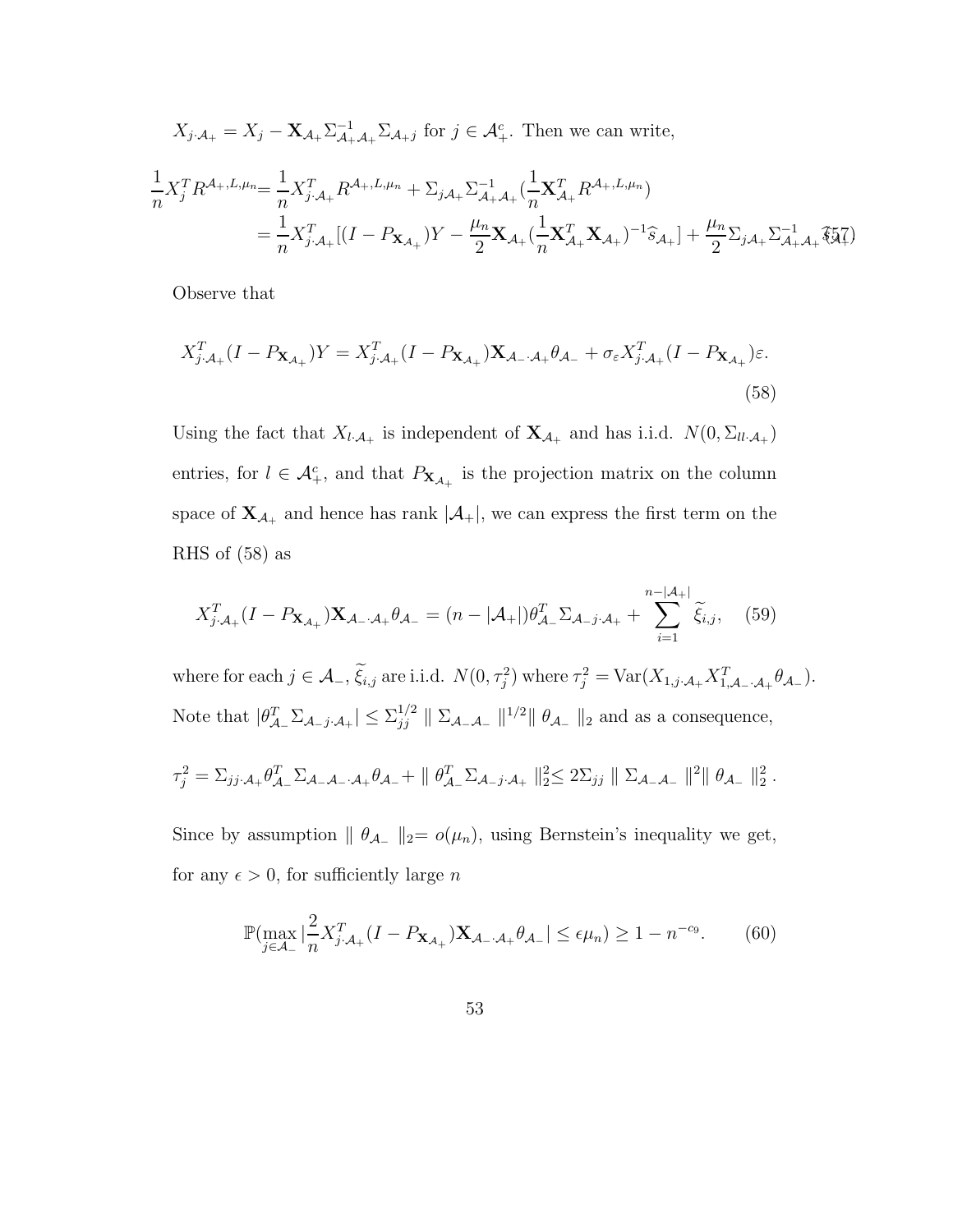Since  $X_{j\cdot A_+}$  and  $\varepsilon$  are independent and independent of  $\mathbf{X}_{A_+}$  another application of Bernstein's inequality, after similar considerations as above, implies that

$$
\mathbb{P}(\max_{j\in\mathcal{A}_-}|\frac{2}{n}\sigma_{\varepsilon}X_{j\cdot\mathcal{A}_+}^T(I - P_{\mathbf{X}_{\mathcal{A}_+}})\varepsilon| \leq \epsilon\mu_n) \geq 1 - n^{-c_9}.\tag{61}
$$

Next, observe that for each fixed  $s_{A_+}$  with entries either  $-1$  or  $+1$ , conditionally on  $X_{\mathcal{A}_+}$ ,

$$
X_{j\cdot A_+}^T \mathbf{X}_{A_+} (\mathbf{X}_{A_+}^T \mathbf{X}_{A_+})^{-1} \sim N(0, \Sigma_{jj\cdot A_+} (\mathbf{X}_{A_+}^T \mathbf{X}_{A_+})^{-1}).
$$

Therefore, noticing that  $\|\widehat{s}_{\mathcal{A}_+}\|_2 \leq \sqrt{q_n}$ , so that

$$
|X_{j\cdot A_+}^T \mathbf{X}_{\mathcal{A}_+} (\mathbf{X}_{\mathcal{A}_+}^T \mathbf{X}_{\mathcal{A}_+})^{-1} \widehat{s}_{\mathcal{A}_+}| \leq \sqrt{q_n} \| X_{j\cdot A_+}^T \mathbf{X}_{\mathcal{A}_+} (\mathbf{X}_{\mathcal{A}_+}^T \mathbf{X}_{\mathcal{A}_+})^{-1} \|_2,
$$

the term appearing on the LHS of above is (conditionally on  $\mathbf{X}_{\mathcal{A}_+}$ ) stochastically bounded by  $\sqrt{\frac{q_n}{n}} \Sigma_{jj}^{1/2}$  $\chi_{jj}^{1/2} \|$  ( $\frac{1}{n} \mathbf{X}_{\mathcal{A}_{+}}^{T} \mathbf{X}_{\mathcal{A}_{+}}$ )<sup>-1</sup>  $\|^{1/2}$   $\chi_{(|\mathcal{A}_{+}|)}$  where  $\chi_{(k)}^{2}$  denotes a Chi-square random variable with  $k$  degrees of freedom. Now, using the second inequality of (44), with  $\mathcal{A}_+$  replacing  $\mathcal{A}$ , recalling Lemma A.1 and the fact that for some  $d_9 > 0$ , for all  $k \le q_n = o(n)$ ,  $\mathbb{P}(\chi^2_{(k)} > k(1 + d_9 \log n)) \le$ 1  $\frac{1}{2}n^{-c_9-1}$ , we conclude that

$$
\mathbb{P}(\max_{j \in \mathcal{A}_-} |\frac{2}{n} X_{j \cdot \mathcal{A}_+}^T \mathbf{X}_{\mathcal{A}_+} (\frac{1}{n} \mathbf{X}_{\mathcal{A}_+}^T \mathbf{X}_{\mathcal{A}_+})^{-1} \hat{s}_{\mathcal{A}_+}| \le t_n) \ge 1 - n^{-c_9},\tag{62}
$$

for some  $t_n \leq C_4 \sigma_0^{-1} \Sigma_{jj}^{1/2}$ jj  $\frac{q_n\sqrt{\log n}}{\sqrt{n}}$ , for some constant  $C_4 > 0$  (since  $|| \sum_{\mathcal{A}_+}^{-1}$  $\mathcal{A}_+^{\mathcal{A}_+}$   $\|\leq$  $\sigma_0^{-2}$ ). By assumption **A3**,  $t_n < \epsilon$  for *n* large enough.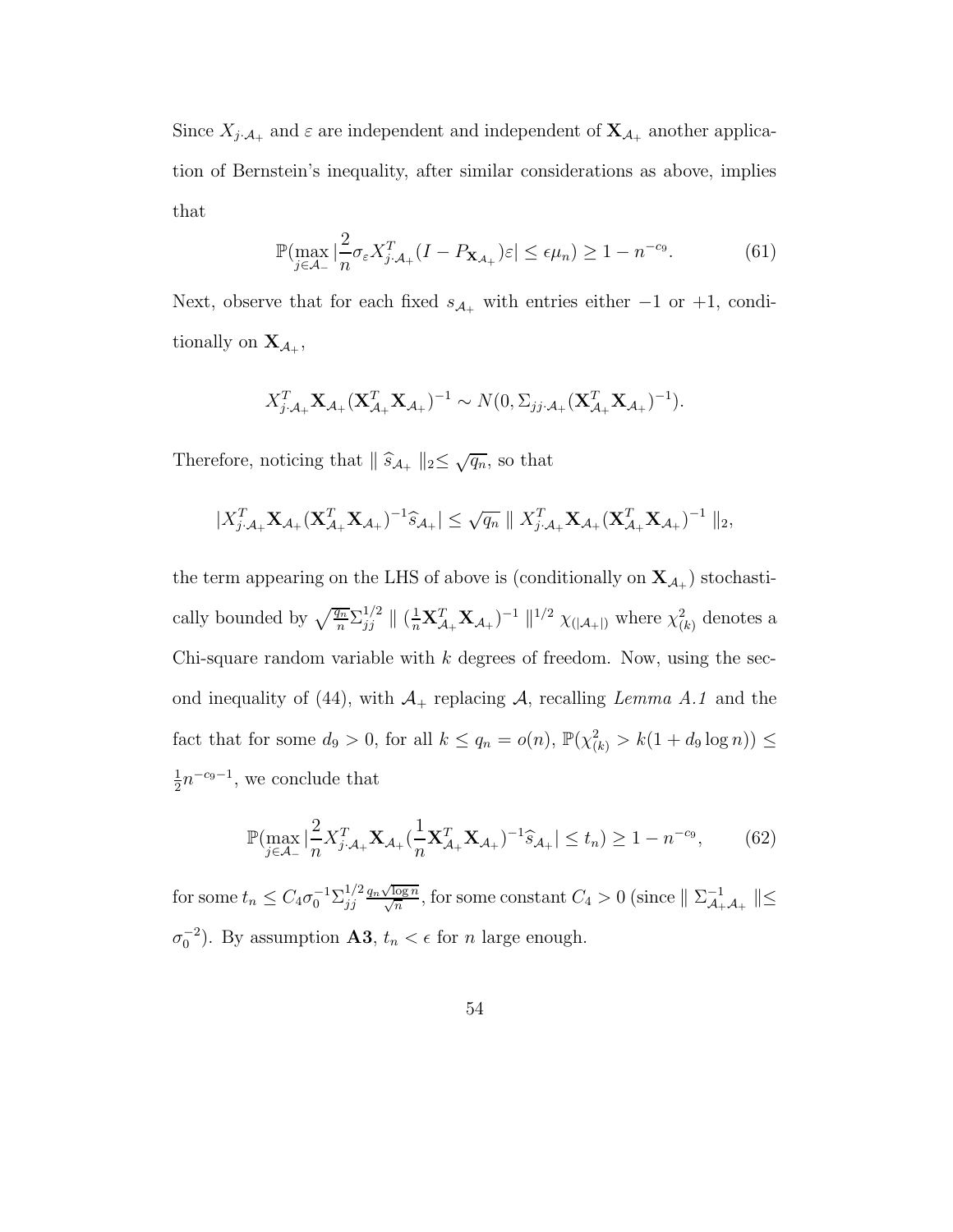Combining (60), (61) and (62) and taking  $\epsilon > 0$  small enough so that  $3\epsilon < (1-\delta_+),$  and using the fact that by assumption,

$$
\max_{j\in\mathcal{A}_-}|\Sigma_{j\mathcal{A}_+}\Sigma_{\mathcal{A}_+\mathcal{A}_+}^{-1}\widehat{s}_{\mathcal{A}_+}| \leq \max_{j\in\mathcal{A}_-}\parallel\Sigma_{j\mathcal{A}_+}\Sigma_{\mathcal{A}_+\mathcal{A}_+}^{-1}\parallel_1\leq\delta_+<1
$$

and finally putting all the pieces together to bound the RHS of (57), we conclude that there is a  $c_8 > 1$  such that for large enough n,

$$
\mathbb{P}(\max_{j\in\mathcal{A}_-}|\overline{G}_j(\widehat{\theta}^{\mathcal{A}_+,L,\mu_n})|<\mu_n)\geq 1-n^{-c_8}.
$$

This concludes the proof by the second part of Lemma 1, now applied to the pair of sets  $(\mathcal{A}_+, \mathcal{A})$  rather than  $(\mathcal{A}, \mathcal{P})$  and with Y as response.

# References

- Bair, E., Hastie, T., Paul, D. & Tibshirani, R. (2006), 'Prediction by supervised principal components', J. Amer. Statist. Assoc. 101, 119–137.
- Bair, E. & Tibshirani, R. (2004), 'Semi-supervised methods to predict patient survival from gene expression data', *PLOS Biology* 2, 511–522.
- Davidson, K. & Szarek, S. (2001), 'Local operator theory, random matrices and Banach spaces' in Handbook on the Geometry of Banach Spaces, V. 1, Eds. Johnson, W, pp. 317–366.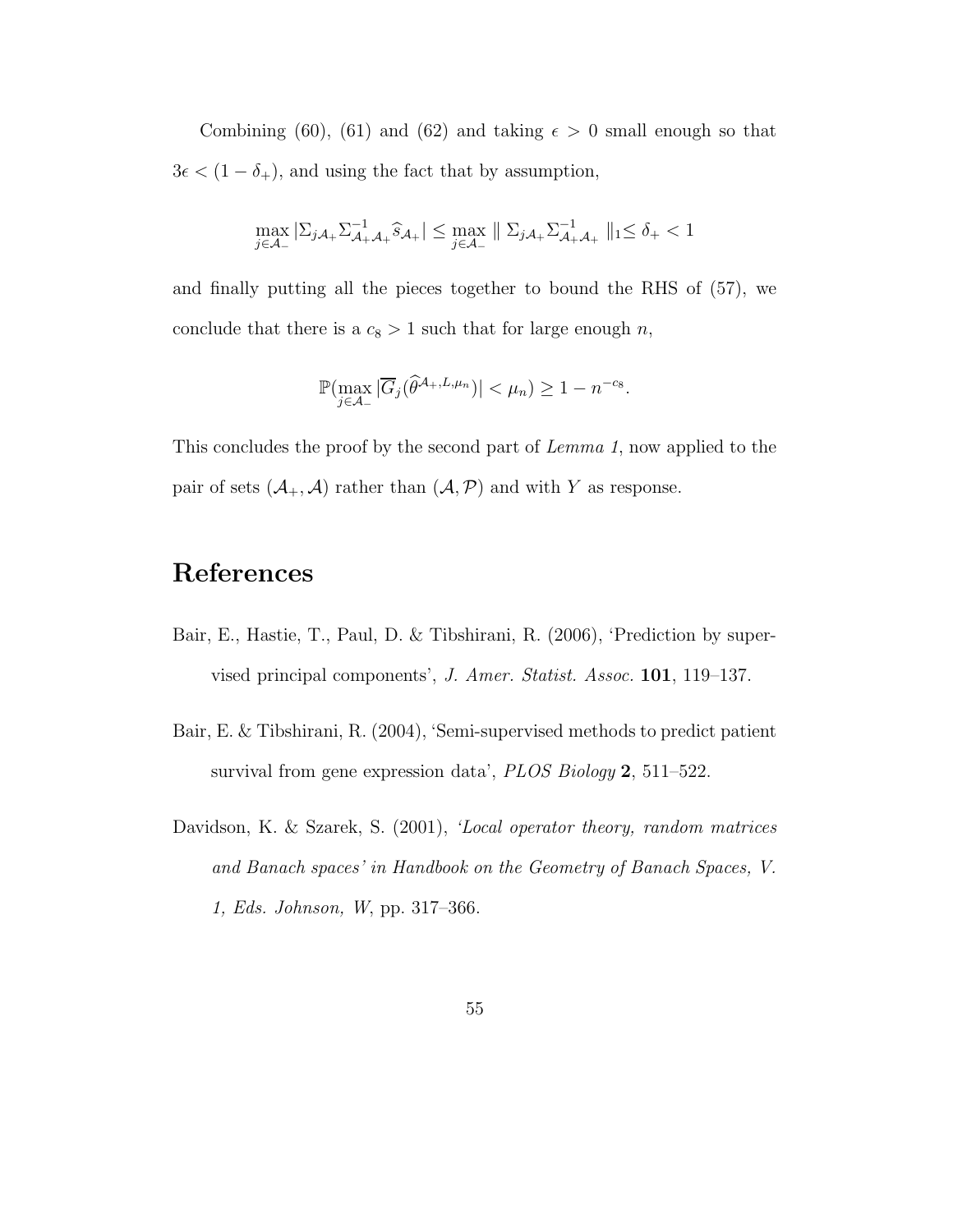- Donoho, D. (2004), For most large underdetermined systems of equations, the minimal  $\ell^1$ -norm solution is the sparsest solution, Technical report, Stanford University.
- Donoho, D. & Elad, M. (2003), 'Optimally sparse representation from overcomplete dictionaries via  $\ell^1$ -norm minimization', Proc. Natl Acad Sci USA 100, 2197–2202.
- Efron, B., Hastie, T., Johnstone, I. & Tibshirani, R. (2004), 'Least angle regression', Annals of Statistics (2), 407–499.
- Fan, J. & Li, R. (2005), 'Variable selection via nonconcave penalized likelihood and its oracle properties', J. Amer. Statist. Assoc. **96**, 1348–1360.
- Fan, J. & Peng, H. (2004), 'Nonconcave penalized likelihood with a diverging number of parameters', Annals of Statistics  $(32)$ , 928–961.
- Kalbfleisch, J. & Prentice, R. (1980), The statistical analysis of failure time data, Wiley, New York.
- Kneip, A. & Utikal, K. J. (2001), 'Inference for density families using functional principal component analysis', Journal of the American Statistical Association 96, 519–542.
- Knight, K. & Fu, W. (2000), 'Asymptotics for lasso-type estimators', Annals of Statistics 28(5), 1356–1378.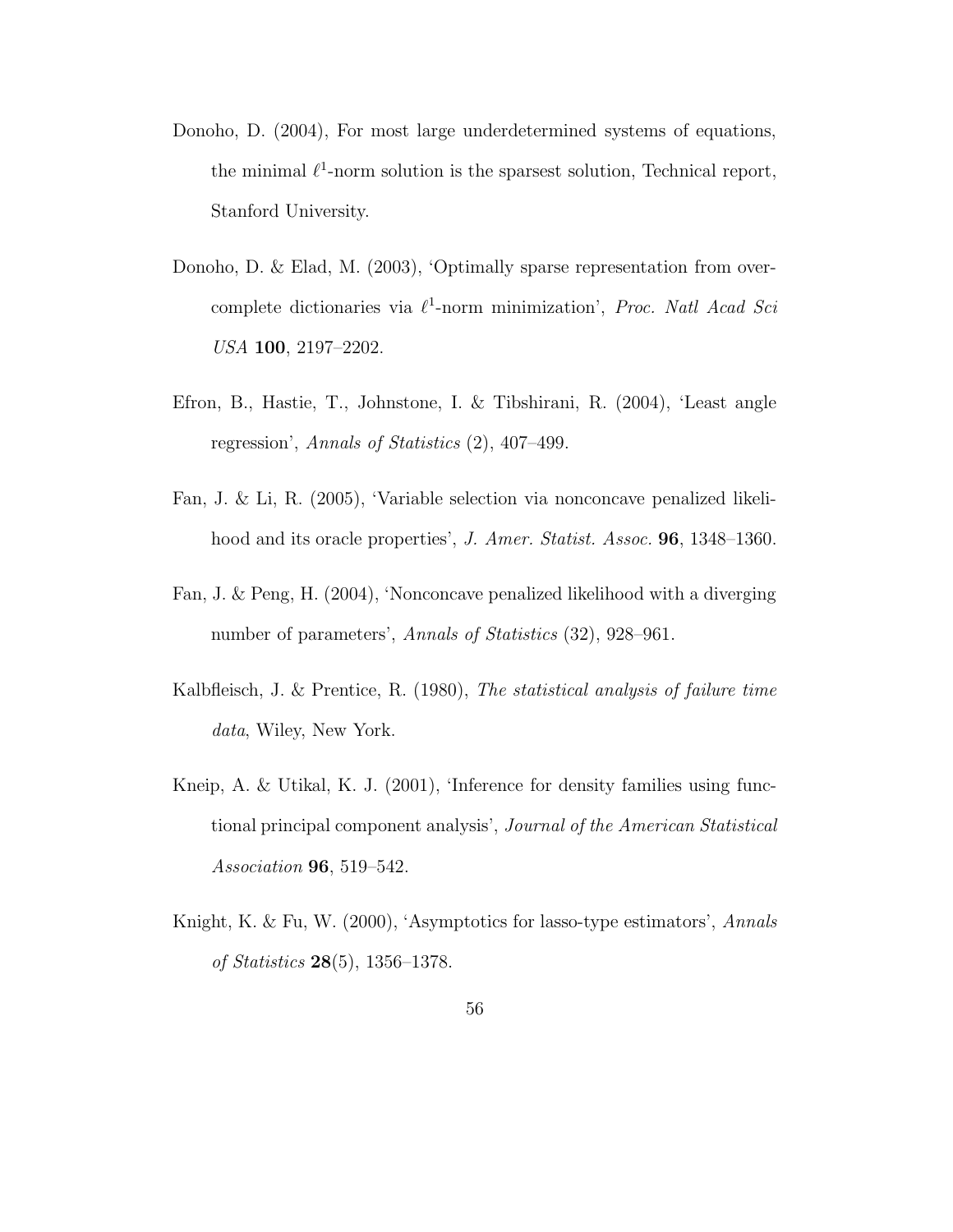Meinshausen, M. (2005), Lasso with relaxation. ETH Zürich.

- Meinshausen, N. & Bühlmann, P.  $(2006)$ , 'High dimensional graphs and variable selection with the lasso', Annals of Statistics 34, ??
- Osborne, M., Presnell, B. & Turlach, B. (2000), 'On the lasso and its dual', Journal of Computational and Graphical statistics 9, 319–337.
- Park, M. Y. & Hastie, T. (2006), An l1 regularization-path algorithm for generalized linear models. unpublished.
- Paul, D. (2005), Nonparametric estimation of principal components, Technical report, PhD. thesis, Statistics., Stanford University.
- Shen, X. & Ye, J. (2002), 'Adaptive model selection', J. Amer. Statist. Assoc. 97, 210–221.
- Tibshirani, R. (1996), 'Regression shrinkage and selection via the lasso', J. Royal. Statist. Soc. B. 58, 267–288.
- Tibshirani, R., Hastie, T., Narasimhan, B. & Chu, G. (2001), 'Diagnosis of multiple cancer types by shrunken centroids of gene expression', Proc. Natl. Acad. Sci. 99, 6567–6572.
- Zhao, H., Tibshirani, R. & Brooks, J. (2005), 'Gene expression profiling predicts survival in conventional renal cell carcinoma', PLOS Medicine

.